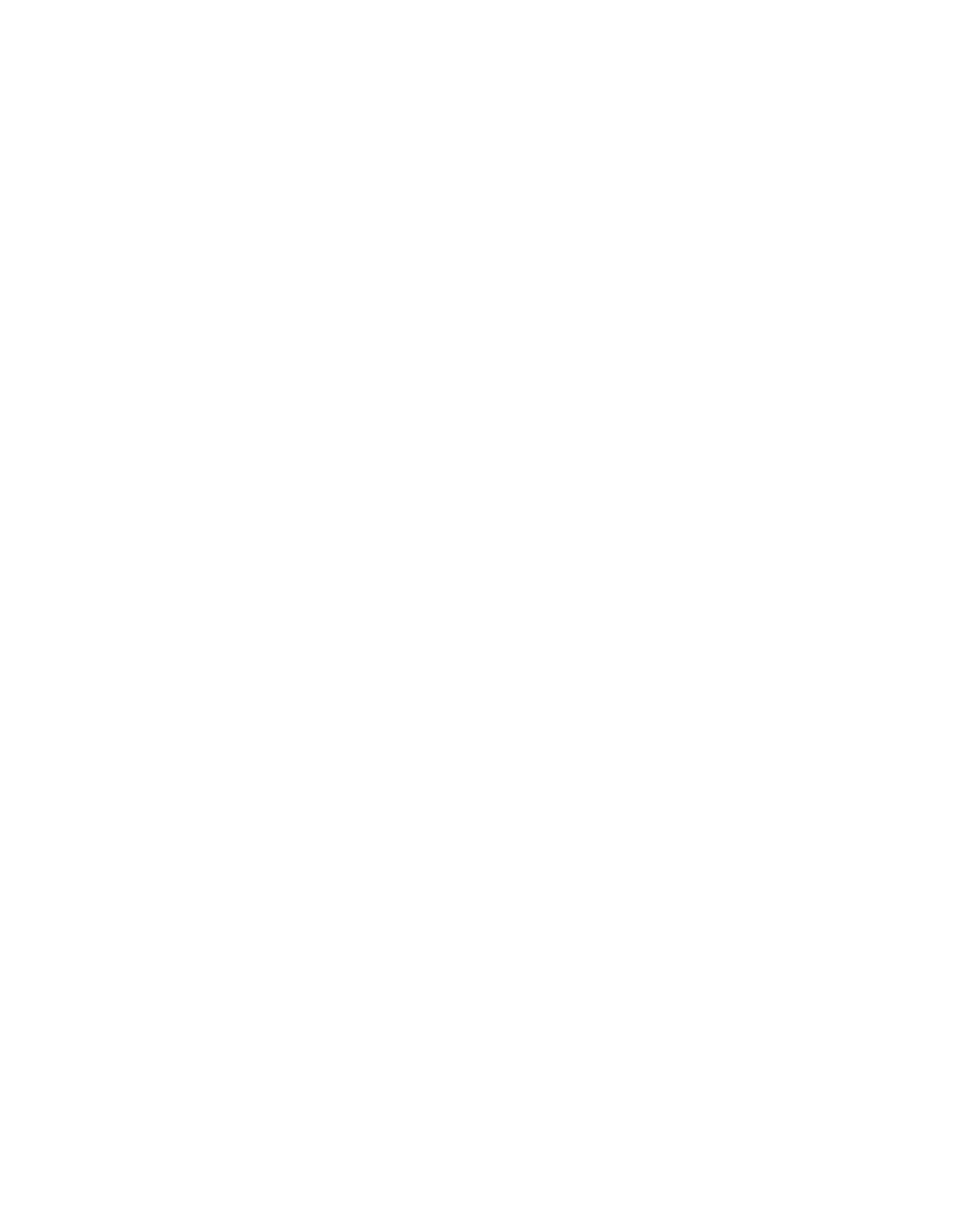# No. of 19 EASTERN CARIBBEAN CENTRAL BANK [ ] **AGREEMENT ACT, 1983**

**I assent,** 

*Governor-General* 

 $[$  19  $]$ 

#### **[TERRITORY]**

#### **No. of 19**

**AN ACT to provide for the implementation of the Agreement establishing the Eastern Caribbean Central Bank and for matters connected therewith.** 

**Commencement (By this Notice to be published in the Gazette).** 

**BE IT ENACTED** by the Queen's Most Excellent Majesty, by and with the advice and consent of the House of Assembly of [ ] and by the authority of the same as follows:

**Short Title. 1.** This Act may be cited as the Eastern Caribbean Central Bank Agreement Act, 19 .

**Interpretation.** 2. In this Act - "Agreement" means the Agreement establishing the Eastern Caribbean Central Bank done at Port-of-Spain on the 5th day of July 1983, the text of which is set out in the Schedule and to which the Government is a party;

"Article" means Article of the Agreement;

"Bank" means the Eastern Caribbean Central Bank established by the Agreement;

"Minister" means the Minister responsible for the subject of Finance.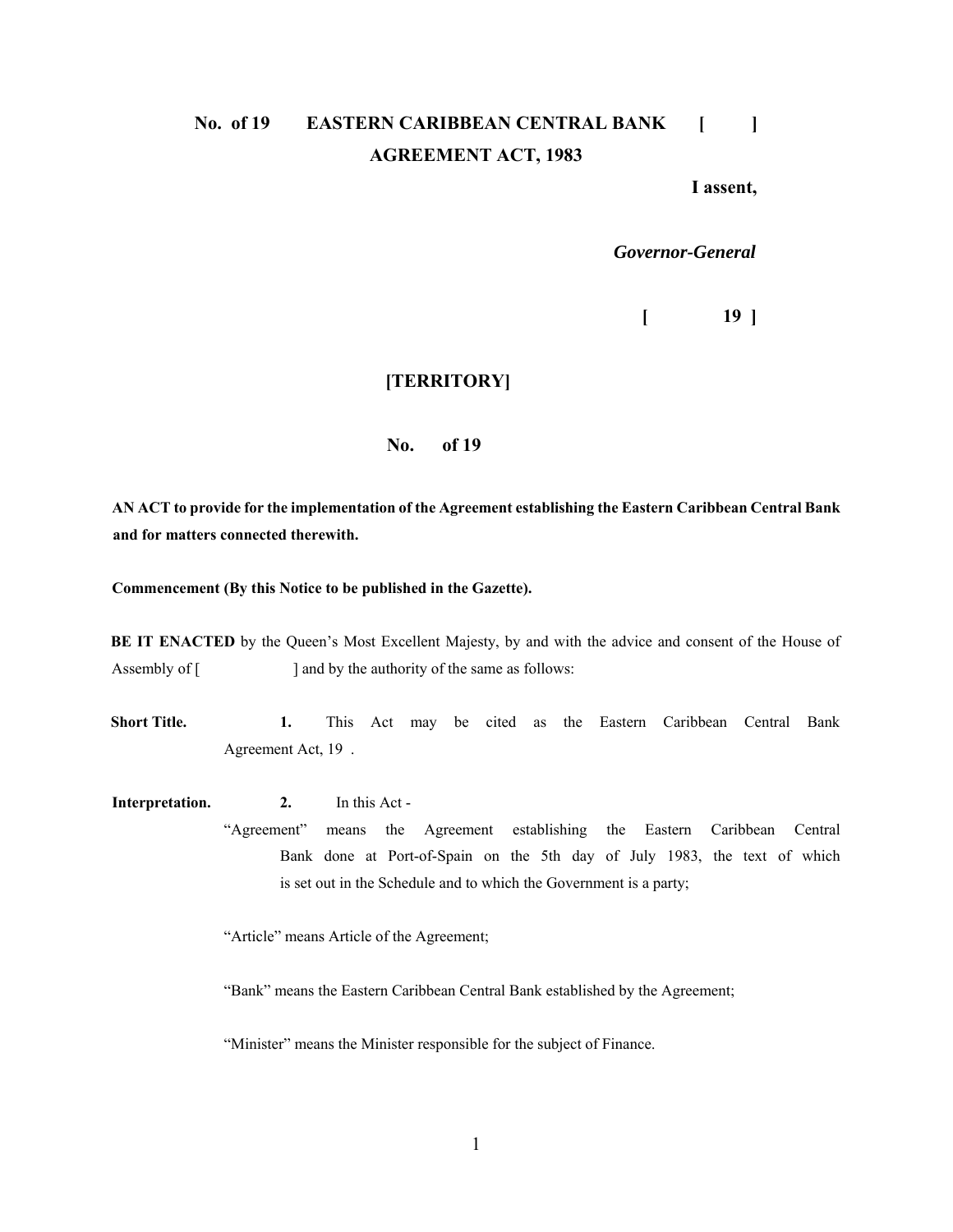**Acceptance of 3.** The Government of [ ] hereby enters into, adopts and **the Agreement.** adheres to the Agreement**.**

Articles of 4. The Articles of the Agreement shall have the force of law in [ ] from **Agreement to** such date as the Minister has by notice published in the Gazette appointed for the coming into have the force force of such Agreement. **of law.** 

**Financial 5.** Payments required to be made to the Bank by [ ] under the **Provisions.** Agreement shall be paid out of moneys provided for the purpose by Parliament.

**Implementation** 6. (1) Where an amendment to the Agreement is accepted by the **of amendments** Governments, the Minister may by Order amend the Schedule for the purpose of including the **to the** amendments.

#### **Agreement.**

 (2) Where the Schedule is amended in accordance with the section, any reference in this Act or in any other enactment or in any instrument having effect under any such enactment shall, unless the context otherwise requires, be construed as a reference to th Agreement as so amended.

**Penalties** 7. (1) Any person who contravenes -(a) paragraph (3) of Article 15; or

(b) paragraph (2) of Article 16,

 shall be guilty of an offence and liable on summary conviction to a fine of five hundred dollars or to imprisonment for six months.

(2) Any person who contravenes the provisions of paragraph (1) of Article 18 shall be guilty of an offence and liable on summary conviction to a fine of ten thousand dollars and to imprisonment for two years.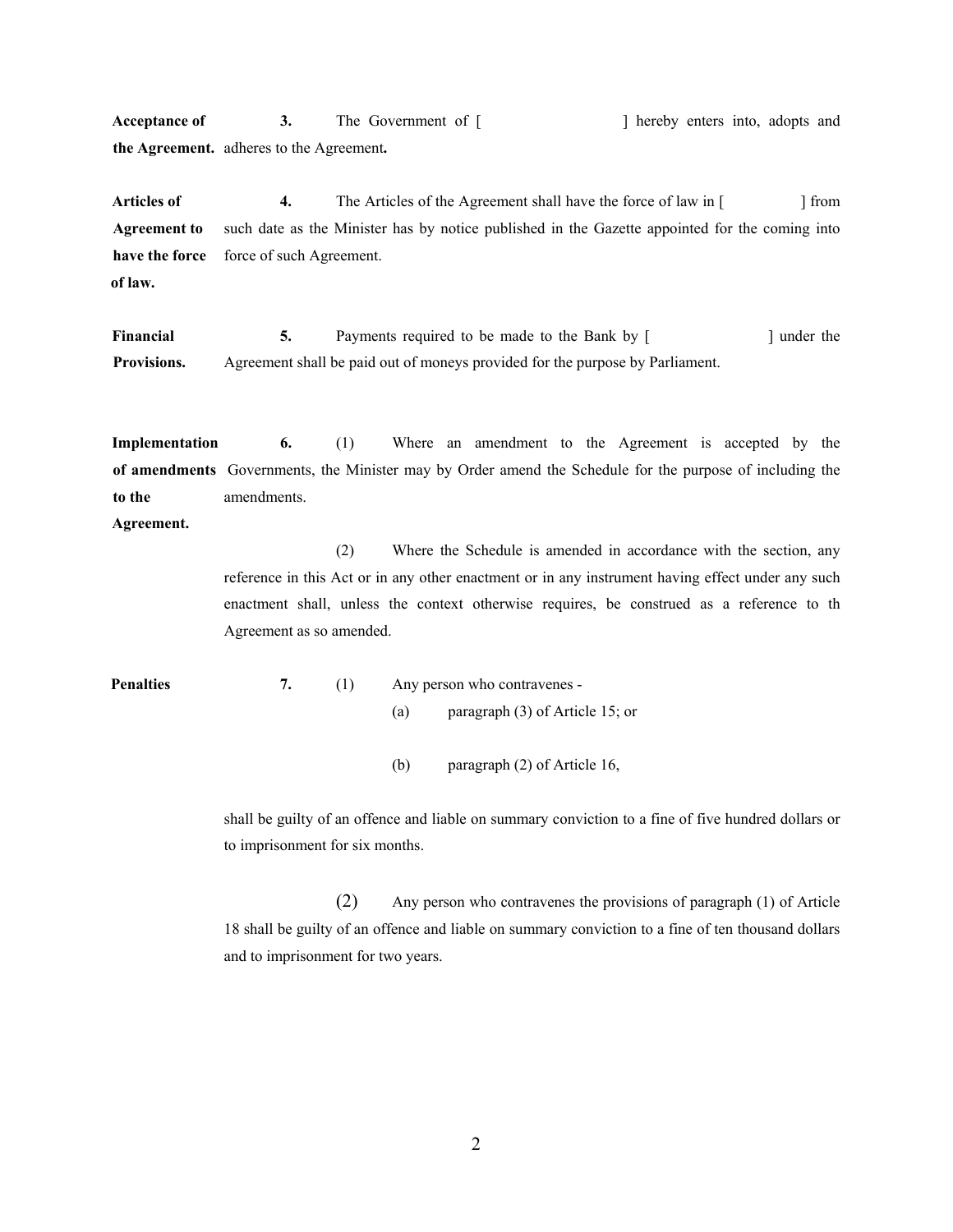(3) Any person who without lawful authority or excuse, mutilates currency issued by the Bank whether by cutting, tearing, defacing, perforating, writing, printing, drawing, or stamping thereon or by attaching or affixing thereto anything in the nature of an advertisement or other notice, shall be guilty of an offence and liable on summary conviction to a fine of two thousand dollars or to imprisonment for twelve months.

- (4) Any person
	- (a) who is or has been made subject to the provisions of Article 34, paragraph (1), and who contravenes any prescription made by the Bank under that paragraph; or
	- (b) who knowingly supplies information that is false in any material particular or fails to furnish within fourteen days after a request by the Bank to furnish such information as is required by the Bank under the provisions of Article 34,

 shall be guilty of an offence and liable, on summary conviction to a fine of five hundred dollars; and if the offence of which he is convicted is continued after the conviction he shall be guilty of a further offence and liable in respect thereof to a fine of one hundred dollars for every day for which the offence is so continued.

- (5) A person shall be guilty of an offence under Article 35 if
	- (a) he supplies any statement, return, information or data knowing it to be false in any material particular; or
		- (b) he fails to furnish the Bank with the specified statement, return, information or data within the required time.

(6) Any person guilty of an offence under Article 35 shall be liable on summary conviction to a fine of five hundred dollars.

(7) Any person who contravenes the provisions of Article 36 shall be guilty of an offence and liable on summary conviction to a fine of five hundred dollars.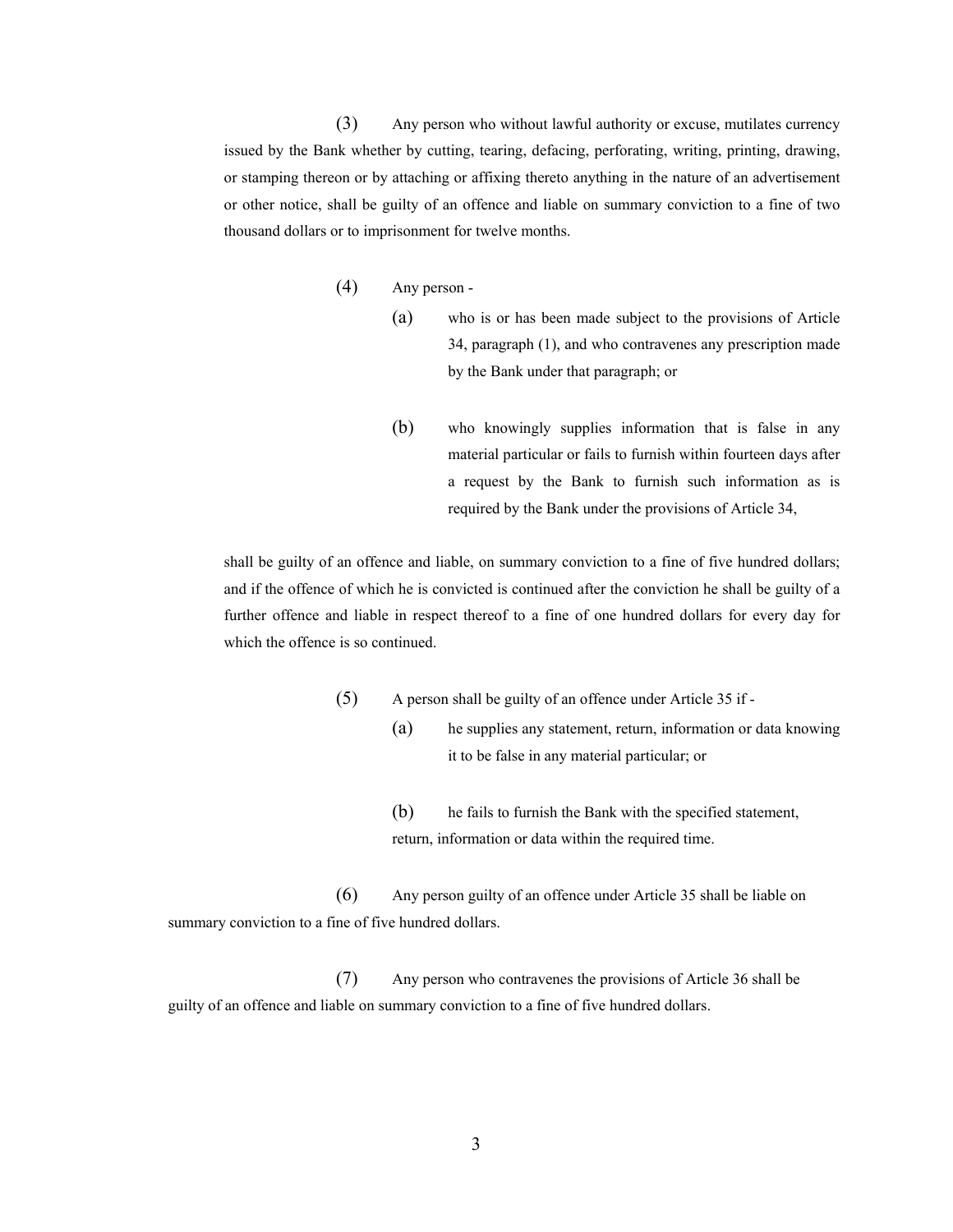(8) Where an offence is committed by any company, other body corporate, or by any society, club, association or body of persons, every person charged with, or concerned or acting in, the control or management of the affairs or activities of such company, body corporate, society, club, association or body of persons shall be guilty of that offence and liable to be punished accordingly, unless it is proved by such person that, through no act or omission on his part, he was not aware that the offence was being or was intended or about to be committed, or that he took all reasonable steps to prevent its commission.

 **8.** This Act shall come into operation on a day appointed by the Minister by Notice published in the Gazette.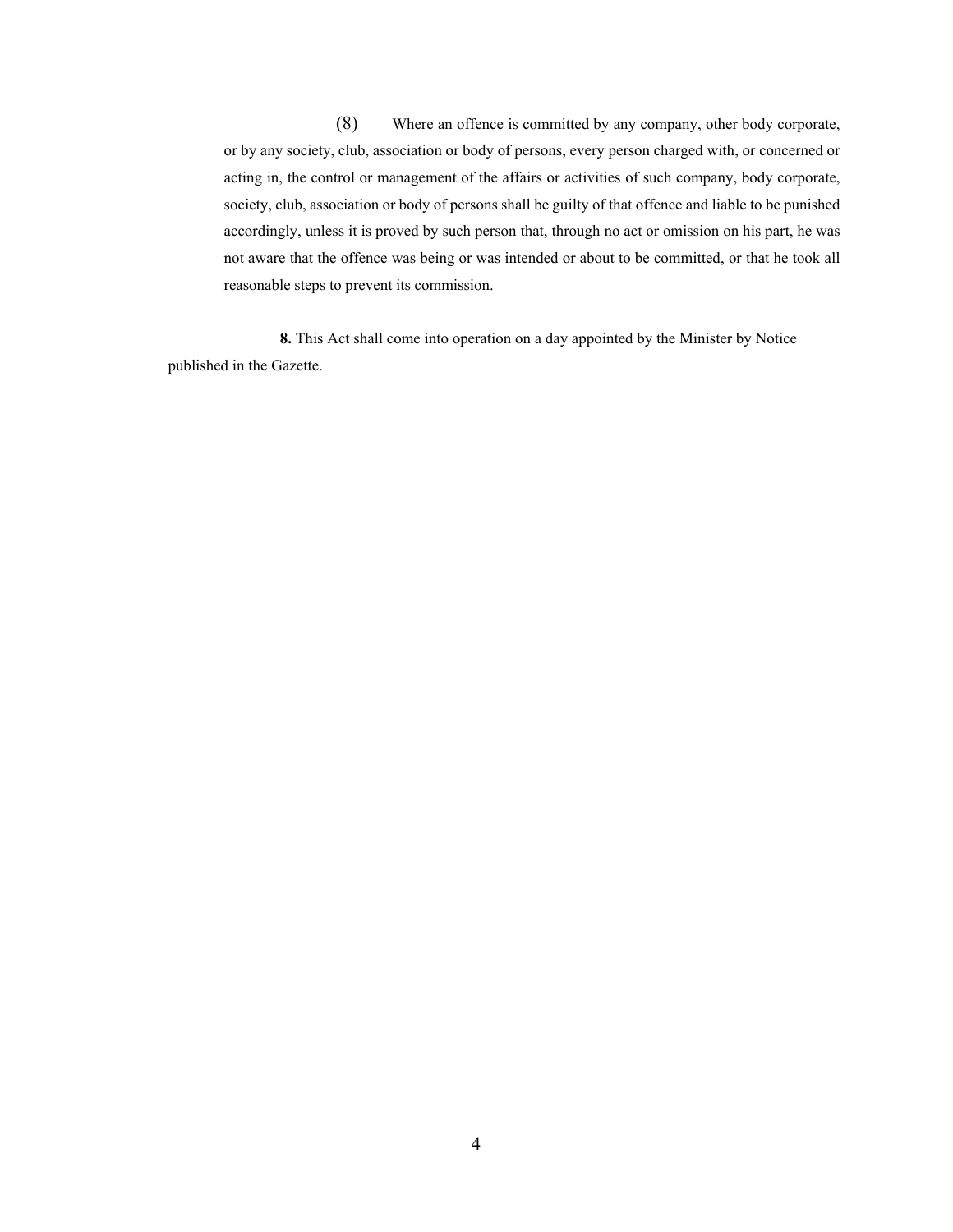# **EASTERN CARIBBEAN CENTRAL BANK AGREEMENT TABLE OF ARTICLES**

# **ARTICLES PART I - PRELIMINARY**  1 Citation 2 Interpretation **PART II - ESTABLISHMENT OF THE BANK**  3 Establishment of the Bank 4 Purposes of the Bank 5 Principal Office **PART IIA - SPECIAL EMERGENCY POWERS OF BANK**  5A Interpretation 5B Emergency Powers 5C Notification in the Gazette 5D Termination of Services of Employees 5E Relinquishing Control 5F Court's Powers in Legal Claims Against the Bank **PART III - GENERAL RESERVE FUND AND PROFITS**  6 The Establishment and Maintenance of General Reserve **PART IV - ADMINISTRATION AND MANAGEMENT**  7 Monetary Council 8 Board of Directors 9 Composition of the Board 10 Functions of Governor and Deputy Governor 11 Disqualification and removal of Governor, Deputy Governor and other Directors 12 Incapacity of a Director 13 Meetings of the Board 14 Remuneration 15 Disclosures of Interest 16 Preservation of Secrecy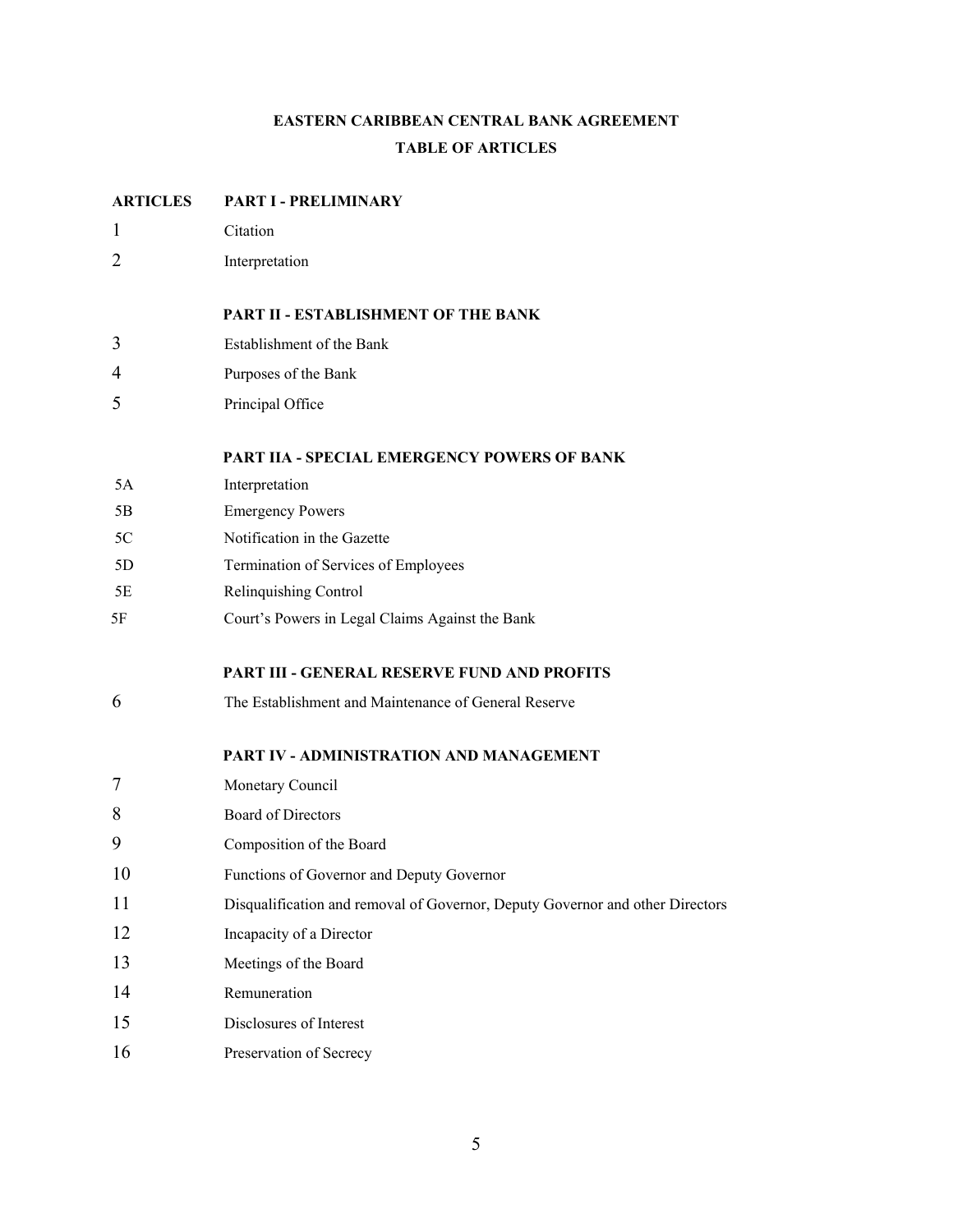#### **PART V - CURRENCY**

| 17    | External Value of the Dollar                                                   |
|-------|--------------------------------------------------------------------------------|
| 18    | Issue of Currency Notes and Coins                                              |
| 19    | Printing and Security of Currency                                              |
| 20    | Withdrawal of Currency from Circulation                                        |
| 21    | Reissue of Currency                                                            |
| 22    | Damaged Currency                                                               |
| 23    | Enforcement of Laws Relating to Counterfeiting of Currency                     |
|       | <b>PART VI - EXTERNAL RESERVE</b>                                              |
| 24    | Maintenance of External Reserve                                                |
|       | <b>PART VII - FOREIGN EXCHANGE OPERATIONS</b>                                  |
| 25    | Bank as Depository of External Assets                                          |
| 26    | Dealing in Gold or Precious Metals                                             |
| 27    | Institutions with which Bank may deal in Foreign Exchange                      |
| 28    | Terms of Transactions in Foreign Exchange                                      |
| 29    | <b>Revaluation Reserve Account</b>                                             |
|       | PART VIII - RELATIONS WITH FINANCIAL INSTITUTIONS                              |
| 30    | Bank to open accounts for financial institutions                               |
| 31    | Discounts and rediscounts of Bills                                             |
| 32    | <b>Conditions for Credit Transactions</b>                                      |
| 33    | Reserve Requirements                                                           |
| 34    | <b>Regulation of Interest Rates</b>                                            |
| 35    | Information to be furnished by banks                                           |
| 36    | Arrangement for Clearing House                                                 |
|       | <b>PART IX - RELATIONS WITH THE PARTICIPATING GOVERNMENTS</b>                  |
| 37    | Fiscal Agent and Banker to the Government                                      |
| 38    | Bank as Depository of the Government                                           |
| 39-40 | Advances to Government                                                         |
| 41    | Agent of Governments for Administration of Exchange Control and Law to Monitor |
|       | Operations of Offshore Financial Institutions                                  |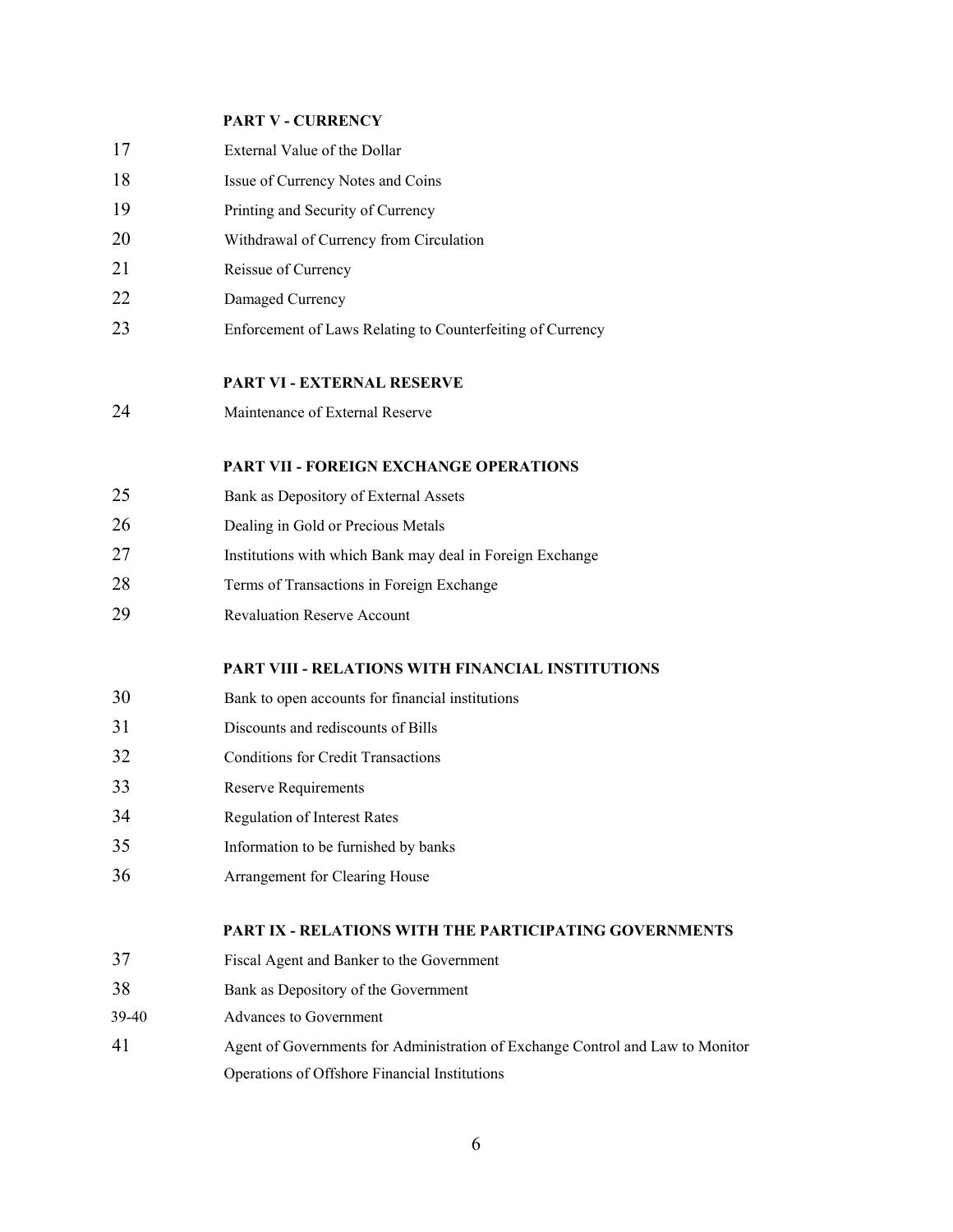|    | <b>PART X - MISCELLANEOUS</b>                                 |
|----|---------------------------------------------------------------|
| 42 | Export Credit Insurance Guarantee Schemes                     |
| 43 | Prohibited Operations                                         |
| 44 | Non-discrimination Clause                                     |
| 45 | Regulations                                                   |
|    | PART XI - ACCOUNTS AND STATEMENTS                             |
| 46 | Financial Year                                                |
| 47 | Audit                                                         |
| 48 | Publication of Reports,                                       |
| 49 | Request for Audit in Exceptional Circumstances                |
|    |                                                               |
|    | PART XII - IMMUNITIES, PRIVILEGES AND ARBITRATION OF DISPUTES |
| 50 | Immunities and Privileges Accorded to the Bank                |
| 51 | Settlement of Disputes by Arbitration                         |
|    | PART XIII - WITHDRAWAL AND TERMINATION                        |
| 52 | Procedure for Withdrawal                                      |
| 53 | Termination of Operations of the Bank                         |
|    | <b>PART XIV - FINAL PROVISIONS</b>                            |
| 54 | Entering into Effect of Agreement                             |
| 55 | Provision for Amendments                                      |

#### **ANNEXES**

Annex I Formula for Sharing of Profits

Annex II Compensation Arrangement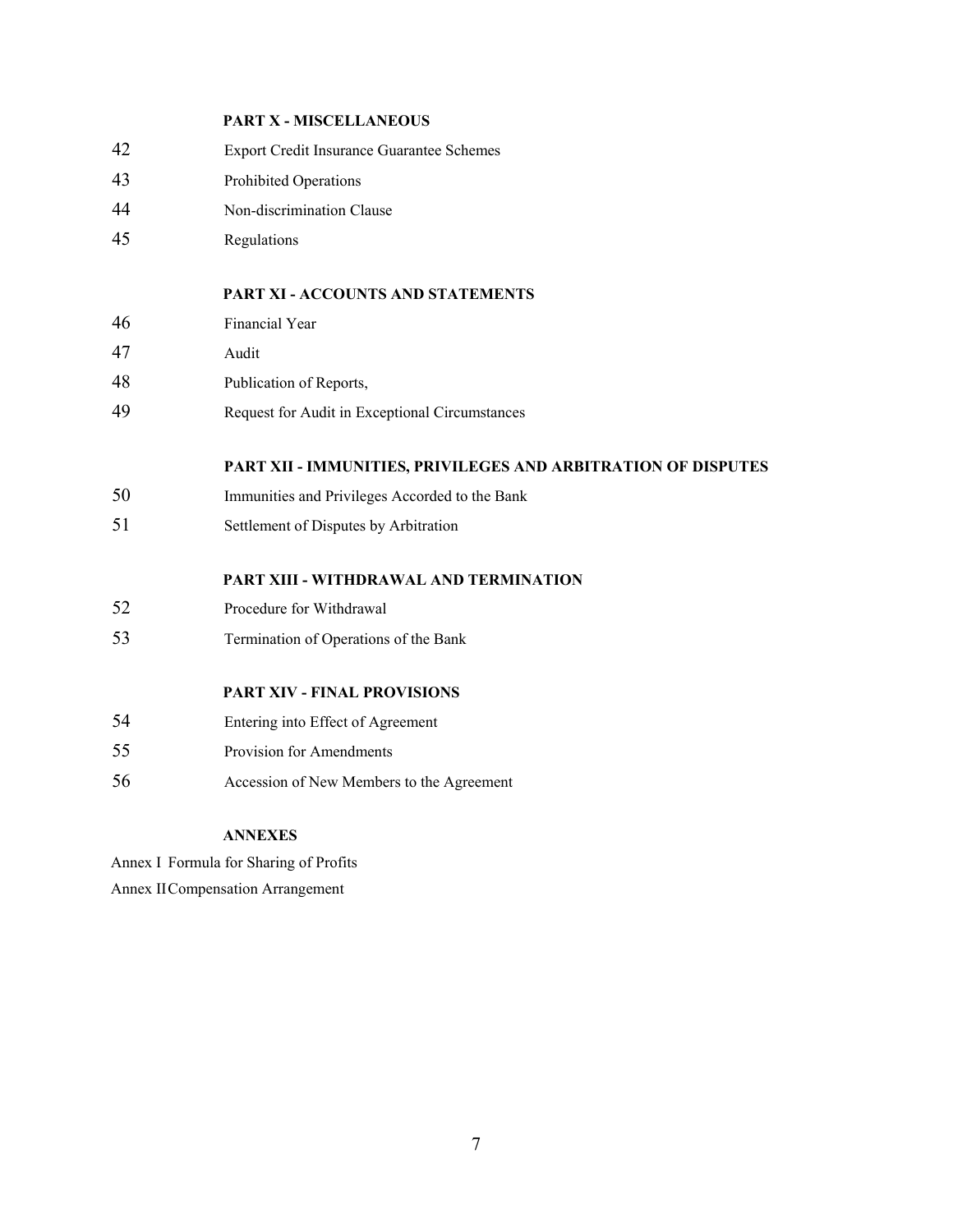#### **SCHEDULE**

### **AGREEMENT ESTABLISHING THE EASTERN CARIBBEAN CENTRAL BANK**

#### **Preamble**

AN AGREEMENT made on the 5th day of July, 1983 between the Governments of Antigua and Barbuda, The Commonwealth of Dominica, Grenada, Montserrat, Saint Christopher and Nevis, Saint Lucia, and Saint Vincent and the Grenadines (hereinafter referred to as "the Participating Governments")

WHEREAS it is desired to maintain a common currency and to establish a Common Central Bank with powers to issue and manage that currency, to safeguard its international value, to promote monetary stability and a sound financial structure and to further the economic development of the territories of the Participating Governments.

It is hereby agreed as follows:

#### **PART I - PRELIMINARY**

**1.** This Agreement may be cited as the Eastern Caribbean Central Bank Agreement, 1983

**2.** In this Agreement, unless the context otherwise requires "Authority" means the Eastern Caribbean Currency Authority established under the Eastern Caribbean Currency Agreement 1965;

"appointed Directors" means the Directors other than the Governor and the Deputy Governor;

"Bank" means the Eastern Caribbean Central Bank established under Article 3 of this Agreement;

 "bank" means any financial institution whose operations include the acceptance of deposits subject to transfer by the depositor by cheque or by other means of payment transfer;

"banking business" means -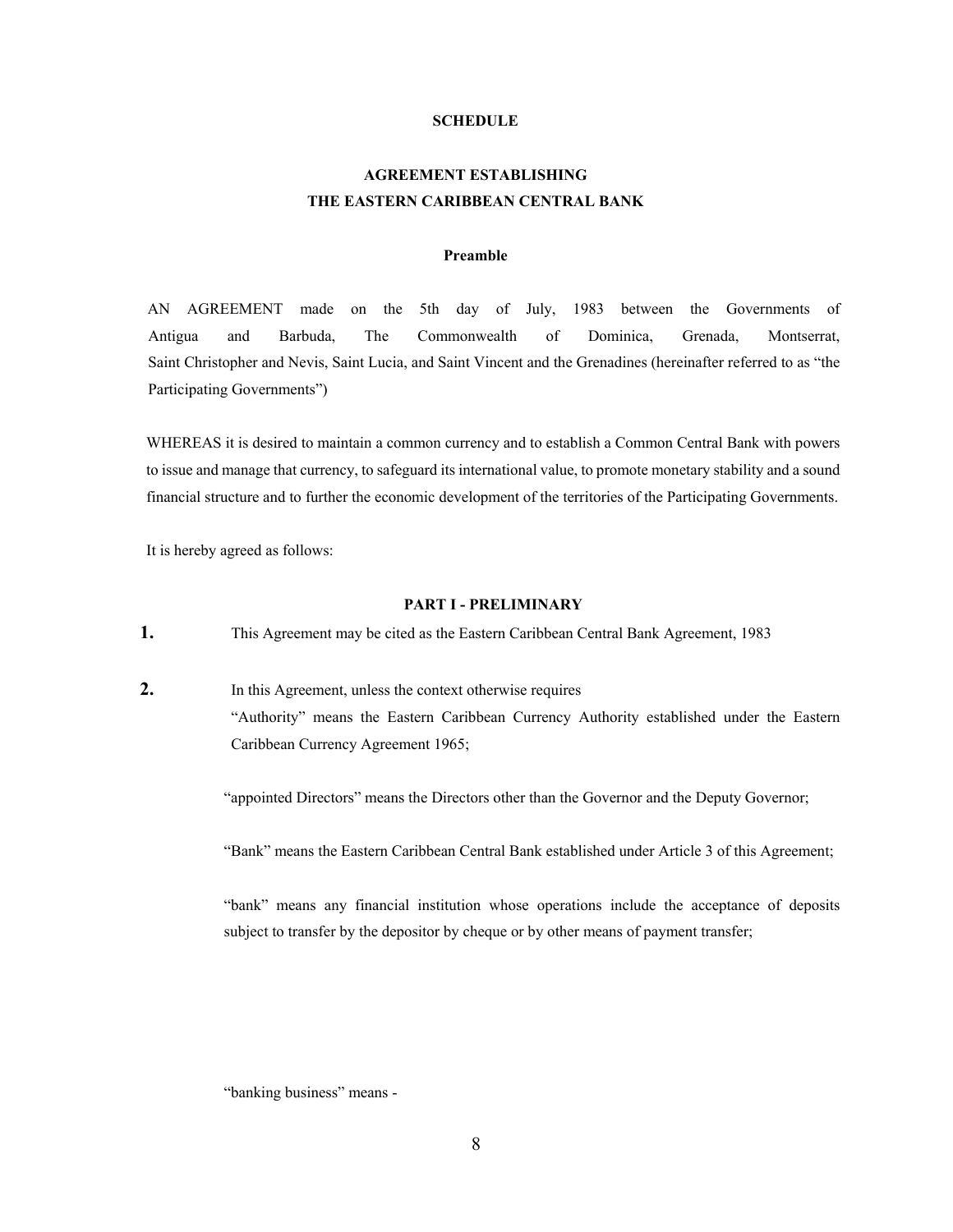- (i) the business of receiving funds through the acceptance of money deposits payable on demand or after a fixed period or after notice or any similar operation through the frequent sale or placement of bonds, certificates, notes or other securities, and the use of such funds either in whole or in part for loans or investment for the account and at the risk of the person doing such business; and
- (ii) any other activity recognized by the Bank as customary banking practice which a financial institution engaging in the activities described in (i) hereof may additionally be authorised to do.
- "Board" means the Board of Directors of the Bank;

"Council" means the Monetary Council established under Article 7 of this Agreement;

"financial institution' means any person doing banking business:

 Provided that for the purpose of this Agreement, unless the context otherwise requires, all offices and branches of a financial institution in the territories of the Participating Governments shall be deemed to be one financial institution;

 "person" includes any corporation, either aggregate or sole, and any undertaking, club, society, association or other body of one or more persons.

#### **PART II - ESTABLISHMENT OF BANK**

**3.** (1) There shall be established a body to be known as the Eastern Caribbean Central Bank to do business in accordance with the provisions of this Agreement. The establishment of the Bank shall take effect in accordance with the provisions of Article 54 paragraph (2) of this Agreement and on the date thereof all the assets and liabilities of the Authority, together with all its rights and obligations that are not inconsistent with the provisions of this Agreement, shall be deemed to have been transferred to and to vest in the Bank.

**(Am 2015)** (2) The Bank shall be a body corporate having perpetual succession and a common seal and shall have power to -

- (a) enter into contracts and incur obligations;
- (b) sue and, subject to Article 50 paragraph 2 of this Agreement, be sued in its own name;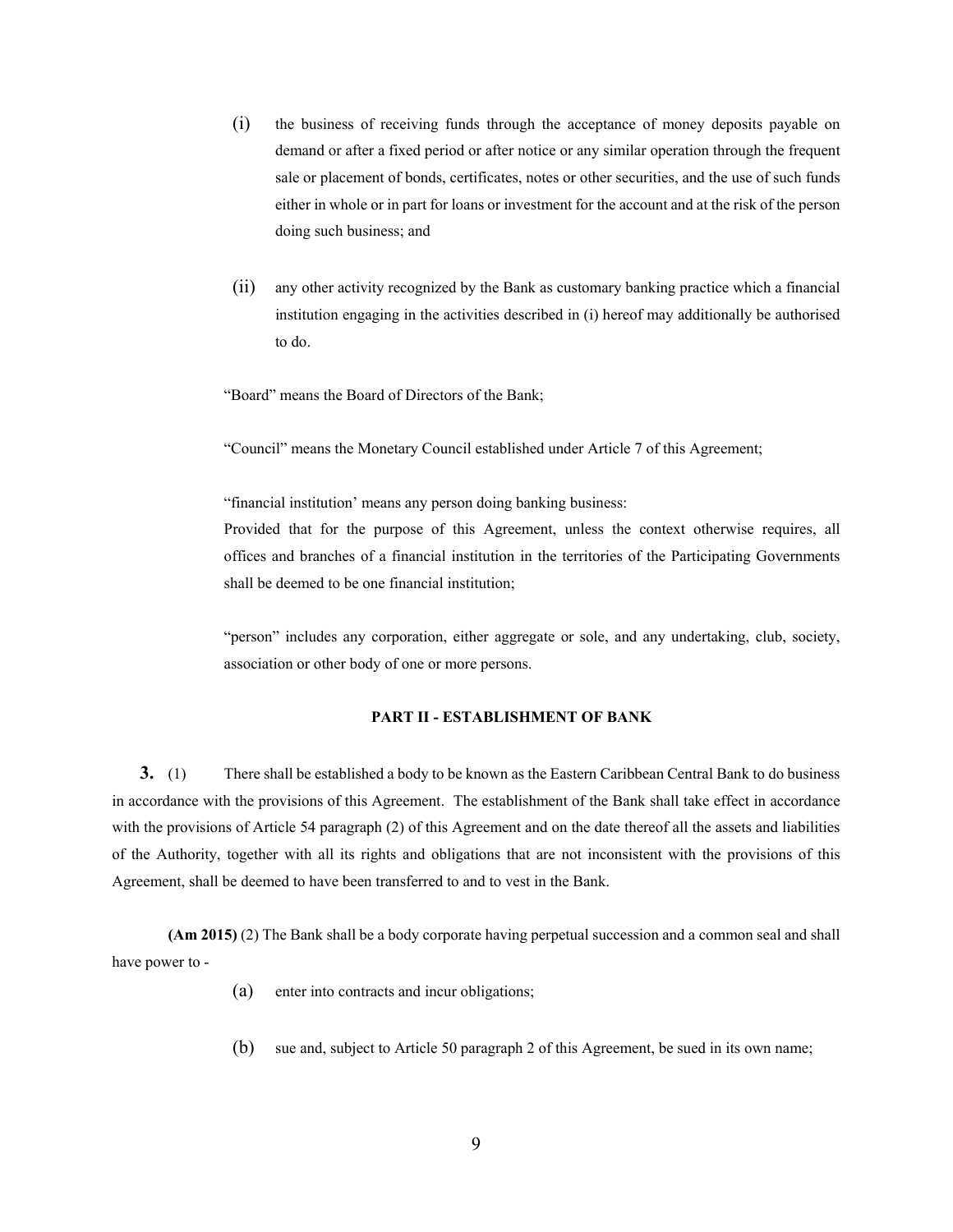- (c) acquire, hold, mortgage and dispose of property, whether movable or immovable;
- (d) borrow funds in territories of the Participating Governments or elsewhere, issuing such evidences of indebtedness as may be appropriate;
- (e) regulate banking business on behalf of and in collaboration with Participating Governments;
- (f) regulate and have general oversight of payment and settlement systems, purchased payment facilities and netting contracts or arrangements;
- (g) exercise all powers specifically granted by the provisions of this Agreement to the Bank, and do all such things as shall be necessary to carry out the powers so granted;
- (h) generally, undertake the duties and responsibilities assigned to it by any other law.
- **4.** The purposes of the Bank are
	- (1) to regulate the availability of money and credit;
	- (2) to promote and maintain monetary stability;
	- (3) to promote credit and exchange conditions and a sound financial structure conducive to the balanced growth and development of the economies of the territories of the Participating Governments;
	- (4) to actively promote through means consistent with its other objectives the economic development of the territories of the Participating Governments.

**5.** The Bank shall have its principal office in one of the territories of the Participating Governments as the Council may determine and may establish such branch offices and may appoint such agents and correspondents as may be required.

#### **PART IIA**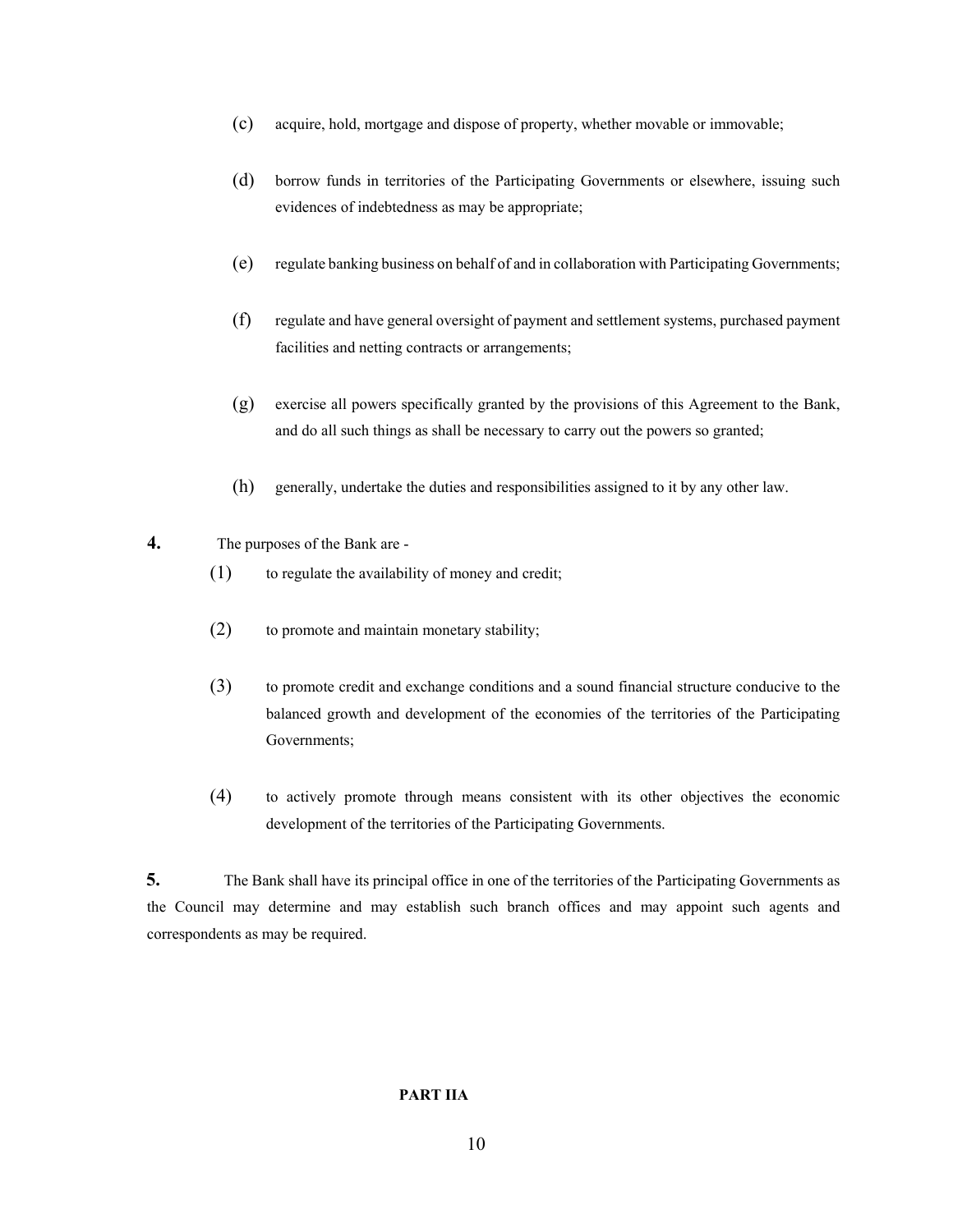#### **(Am '93) SPECIAL EMERGENCY POWERS OF BANK**

**5A**. (1) In this Part, the expression –

"agent" in relation to a financial institution, includes its bankers and auditors, but does not include its legal advisers;

"affiliated institution", in relation to a financial institution, means a company which is or has at any relevant time been -

- (a) a holding company or a subsidiary of the financial institution,
- (b) a subsidiary of a holding company of the financial institution,
- (c) a holding company of a subsidiary of the financial institution, or
- (d) a holding company of a holding company or a subsidiary of a subsidiary of the financial institution;

**(Am 2013)** "claim" means any claim whatsoever without limitation, including claims which are secured or unsecured, present or future, actual, prospective or contingent, or arising out of contract, tort, bailment, restitution, breach of trust or any other cause of action, and whether or not made by a creditor, shareholder, depositor or any other person;

**(Am 2013)** "creditor" means a person having a claim against or in respect of a financial institution or its property or assets;

"holding company" and "subsidiary" have the meanings assigned to them in the Companies Act;

"directors" includes any category of persons performing the functions of directors or analogous functions;

"financial institution" means a financial institution within the meaning of the Banking Act;

"officer" in relation to a financial institution, includes any category of manager as well as any person in the employment of the financial institution;

**(Am 2013)** "secured creditor" means a creditor who-

(a) has a mortgage in respect of any property of a financial institution;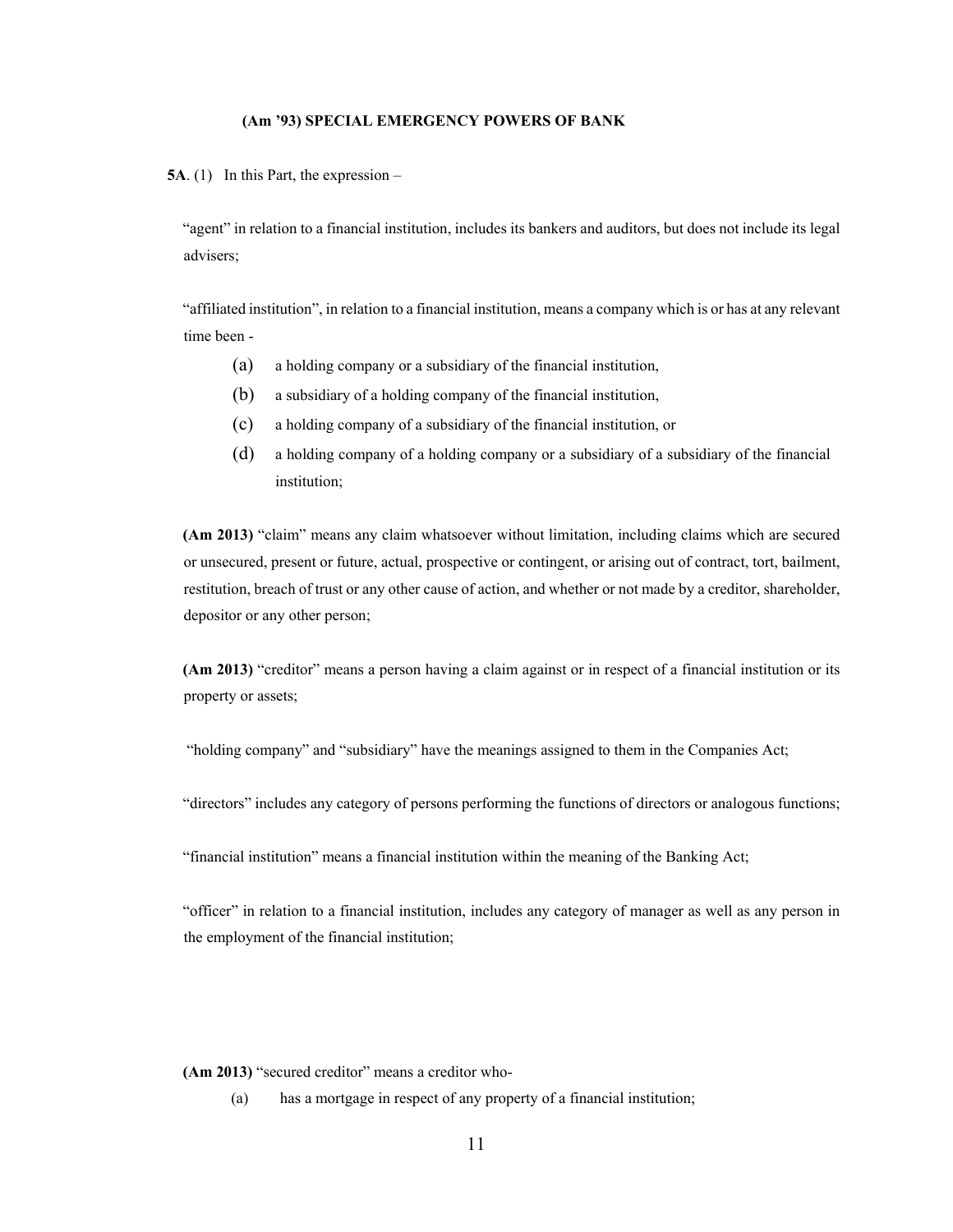- (b) has a fixed or floating charge, a lien or any other security interest whatsoever without limitation in or over or in respect of any property or assets of a financial institution; or
- (c) is a party to an agreement designed to create the economic equivalent of a security interest;

**(Am 2013)** "security agreement" means any agreement creating a security interest or making a creditor a secured creditor;

**(Am 2013)** "security interest" means any interest in or charge upon any property of a financial institution by way of mortgage, assignment, bond, lien, pledge or other means, that is created or is taken to secure the payment of a debt or the performance of any other obligation of the financial institution."

(2) In this Part a reference to a director, officer or agent of a financial institution includes a reference to a person who has been but is no longer a director, officer or agent thereof.

 **(Am 2015) 5B.** (1) Where the Bank is of the opinion -

- (a) that the interests of depositors or creditors of a financial institution are threatened;
- (b) that a financial institution is likely to become unable to meet its obligations or is about to suspend or has suspended payment to its creditors or depositors; or
- (c) that a financial institution is not maintaining high standards of financial probity or sound business practices;

 the Bank shall, in addition to any other powers conferred on it by any other law and notwithstanding the provisions of any other law to the contrary, have power –

- (i) to such extent as it thinks fit, to assume control of and carry on the affairs of the financial institution and, if necessary, to take over the property and undertaking of the financial institution and in so doing apply the provisions under Part IX and sections 186, 187 and 188 of the Banking Act;
- (ii) to take all steps it considers necessary to protect the interests, and to preserve the rights of depositors of the financial institution;
- (iii) to restructure the business or undertaking of the financial institution or to reconstruct its capital base;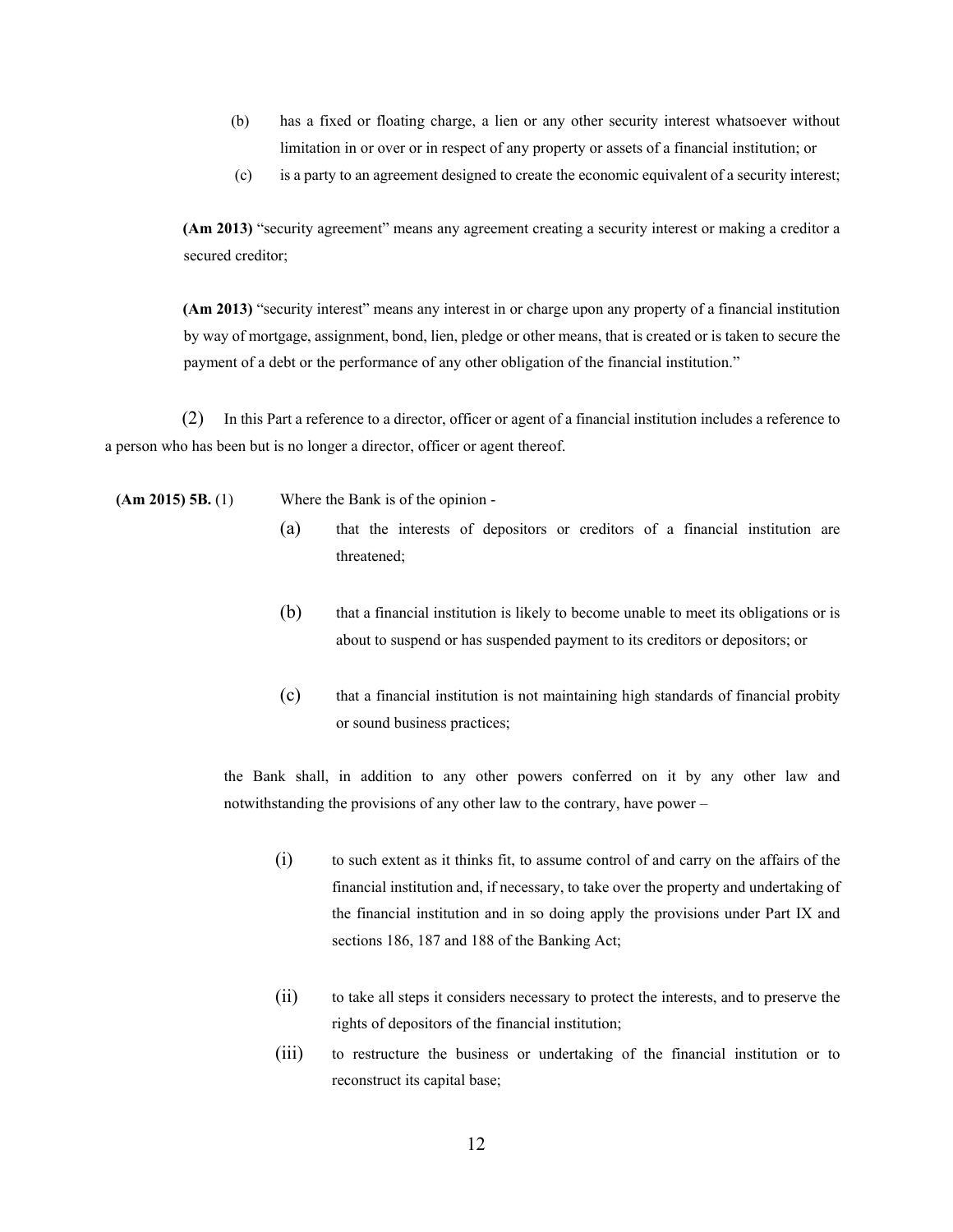- (iv) to provide such financial assistance to the financial institution as it considers necessary to prevent the collapse of the financial institution;
- (v) to acquire or sell or otherwise deal with the property, assets and undertaking of or any shareholding in the financial institution, at a price to be determined by an independent valuer;
- (vi) to appoint such persons and to establish such companies or corporations as it considers necessary to assist in the performance of the functions conferred by subparagraphs (i) to (v) and the provisions of Article 50 shall apply to such persons, companies or corporations;

(2) The powers of the Bank under paragraph (1) shall not be exercised unless the Bank is also of the opinion that the financial system of any of the territories of Participating Governments is in danger of disruption, substantial damage, injury or impairment as a result of the circumstances giving rise to the exercise of such powers.

 (3) Pursuant but without prejudice to its powers under paragraph (1), and notwithstanding the provisions of any other law, the Bank may appoint any person or persons to act as Receiver or Manager and such appointment shall take effect as though made by the depositors and other creditors of the financial institution pursuant to a charge over all the fixed and floating assets of the financial institution and without prejudice to any other powers vested in such Receiver or Manager the Receiver or Manager shall have power

–

- (a) to take possession of, collect and get in any property of the financial institution and for that purpose to take any proceedings in the name of the financial institution or otherwise as may seem expedient;
- (b) to carry on, manage or concur in carrying on and managing the business of the financial institution or any part thereof and for any of those purposes to raise or borrow any money that may be required on the security of the whole or any part of the property of the financial institution;
- (c) forthwith to sell or concur in selling (but where necessary with the leave of the Court) and to let or concur in letting and to accept surrenders of leases or tenancies of all or any of the property of the financial institution and to carry any such sale,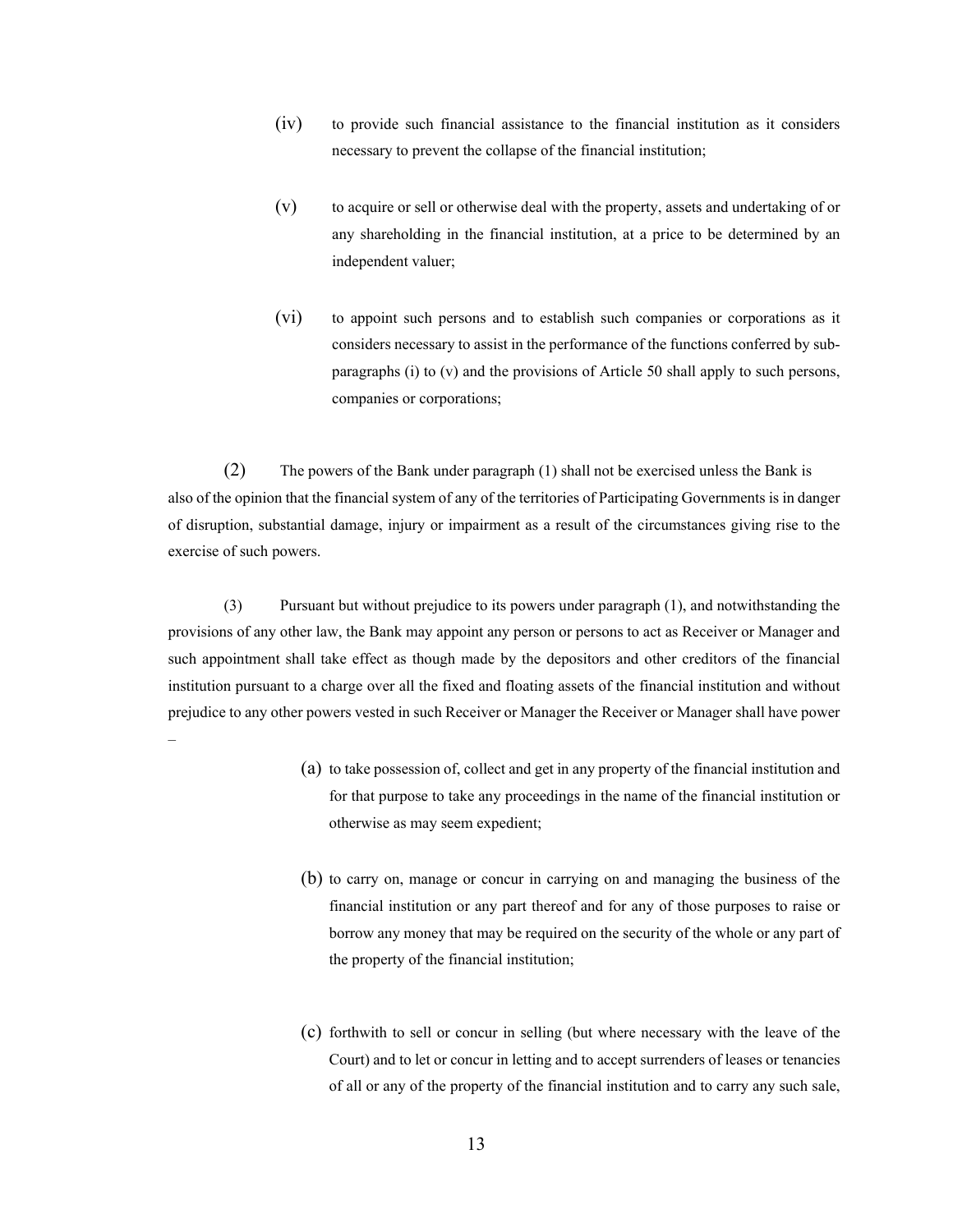letting or surrender into effect by conveying, leasing, letting or accepting surrenders in the name and on behalf of the financial institution; and any such sale may be for cash, debentures, other obligations, shares, stock or other valuable consideration and may be payable in a lump sum or by installments spread over such period as the Bank shall think fit and plant machinery and other fixtures may be severed and sold separately from the premises containing them without the consent of the financial institution being obtained thereto;

- (d) to make any arrangement or compromise which he shall think expedient;
- (e) to make and effect or repair renewals and any improvements of the financial institution's equipment and effects and to maintain or renew all insurances;
- (f) to appoint managers, agents, officers, servants and workmen for any of the aforesaid purposes at such salaries and for such periods as he may determine;
- (g) to do all such other acts and things as may be considered to be incidental or conducive to any of the matters or powers aforesaid and which he or they lawfully may or can do as agent for the financial institution.

**5C**. (1) Where the Bank proposes to exercise powers under subparagraph (ii) of Article 5B(1) it shall publish in the Gazette and in such newspapers as it thinks appropriate, in the territory where it proposes to exercise such powers a notification to that effect.

- (2) The notification must state
	- (a) the property and undertaking that the Bank proposes to take over,
	- (b) the powers of control that the Bank proposes to exercise, and shall give such particulars as the Bank considers necessary for the information of persons having business dealings with the financial institution.
- (3) Upon the publication of the notification the property and the powers of control stated therein shall vest in the Bank.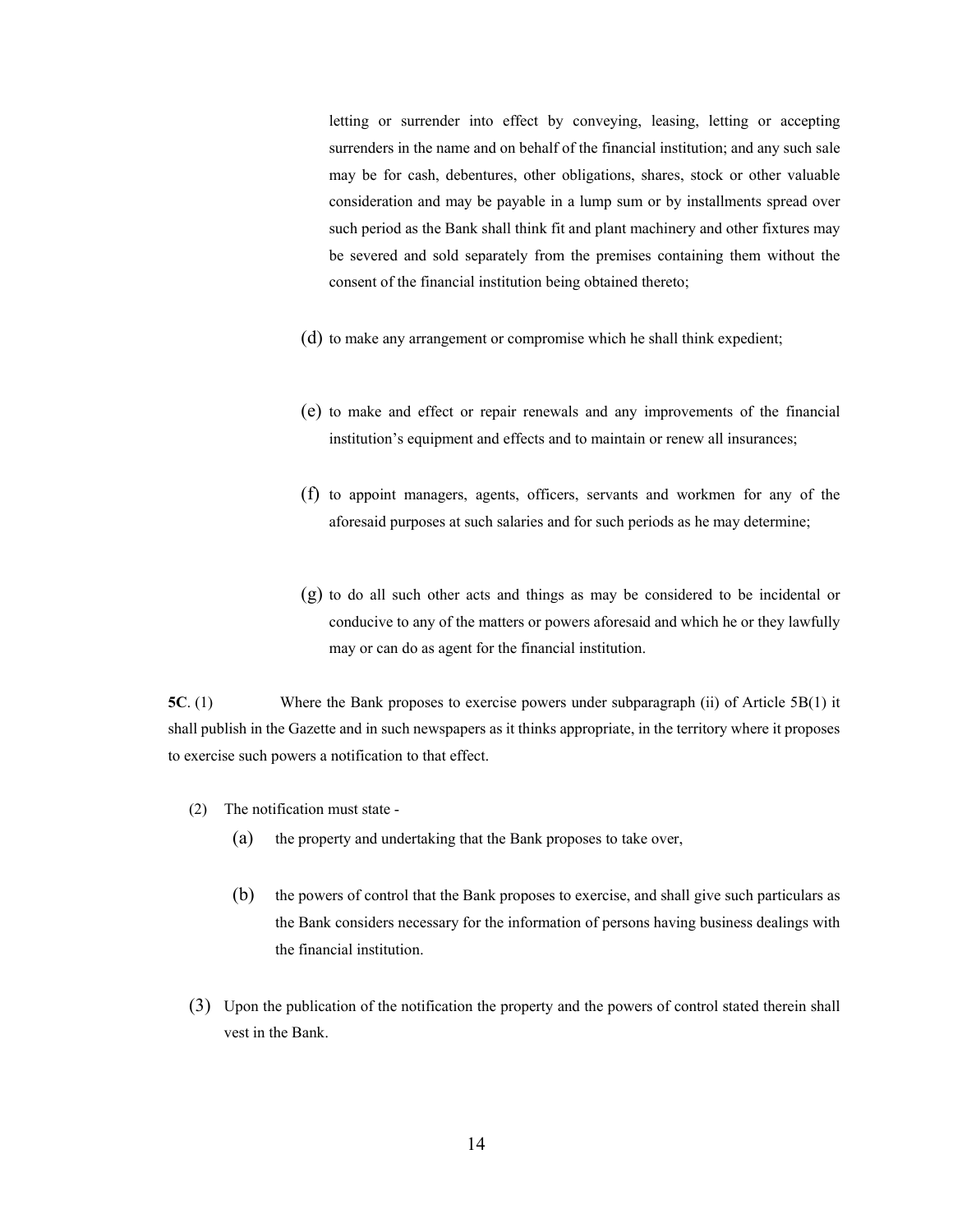- (4) A notification under this Article may be amended or supplemented from time to time by subsequent notification in the Gazette and the notification shall have effect as so amended or supplemented.
- **(Am 2013)** (5) On and after the publication of a notification under paragraph (1)-
	- (a) no creditor, shareholder, depositor or any other person shall have any remedy against the financial institution in respect of any claim, and without prejudice to the generality of the foregoing, no creditor, shareholder, depositor or any other person shall commence or continue any action, execution or other proceedings or seek to enforce in any way any judgment or order obtained against the financial institution or its successor or the transferee of the whole or any part of any property, assets or undertaking of the financial institution for the recovery of any claim or in respect of any other liability, until the publication of a notification under Article 5E(1) in relation to the financial institution or without the prior leave of the court unless the court directs otherwise;
	- (b) where the Bank has not yet published a notification under Article 5E(1) in relation to a financial institution, the Bank may, where it is of the opinion that it is no longer necessary to impose a stay**,** publish in the Gazette and in such newspapers as it thinks appropriate in the territory where it has assumed control of the financial institution, a notification to lift the stay under sub-paragraphs (a), (d) or (e), except that no person shall take any steps to institute winding up, receivership, administration or any other related proceedings in relation to that financial institution without the prior leave of the court unless the court directs otherwise;
	- (c) no creditor, shareholder, depositor or any other person shall commence or continue any claim, action, execution or other proceedings or seek to enforce in any way any judgment or order obtained against the Bank, its directors, officers, employees or any person acting on behalf of the Bank or appointed by the Bank under Article 5B in respect of any act, commission, claim, fact or matter connected with or arising out of the acts or omissions of the Bank in respect of the financial institution, until the publication of a notification under Article  $5E(1)$  in relation to the financial institution or without the prior leave of the court unless the court directs otherwise;
	- (d) no provision of a security agreement, lease or licence between the financial institution and a secured or other creditor that provides, in substance, that on—
		- (i) the winding up of the financial institution or any related entity or any insolvency restructuring or reorganization proceedings being commenced, continued or ordered in respect of the financial institution or any related entity; or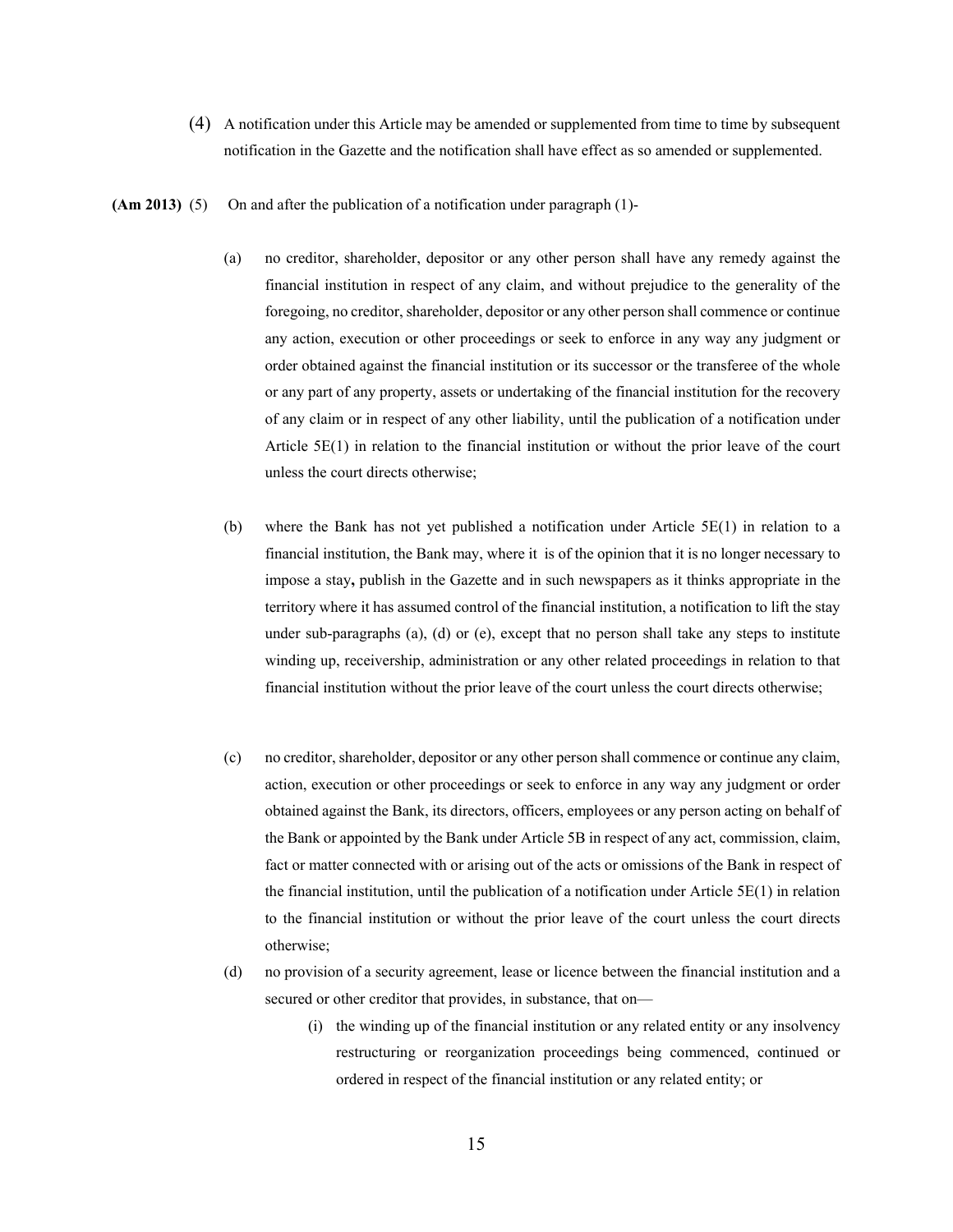- (ii) the default by the financial institution of an obligation under the security agreement, lease or licence, the financial institution ceases to have such rights to use or deal with assets secured or dealt with under the agreement, lease or licence as the financial institution would otherwise have, or is given lesser rights or priorities in respect of any assets or property as the financial institution would otherwise have, has any force or effect, until the publication of a notification under sub-paragraph (b) or Article  $5E(1)$  in relation to the financial institution or without the prior leave of the court unless the court directs otherwise; and
- (e) no provision in any contract or agreement or any other document which gives any party a right to acquire any property or assets of the financial institution on the grounds of any change of control or on any analogous ground or on the grounds of insolvency shall have any effect, until the publication of a notification under sub-paragraph (b) or Article  $5E(1)$  in relation to the financial institution or without the prior leave of the court unless the court directs otherwise.
- **(Am 2013)** (6) For the purposes of paragraph (5)-
	- (a) the rights, property and assets referred to in this Article are taken to be the rights, property and assets wheresoever located; and
	- (b) the agreement, lease or licence referred to in this Article are taken to be an agreement, lease or licence governed by any law.
- **(Am 2013** (7) A notification published pursuant to paragraph (1) shall only operate as a temporary stay of a **and 2015)** claim against the financial institution and shall not have or be taken to have the effect of extinguishing such a claim.

**(Am 2013** (8) Where a claim is stayed pursuant to paragraph (5), for the purposes of the computation of time **and 2015)** limits under any applicable law on limitation of actions, the period of time commencing with the date of the publication of the notification under paragraph (1) and ending with the date of the publication of the notification under paragraph (5)(b) or Article 5E(1) shall be excluded."

**5D.** (1) Where the Bank has under Article 5B assumed control of a financial institution, it may terminate or retain the services of any or all of the directors, officers and employees of the financial institution and the directors so retained shall manage the affairs of the institution subject however to any directions of the Bank.

(2) No acts done or resolution, rules, bye-laws or decisions made or conveyances, transfers, assignments or instruments executed during such period relating to the business affairs, property, undertaking or management of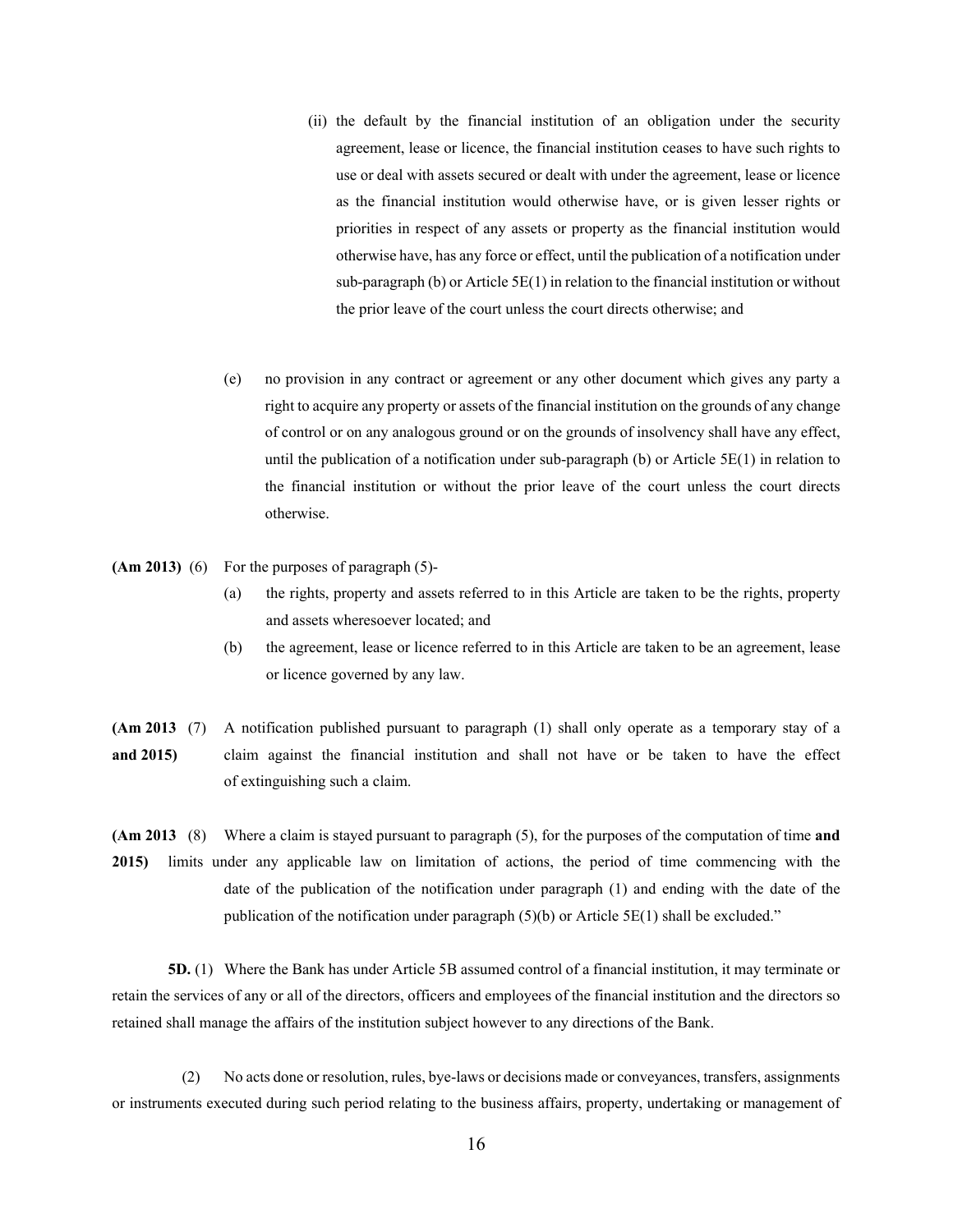the financial institution shall have effect unless they are approved by or are in conformity with the directions of the Bank.

(3) Where the Bank is exercising powers under Article 5B in relation to any financial institution, that financial institution, its affiliated institutions and their directors, officers and agents other than its auditors shall give every assistance to the Bank for the purpose of facilitating the performance of functions under Article 5B including the supply of information or explanation in such form as may be required, the production of books, documents, minutes, cash, securities and vouchers, and generally the provision of all necessary facilities required for the performance of any function under Article 5B save that in the case of its auditors they shall only be required to supply any information which is in their possession or knowledge other than their internally generated working papers.

 (4) Any person appointed under Article 5B shall have all the powers of a commissioner under the Commissions of Inquiry Act to summon and examine persons required under sub-paragraph (2) (sic) to assist the Bank in the performance of its functions, and the provisions of section 12 of the Commissions of Inquiry Act, including the provisions imposing penalties, shall apply in all respects to persons summoned under this sub-paragraph (sic).

(5) In the performance of its functions and in the exercise of its powers under Article 5B the Bank shall comply with any general or special directions of the Council and shall act only after due consultation with the Council.

**5E**. (1) Where the Bank has under Article 5B assumed control of a financial institution, the Bank shall, subject to sub-paragraph (2) (sic), remain in control of, and may continue to carry on the business of that financial institution until such time as the Bank publishes in the Gazette and in such newspapers as it thinks appropriate in the territory where it has assumed such control a notification that it has ceased to be in control of the financial institution.

 (2) The Bank shall relinquish control and shall not continue to carry on the business of a financial institution where -

- (a) the circumstances on the basis of which the Bank assumed control of the institution under Article 5B have ceased to exist;
- (b) the Bank is of the opinion that it is no longer necessary for it to remain in control of the business of the financial institution; or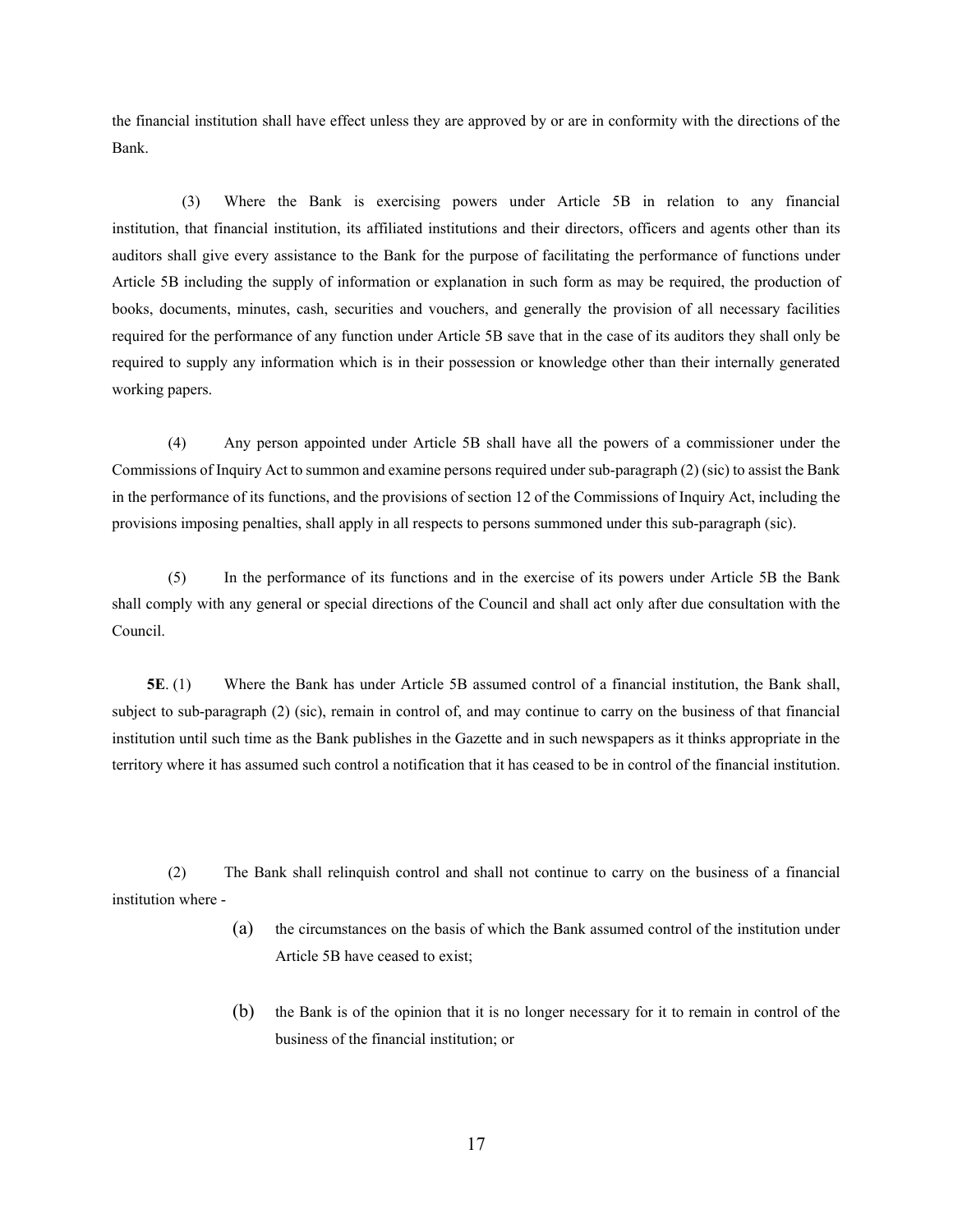(c) the Bank has sold or otherwise disposed of the property, assets and undertakings of the financial institution.

(3) Upon publication of a notification issued under sub-paragraph (1) (sic) and subject to such conditions as may be specified therein, all property not sold or otherwise disposed of by the Bank and all powers of control over the affairs of the financial institution vested in the Bank by or in consequence of the previous notification published under Article 5B shall vest in the financial institution if it still subsists as a corporate entity and be deemed to have been transferred from the Bank to the financial institution.

 (4) Where the Bank has, in pursuance of article 5B, assumed control of a financial institution, the High Court may, upon the application of the directors of the financial institution, acting independently of the Bank, if it is satisfied that it is no longer necessary for the protection of the depositors or creditors of the financial institution, that the Bank should remain in control of the business of that financial institution, order that the Bank cease to control the business of that financial institution as from a date specified in the Order.

**(Am 2015) 5F** (1) In any court proceedings under this Agreement, the Court shall take into consideration the public interest.

- (2) In considering the public interest, the Court shall have regard to:
	- (a) the critical importance of financial stability to the public interest;
	- (b) the importance of permitting the Central Bank to discharge its functions in an expeditious and efficient manner in the interest of maintaining financial stability.

 (3) Any action under this Agreement by the Central Bank, official administrator or receiver that is the subject of any court proceedings shall be allowed to continue unrestricted notwithstanding the challenge or review before the Court.

(4) Subject to paragraph (4) of Article 5E, where the Court is satisfied in any proceedings under this Agreement that:

- (a) a remedy in damages is available to the person who seeks relief; and
- (b) it would be just in all the circumstances, having regard to the public interest, to limit relief to an award of damages, the Court shall limit relief in such proceedings to an award of damages.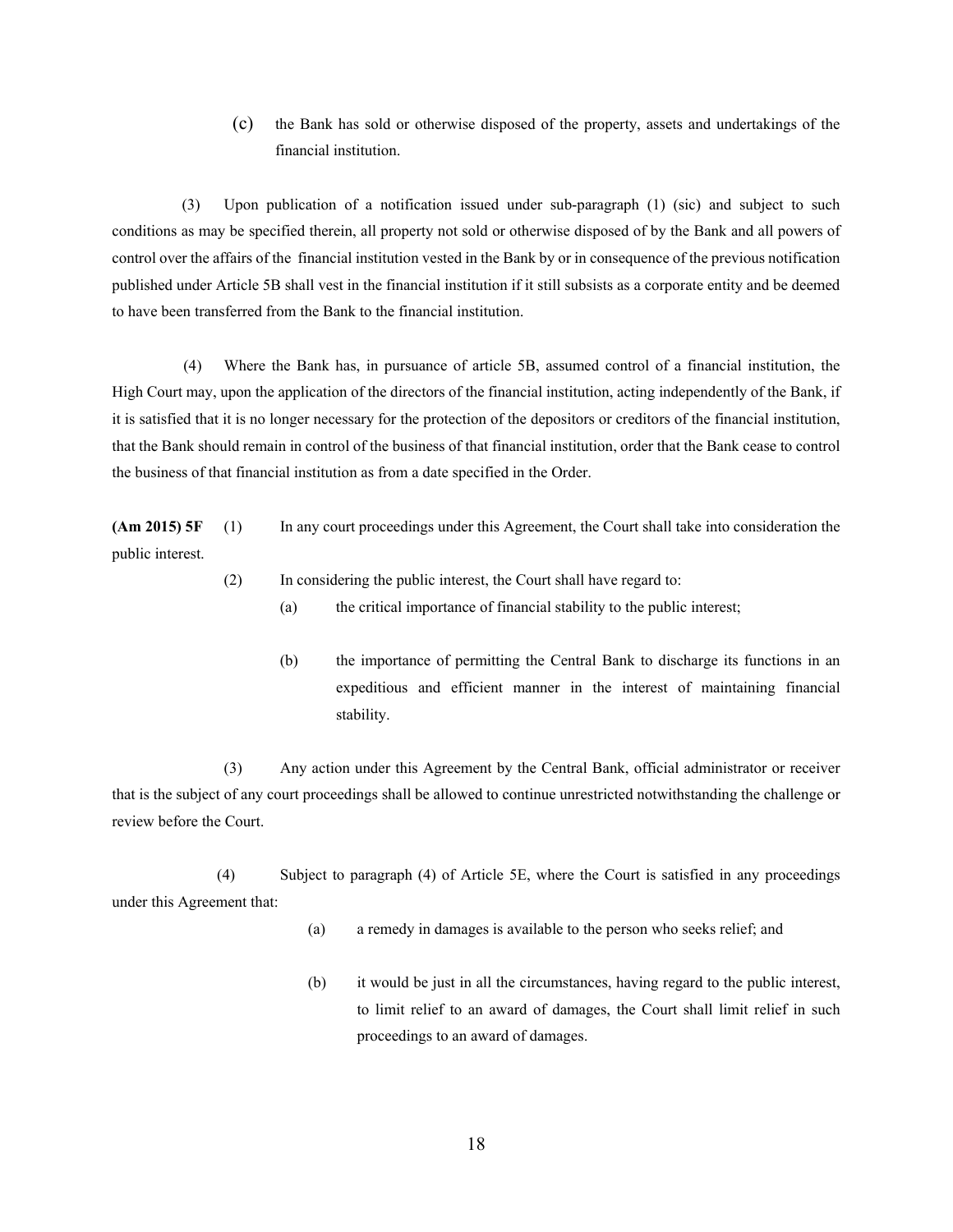#### **PART III - GENERAL RESERVE AND PROFITS**

**6.** (1) The Bank shall establish and maintain a General Reserve to which shall be allocated any amount that may become available through the operation of paragraph (3) of this Article.

**(Ad '93)** (1a) The Bank may from time to time establish and maintain such special reserves funds as are approved by the Council.

> (2) The Bank shall determine its net profits for each financial year after meeting all current expenditure for that year and after making such provisions as it thinks fit including, but not limited to bad and doubtful debts, depreciation of assets, contributions to staff and superannuation funds; and with the approval of Council for all other contingencies and such other purposes as The Board considers necessary: Provided that unrealised appreciation of assets shall not be taken into account in the determination of net profits.

**(Am 2015)** (3) If and so long as the General Reserve is less than five percent of the Bank's demand liabilities at the end of a financial year in which net profits were earned the Bank shall allocate to the General Reserve such amount of net profits as will make that reserve equal to five percent of those liabilities: Provided however that in the event that net profits are depleted and there remains a deficiency in the General Reserve the Participating Governments shall make such further allocation as may be necessary to make the reserve equal to five percent of those liabilities. With the written agreement of each of the Participating Governments further allocations may be made to increase the General Reserve beyond five percent but not more than ten percent of the Bank's demand liabilities.

 **(Am 2015)** (4) After allocations have been made to the General Reserve in accordance with the provisions of paragraph (3) of this Article and after any allocations have been made by or with the approval of the Council in accordance with Article 24 (5), 29, and 42 (4) of this Agreement any net profits or losses remaining referred to in Annex I to this Agreement as the distributable profits or losses of the Bank,

- (a) in the case of profits, shall be paid to the Participating Governments,
- (b) in the case of losses, shall be apportioned to the Participating Governments,

in accordance with the formula for profit and loss sharing provided for in Annex I to this Agreement.

(Am 2015) (5) Where in any financial year losses have been apportioned to the Participating Governments under paragraph (4), each Participating Government shall provide the funds to the Bank to cover the losses within nine months of the end of that financial year.

(Am 2015) (6) Any change in the formula for profit and loss distribution under paragraph (4) of this Article shall apply only after each Participating Government gives its approval in writing to the Bank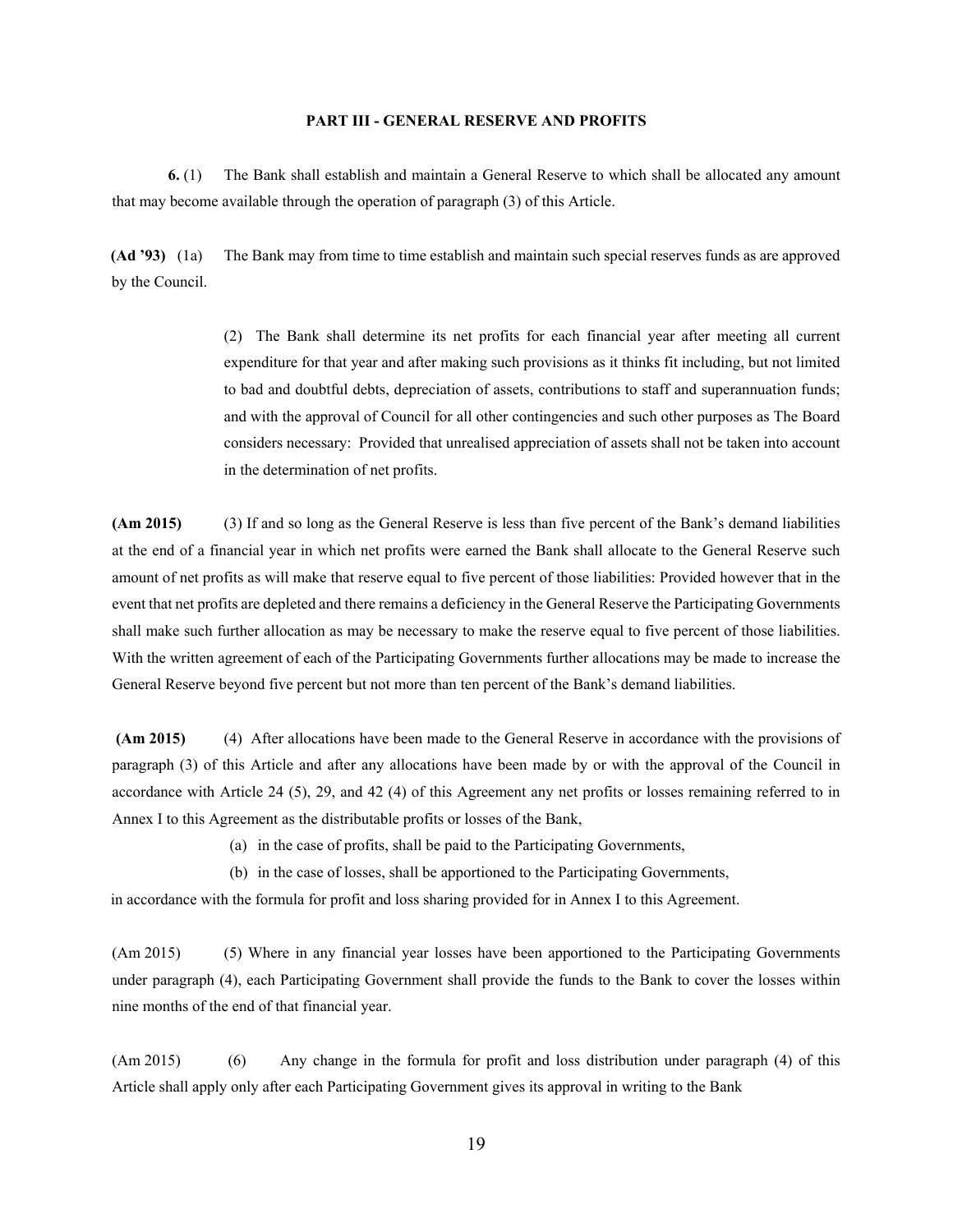#### PART IV - ADMINISTRATION AND MANAGEMENT

7. (Am 2015) (1) There shall be established a Monetary Council which shall consist of a Minister for Finance appointed by each Participating Government in such manner as it may determine. Each such Minister shall designate an Alternate who shall be a Minister, to serve on the Council in his absence.

> (2) The Council shall meet not less than twice each year to receive from the Governor the Bank's report on monetary and credit conditions and to provide directives and guidelines on matters of monetary and credit policy to the Bank and for such other purposes as are prescribed under this Agreement.

> (3) The Council shall establish its own procedures and shall elect one of the Ministers to serve as Chairman. The term of the Chairman shall be one year. In addition to his power to vote, he shall have a casting vote in the event of a tie.

> (4) In addition to its regular meetings, the Council may hold such additional meetings as it may decide or when requested by at least two of its members.

> (5) A quorum of the Council shall consist of five members and decisions shall be taken by a simple majority of votes of the members present except as otherwise prescribed under this Agreement.

> (6) Decisions of the Council on matters of monetary and credit policy under paragraph (2) shall be communicated in writing to the Bank and such decisions shall be binding on the Bank while they remain in effect.

(Am '91) (7) Whenever, in the judgement of the Board, there arises a situation where any action contemplated by the Bank requiring the approval of the Council should not be postponed until the next meeting of the Council and cannot await the calling of a special meeting of the Council, the Board shall request the Council members to vote without meeting. The Board shall present to each Council member by rapid means of communication a motion embodying the proposed action. At the expiration of the period prescribed by voting, the Board shall record the results, and the Governor shall notify all members. Decision by this method shall be arrived at by a simple majority of all the members of the Council.

8. (1) The powers of the Bank shall be vested in a Board of Directors, which subject to Article 7, shall be responsible for the policy and general administration of the Bank.

> (2) The Board shall have power to make, alter or revoke regulations, notices and orders for the purpose of giving effect to the provisions of this Agreement.

(Am '91) (3) The Board shall consist of the Governor, the Deputy Governor and one Director appointed by each Participating Government.

> (4) (a) The seal of the Bank shall be kept in the custody of the Governor or the Deputy Governor and shall be authenticated by the Governor or Deputy Governor and one other Director authorized by the Board to act in that behalf;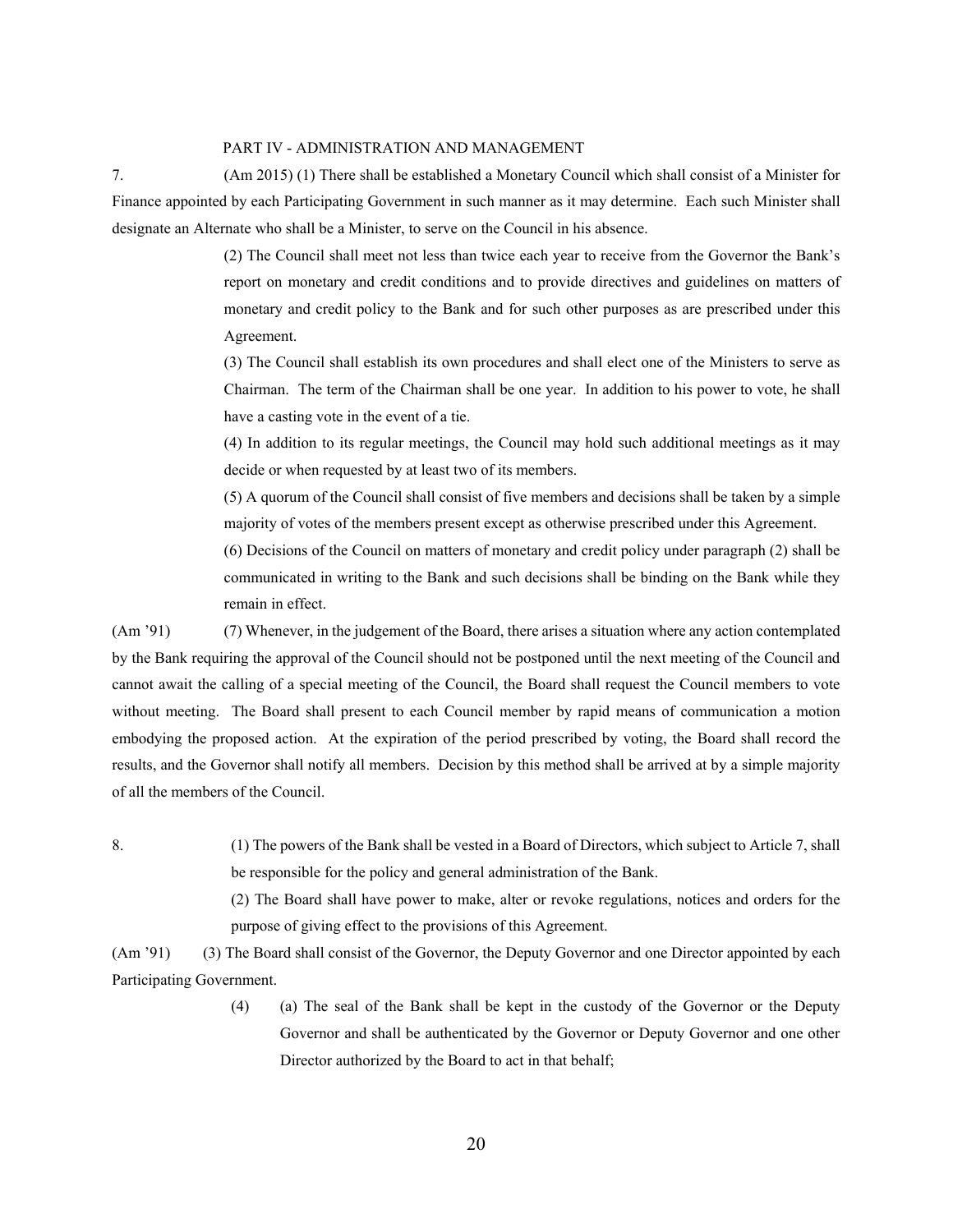(b) All documents, other than those required by law to be under seal, made by, and all decisions of, the Board may be signified under the hand of the Governor or the Deputy Governor.

9. (1) The appointed Directors shall be persons of recognised standing and experience in one or more of the following areas -

- (a) Fiscal and Monetary Policy
- (b) Finance and Accounting
- (c) Banking
- (d) Economics
- (e) Law, or
- (f) Other related fields

appointed by the Council on the recommendation of each of its members in a manner so that each of the Participating Governments shall be represented among those Directors on the Board. In exercising his powers each appointed Director shall consider the interests of all the territories subject to the jurisdiction of this Agreement.

(Am 2015) (2) The Directors shall be appointed for terms of three years and shall be eligible for re-appointment.

(Am 2015) (3) The Governor and the Deputy Governor shall be appointed by the Council for a period of five years and shall be eligible for re-appointment. They shall be persons of recognized standing and experience in one or more of the areas listed in paragraph (1)."

(4) The Governor shall -

- (a) preside as chairman at the meetings of the Board;
- (b) serve as chief executive officer of the Bank to be in charge of and responsible to the Board for the implementation of the policy and the day to day management of the Bank;
- (c) attend all meetings of the Council.

(5) The Governor shall have power to act, contract and sign instruments and documents on behalf of the Bank. He may pursuant to resolutions of and to the extent deemed appropriate by the Board, delegate such powers to other officers.

(6) The composition of the first Board of the Bank shall, for the purpose of ensuring continuity, include all persons serving as directors of the Authority on the day immediately prior to the date on which the Bank is deemed to have been established in accordance with Article 54 paragraph (2) of the Agreement as well as the person then serving as the Deputy Managing Director of the Authority: Provided that -

(a) the persons then serving as Managing Director and Deputy Managing Director of the Authority shall serve respectively as Governor and Deputy Governor of the Bank;

21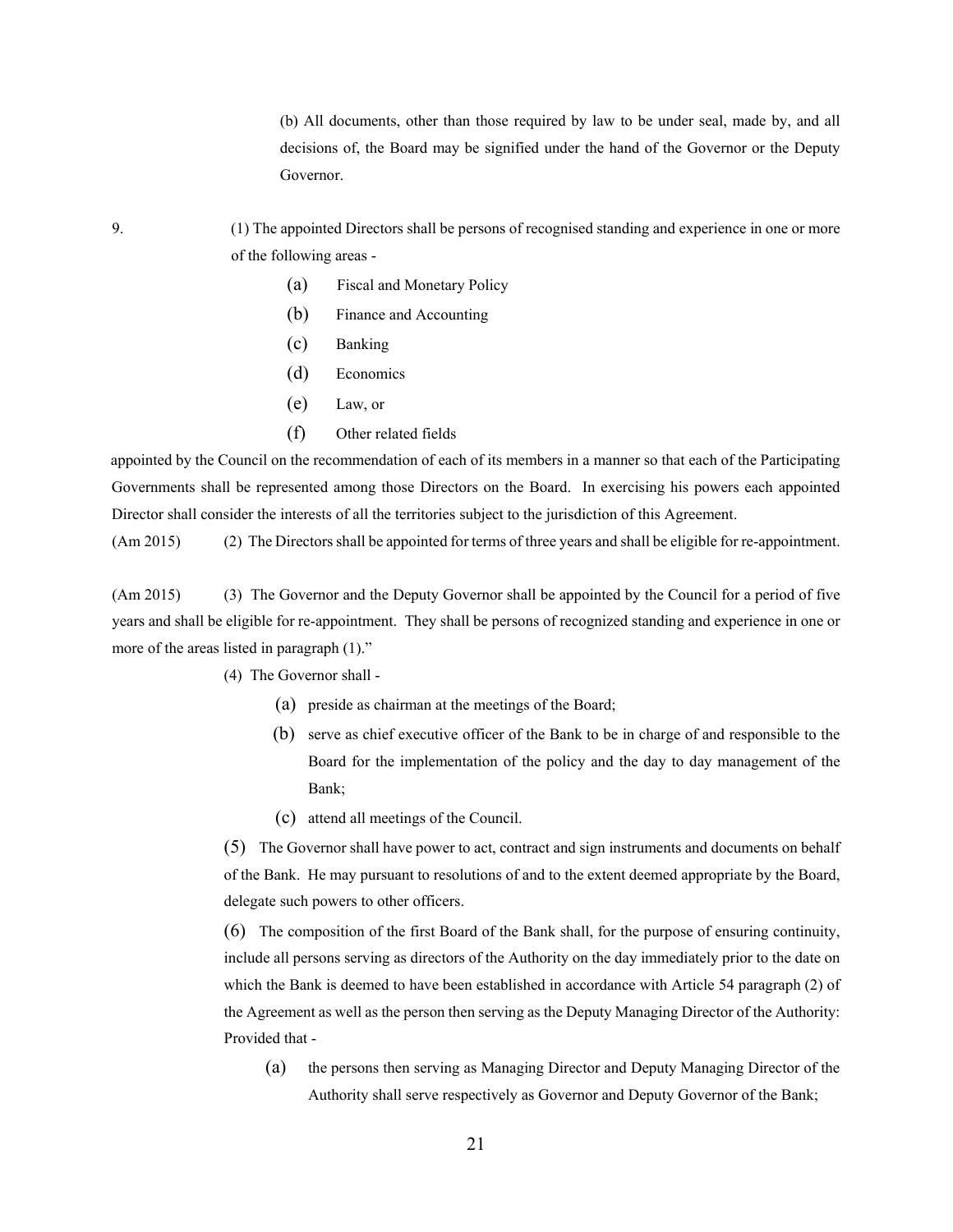- (b) (i) the term of each member of the first Board of the Bank except the Governor and Deputy Governor, shall expire six months after the establishment of the Bank, and
	- (ii) the term of the Governor and Deputy Governor shall expire one year after the establishment of the Bank;
- (c) all members of the first Board of the Bank shall be eligible for re-appointment.

10. (1) During the absence or disability of the Governor or during any vacancy in the office of the Governor, the Deputy Governor shall exercise the powers and duties of that office. The Board shall make provision for the simultaneous absence or disability of the Governor and the Deputy Governor.

(Am '91) (2) The Governor and the Deputy Governor shall devote the whole of their professional time to the service of the Bank and while holding office shall not without the prior approval of the Board engage in any business, profession or employment, whether remunerated or not, but they may -

- (a) act as members of any board or commission appointed by the Council;
- (b) become governors, alternate governors, directors or members of any organ, by whatever name called, of any international financial institution, established under any agreement or convention to which one or more of the Participating Governments shall have adhered or given support or approval;
- (c) become members of the board of any corporation organised by one or more of the Participating Governments for the purpose of insuring deposits in financial institutions.

(3) The Governor and the Deputy Governor shall not receive any salary or contribution to, or supplementation thereof from any source other than the Bank without the approval of the Council.

(4) The Directors shall be paid such remuneration as shall be determined by the Board with the approval of the Council. The Board shall have power to determine allowances to be paid to Directors.

(Am 2015) 11. (1) No person shall be appointed or shall remain Governor, Deputy Governor or appointed Director of the Bank who is or becomes -

- (a) Director, officer or employee of any financial institution within or without the territories of Participating Governments: Provided that Directors of whollyowned Government Institutions may serve as Directors;
- (b) member of the legislature (by whatsoever name called) of a Participating Government.

(2) The Governor, the Deputy Governor or any appointed Director may resign his office by giving notice in writing to the Council.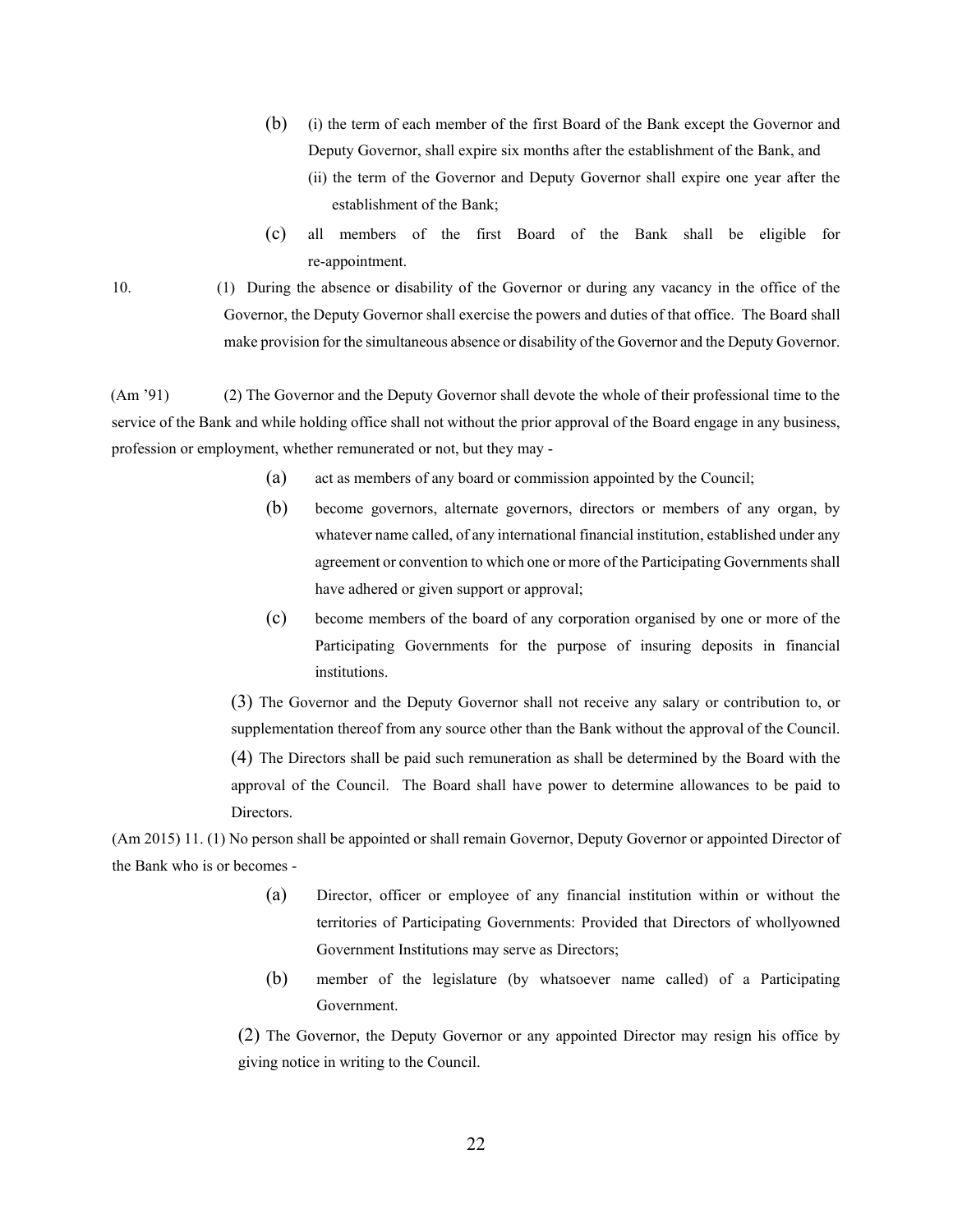(3) The Governor, the Deputy Governor or any appointed Director shall be removed from his office by the Council upon -

- (a) finding by two-thirds of all of the members of the Board of permanent incapacity or serious neglect of, or misconduct in, office; or
- (b) on conviction for an offence involving dishonesty or fraud or that is punishable with imprisonment for twelve months or more or a conviction for an offence contrary to Article 15 or 16 of this Agreement; or
- (c) his becoming bankrupt or compounding with or suspending payment to his creditors.
- 12. (1) If the Governor, Deputy Governor or any appointed Director dies or resigns or otherwise vacates his office before the expiry of the term for which he has been appointed, as soon thereafter as may be practicable the Council shall appoint another to serve for the unexpired period in the manner specified in Article 9 of this Agreement.

(Am '91) (2) Notwithstanding the provisions of Article 11 paragraph (3) of this Agreement the Council, on the finding of the Board of the continuing absence or incapacity of an appointed Director, may on the recommendation of the Participating Government whose recommendation has led to his appointment, or its own initiative in the event that the finding is in respect of the Governor or Deputy Governor, appoint another person to serve until the expiry of the term or a finding by the Board that such state has ceased.

13. (1) The Board shall meet as often as the business of the Bank may require but not less than once every three calendar months. The Board may provide for regular meetings for which two weeks' notice shall be necessary; special meetings shall be convened at the written request of the Governor or of any three appointed Directors for which reasonable notice shall be required.

> (2) For the purpose of voting at a Board meeting, each member of the Board, except the Governor and Deputy Governor, shall have one vote. The Governor and Deputy Governor shall not vote. In the event of an equal division, the Chairman shall have a casting vote.

> (3) A quorum at any meeting of the Board shall consist of five appointed Directors and decisions shall be taken by a simple majority of votes except as herein otherwise provided.

> (4) Where a matter relating to a Participating Government is to be determined by the Board, the Government concerned shall have the right, if it so desires, to send a representative to that meeting of the Board with a view to assisting the Board in making an informed judgement on the matter. The representative shall not, however, have the right to vote, and shall be present only for the specific item for which, in the opinion of the Board, his presence was required.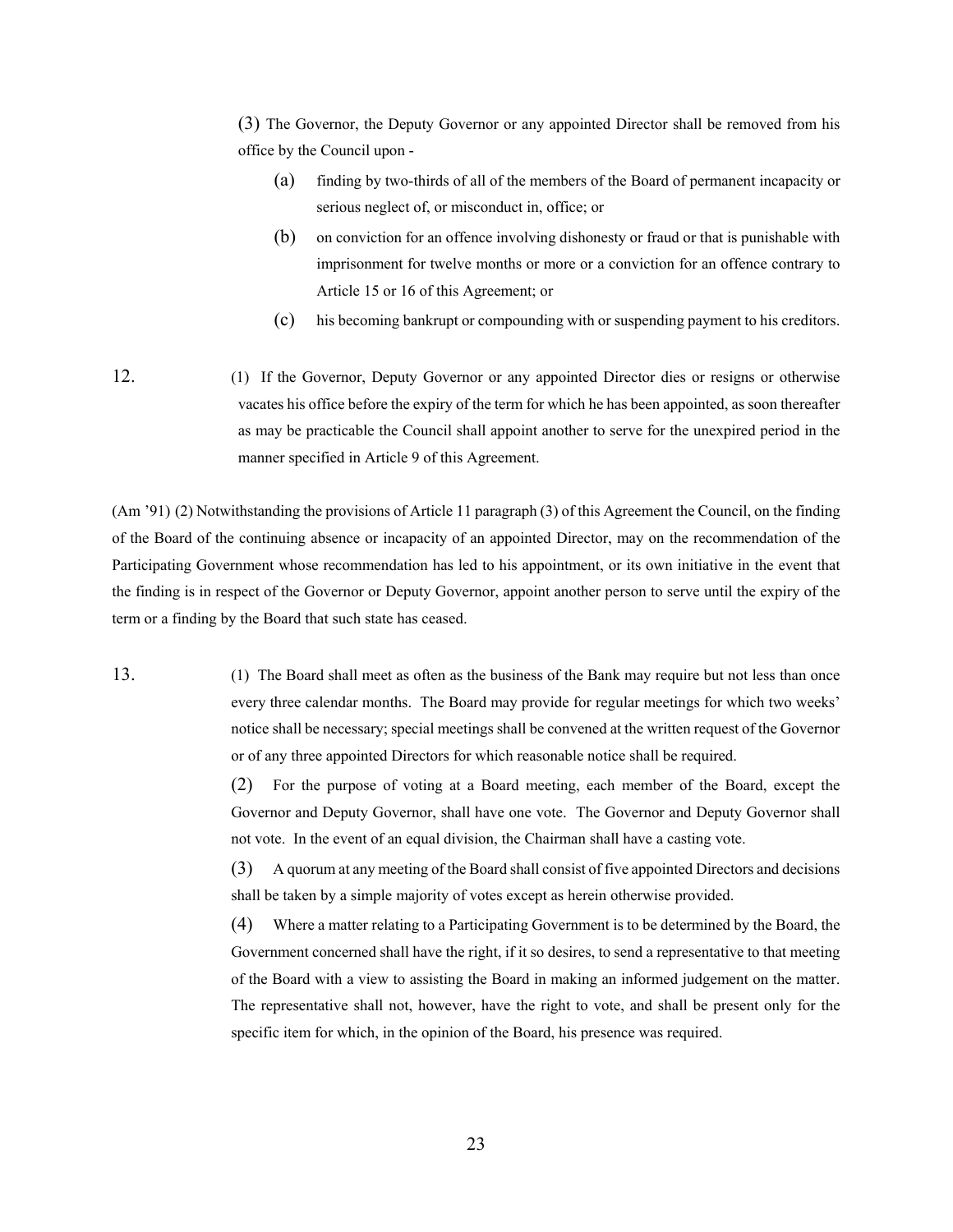14. (1) All appointment of officers and employees of the Bank shall be on such terms and conditions as shall be prescribed by the Board.

> (2) The Governor and Deputy Governor shall be paid such salary and allowances as may be approved by the Council.

15. (1) The Governor, the Deputy Governor and each appointed Director shall not act as a representative of any commercial, financial, agricultural, industrial or other (private) interest; and neither they nor any other officer or employee of the Bank shall receive or accept directions from any such interest in respect of duties to be performed under this Agreement.

> (2) Every Director shall fully disclose to the Board any (private) interest, industrial or other, which he may directly or indirectly hold or be connected with and which becomes the subject of Board action, and shall refrain from voting on any matter relating thereto:

> Provided that such an interest, if so disclosed shall not disqualify the interested party for the purpose of constituting a quorum.

> (3) No Director, officer or employee of the Bank in his official capacity shall accept any gift or advantage for himself or for any person with whom he may have family, business or financial connections.

16. (1) The Governor, the Deputy Governor, every appointed Director, and every officer and employee of the Bank shall take an oath of secrecy in the form prescribed by the Board.

> (2) Except for the purpose of the performance of his duties or the exercise of his functions, no director, officer or employee of the Bank shall disclose to any person any material information relating to the affairs of the Bank or any financial institution or other person, firm, company or organisation which information he has acquired in the performance of his duties or his functions.

> (3) The validity of any act or proceeding of the Bank shall not be affected by any vacancy amongst the Director or by a defect in the appointment of a Director.

#### PART V - CURRENCY

17. (1) The monetary unit of the Participating Governments shall be the Eastern Caribbean Dollar divided into one hundred cents, with such external value as may from time to time be declared in accordance with paragraph (2) of this Article.

> (2) The Bank shall on the recommendation of the Board approved by a decision of the Council, both such recommendation and decision having been adopted unanimously by all their members declare the external value for the Eastern Caribbean Dollar, having due regard to the obligations that any Participating Government has assumed in accordance with the provisions of the Articles of Agreement of the International Monetary Fund: Provided that any declaration made by the East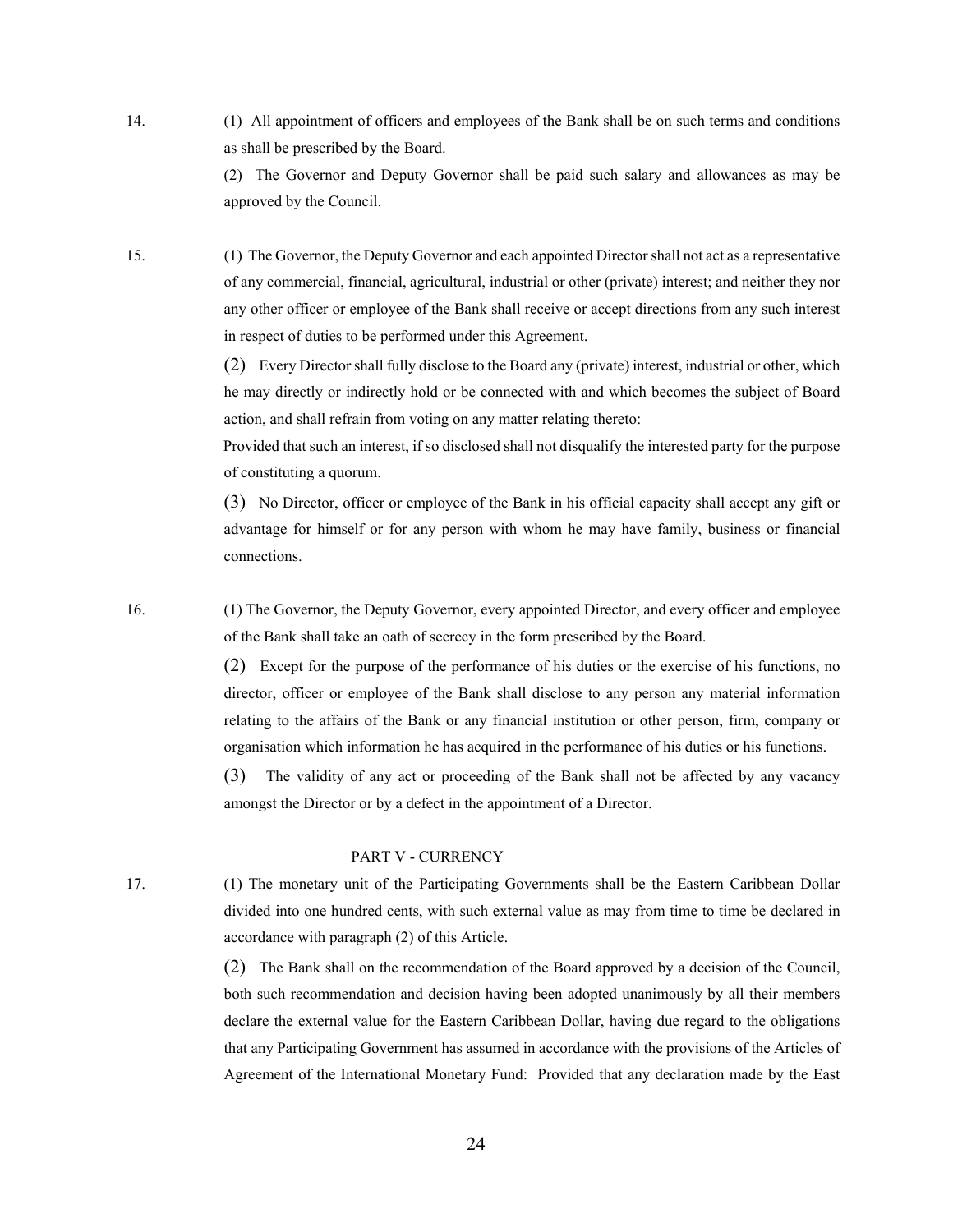Caribbean Currency Authority fixing the external value of the East Caribbean Dollar shall remain in full force and effect until altered by the Bank under this paragraph.

(3) Provision shall be made by the Council to arrange for reasonable compensation to a Participating Government adversely affected by a change in external value of the Eastern Caribbean Dollar, in accordance with Annex II to the Agreement. Notice of any change in external value of the Eastern Caribbean Dollar shall be published in the Official Gazette of each of the Participating Governments and communicated to the Public in such other manner as the Bank shall decide.

18. (1) The Bank shall have the sole right to issue currency notes and coins in the territories of the Participating Governments and no other person or authority shall issue currency notes, bank notes or coins, (whether or not of a commemorative nature), or any documents or token payable to bearer on demand having the appearance of or purporting to be currency.

> (2) Currency issued or deemed by the Bank to have been issued by it shall in accordance with the provision of paragraph (3) of this Article, be legal tender in the territories of the Participating Governments for the discharge of all public and private obligations and shall include on the date that this Agreement takes effect, all currency issued by or deemed to have been issued by the Authority.

Currency issued or deemed by the Bank to have been issued by it shall include -

- i. Currency issued by the East Caribbean Currency Authority as well as currency bearing its inscription that may be put into circulation by the Bank;
- ii. Currency issued by the Bank;
- iii. such other Currencies as the Board may by resolution indicate hereafter.

(3) Notes and commemorative coins issued or deemed to have been issued by the Bank shall be legal tender for the payment of any amount and other coins issued or deemed to have been issued by the Bank shall be legal tender at their face value up to an amount not exceeding twenty dollars in the case of coins of a denomination not less than fifty cents, and not exceeding five dollars in the case of coins of a lower denomination.

(4) Notwithstanding paragraph (3) of this Article, a note or coin issued or deemed to have been issued by the Bank shall not be legal tender -

- (a) if, in the case of a note, it has been altered in any material way;
- (b) if, in the case of a coin, it has been tampered with.
- (c) A note shall be deemed to have been materially altered, if it has been mutilated or has been defaced.
- (d) A coin shall be deemed to have been tampered with if it has been impaired, diminished or lightened otherwise than by fair wear and tear or has been defaced.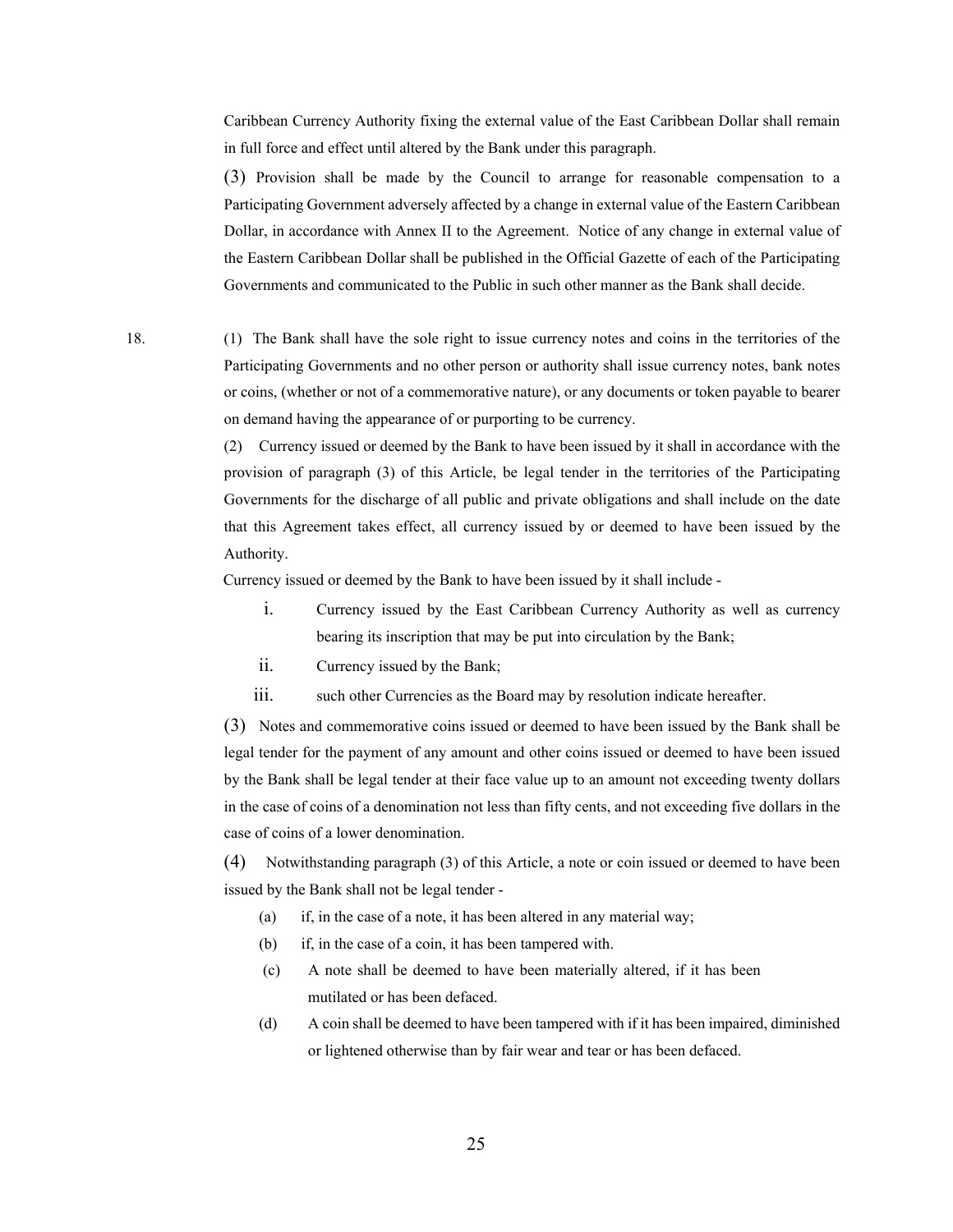19. (1) The Bank shall arrange for the printing of currency notes and the minting of coins and for all matters relating thereto, and for the security and safe-keeping of unissued currency and for the custody and destruction, as necessary, of plates, dies and retired currency.

> (2) Currency issued by the Bank shall be in such denominations and of such composition, form and design as shall be approved by the Council on the recommendation of the Board.

> (3) The characteristics of currency to be issued by the Bank shall be published in the Official Gazette of each of the Participating Governments.

20. The Bank shall have the power to call in, for the purpose of withdrawing from circulation, any currency issued or deemed by the Bank to have been issued by it on payment of the face value thereof. Any currency so recalled shall, in accordance with the terms of a notice which shall be published in the Official Gazette of each of the Participating Governments and communicated to the public in such other manner as the Bank shall decide cease to be legal tender: Provided that the holders of such currency shall be entitled, at any time within a period of not less than five years as may be specified in the notice and thereafter at the sole discretion of the Bank, to

claim payment from the Bank in accordance with such regulation as it may issue.

21. The Bank shall issue, reissue, and exchange on demand currency issued or deemed by the Bank to have been issued by it: Provided that in the event of the temporary unavailability of a requested issue or denomination, the Bank may deliver currency of available issues and denominations that most nearly approximate those

requested.

- 22. (1) No person shall be entitled to recover from the Bank the value of any lost or stolen currency, except as may be provided under the terms of a waiver expressly executed in respect of the assumption by the Bank of risks incident to shipments of currency. (2) The conditions under which mutilated or otherwise damaged currency may be exchanged or refunded at partial or face value shall be determined by regulations issued by the Bank.
- 23. The Bank shall assist in the enforcement of any law related to the counterfeiting of currency in the territories of the Participating Governments and certification by a duly authorised officer of the Bank that an item in question is or is not genuine shall be prima facie evidence of the fact in any legal proceeding in those territories.

#### PART VI - EXTERNAL RESERVE

26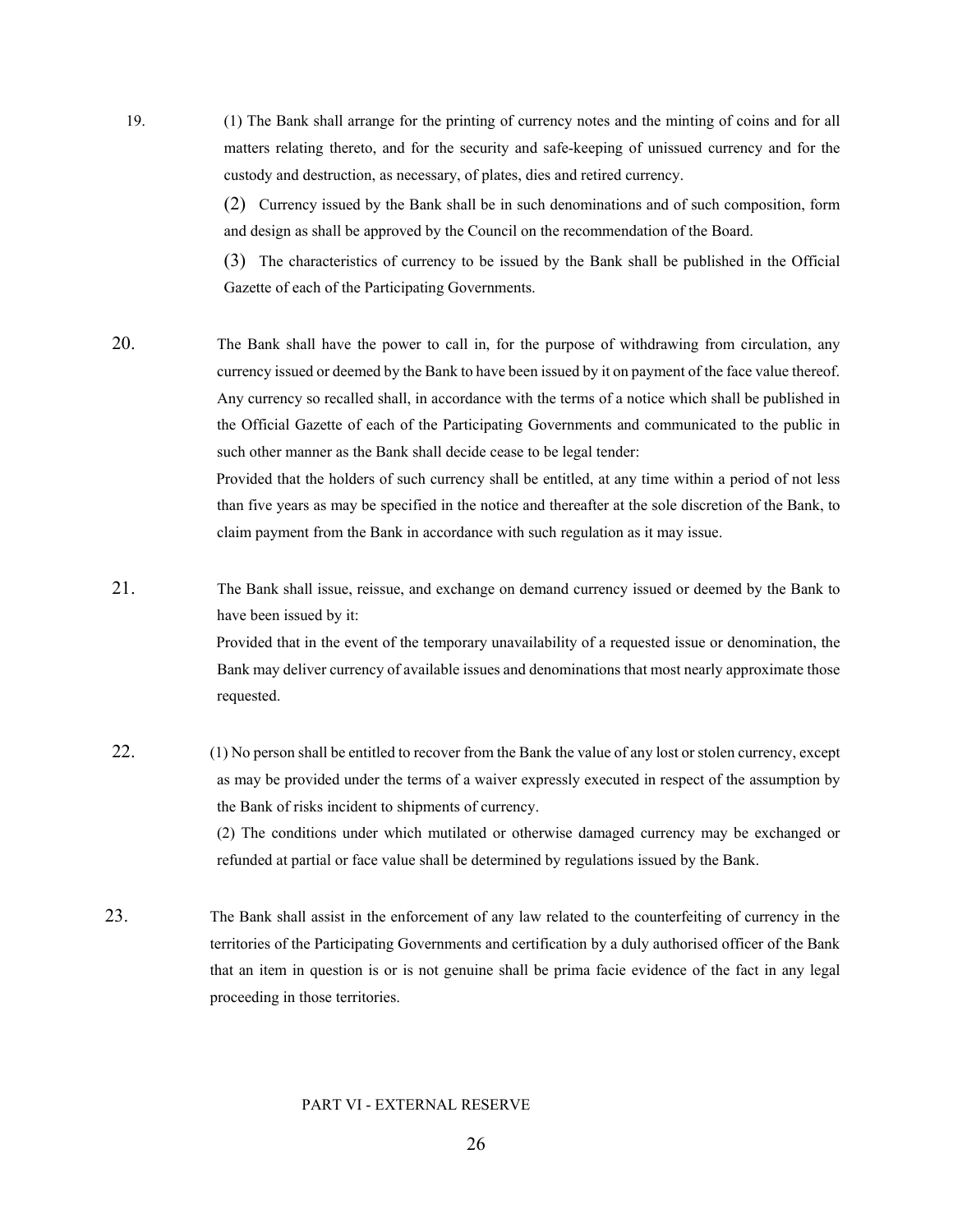24. (1) The Bank shall maintain an External Reserve consisting of all or any of the following on such terms and conditions as the Board may prescribe -

- (a) gold;
- (b) foreign exchange in the form of currency or bank balances held abroad;
- (c) any internationally recognised reserve assets;
- (d) bills of exchange and promissory notes denominated in foreign currency and payable at any place outside the territories of the Participating Government;
- (e) treasury bills issued by foreign governments;
- (f) securities issued or guaranteed by foreign governments or international institutions.

(2) Subject to paragraph (3) of this Article the Bank shall at all times maintain the External Reserve in an amount not less than sixty per cent of the value of the currency issued or deemed by the Bank to have been issued by it and in circulation and other demand liabilities but excluding coin issued for commemorative purposes.

(3) The percentage referred to in paragraph (2) of this Article may be changed by the Bank on the unanimous agreement of all of the members of the Council.

(4) If the External Reserve has declined or in the judgement of the Board appears likely to decline in such a way as to jeopardise the adequacy of such reserve the Bank shall submit to the Council a report on the reserve position and the causes that have led or may lead to such a decline together with recommendations concerning the measures that may be deemed necessary to forestall or otherwise remedy the situation. The Bank shall make further reports and recommendations at intervals not exceeding six months until such time as, in its judgement, the situation has been rectified.

(5) If at any time the assets held under this Article together with such other assets as the Bank is permitted to hold under Article 31 and 40 of this Agreement are less than the aggregate amount of the currency issued or deemed by the Bank to have been issued by it and in circulation and other demand liabilities, such deficiency shall be a liability of the Participating Governments in the proportions prescribed in Article 6 paragraph (4) of this Agreement.

(6) The Bank may establish such other external reserve funds including national reserve funds, as the Council may from time to time approve.

#### PART VII - FOREIGN EXCHANGE OPERATIONS

25. (1) The Bank shall be the depository of the external assets of the Participating Governments provided that the Bank may designate such agents and correspondents as it may select to hold these assets. (2) The Bank may serve as the depository of the external assets of boards, agencies, the social security fund and other statutory bodies of such Participating Governments.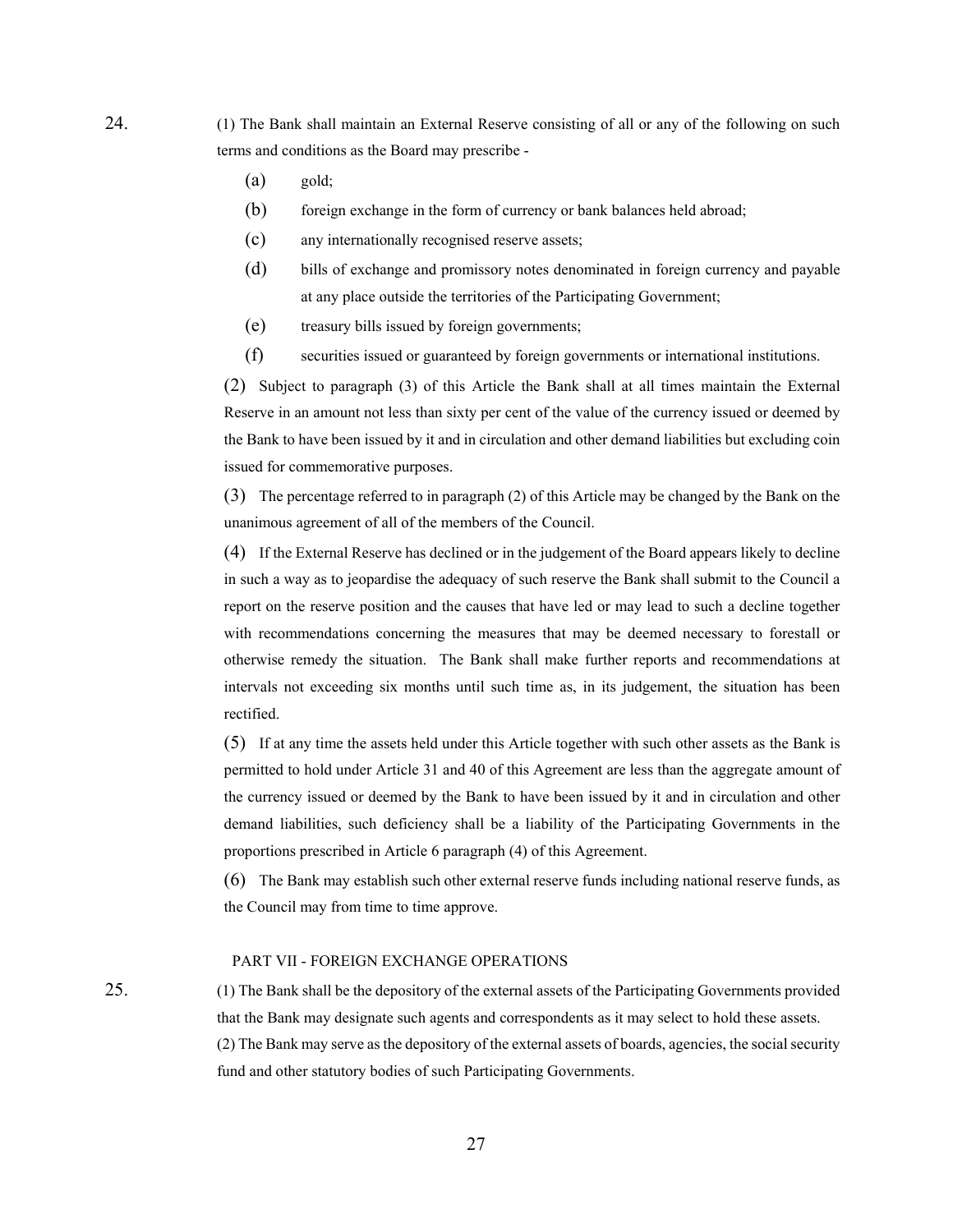26. The Bank may -

- (a) buy, sell, or deal in gold coins or bullion or other precious metals;
- (b) buy, sell, or deal in foreign exchange, using for these purposes any of the instruments commonly used by bankers;
- (c) open and maintain accounts abroad;
- (d) open and maintain accounts and act as agent or correspondent for foreign central banks, foreign financial institutions, foreign governments, foreign government agencies and institutions and international financial institutions.
- 27. The Bank shall deal in connection with the operations enumerated in Article 26 hereof only with the Participating Governments, their boards and agencies, their social security funds and other statutory bodies, local government bodies, foreign central banks, local and foreign financial institutions, foreign governments, foreign government agencies and institutions and international financial institutions.
- 28. (1) The Bank shall from time to time determine the rates at which it will buy, sell or deal in gold and foreign currencies.

(Ad '91) (2) The Bank may determine and make public the rates at which gold and foreign currencies may be bought, sold or dealt in by banks and other persons authorised to do so in the territories of the Participating Governments.

> (3) The Bank may close the foreign exchange markets for the Eastern Caribbean Dollar in the territories of the Participating Governments during a period of not more than two working days if it deems such action to be necessary to prevent disorderly conditions in the foreign exchange markets and considers it to be in the interest of the Participating Governments:

> Provided that the Bank may request the Council that a reasonable extension of the period of closure be granted, during which the Bank shall proceed to remove the causes of the disorder.

29. (1) The gains arising from any change in the valuation of the Bank's assets or liabilities in, or denominated in gold, special drawing rights or foreign currencies as a result of alteration of the external value of the Eastern Caribbean Dollar, or of any change in the value of such assets or liabilities relative to the Eastern Caribbean Dollar, shall be credited to a special account entitled "Revaluation Reserve Account" and neither the gains nor the losses arising from any such change shall be included in the computation of the annual profits and losses of the Bank.

> (2) Any gain arising from changes described in paragraph (1) of this Article during any financial year of the Bank shall be used -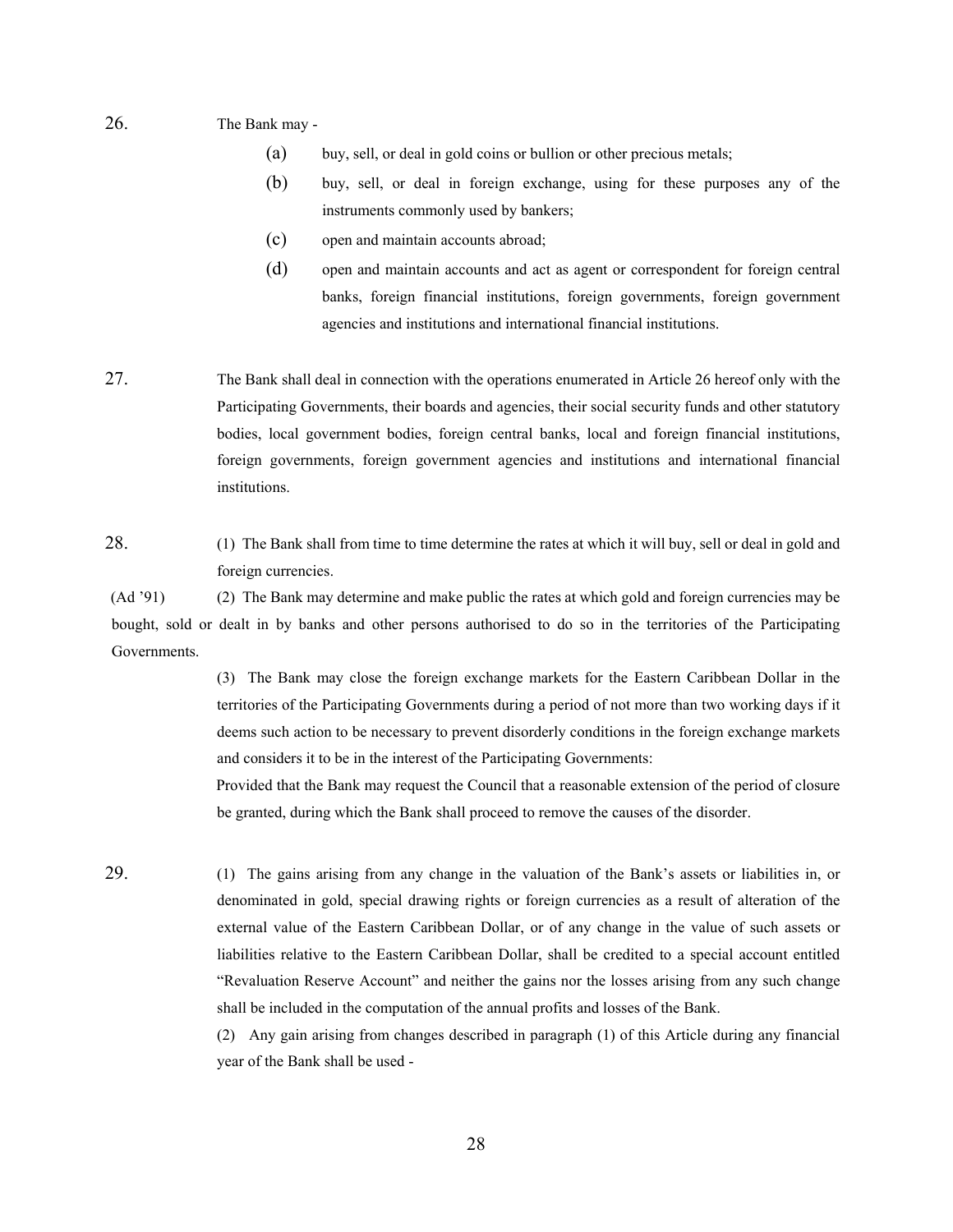- (a) First, to redeem any securities held by the Bank as a result of previous losses in accordance with paragraph (4) of this Article;
- (b) Second, to create or increase the credit balance in the Revaluation Reserve Account.

(3) Any credit balance in the Revaluation Reserve Account at the end of each financial year of the Bank shall be held in reserve, and shall be used only for the purpose described in paragraph (4).

(4) The losses arising from changes described in paragraph (1) of this Article shall be set off against any credit in the Revaluation Reserve Account and, notwithstanding any other provisions of this Agreement, if such balance is insufficient to cover such losses, the Participating Governments shall issue and cause to be transferred to the ownership of the Bank non-interest bearing, non-negotiable securities to the extent of the deficiency in the proportions according to which profits may be distributed to each Participating Government pursuant to Article 6 paragraph (4) of this Agreement. (5) No credits or debits shall be made to the Revaluation Reserve Account except in accordance

with the provisions of this Article.

#### PART VII - RELATIONS WITH FINANCIAL INSTITUTIONS

30. The Bank may open accounts for, and accept deposits from financial institutions doing business in the territories of the Participating Governments under such terms and conditions, including the payment of interest and the establishment of charges thereon, as the Board may from time to time determine.

#### 31. The Bank may -

(1) purchase from, sell to, discount and rediscount for financial institutions bills of exchange and promissory notes drawn or made for bona fide commercial, industrial or agricultural purposes, bearing two or more good signatures at least one of which shall be that of a bank and maturing within ninety-one days from the date of their acquisition by the Bank: Provided that bills of exchange and promissory notes drawn or made for the purposes of financing seasonal agricultural operations or marketing of crops shall mature within one hundred and eighty-two days from the date of their acquisition;

(2) grant to financial institutions advances, whether by loans or overdrafts, for periods not exceeding ninety-one days secured by -

- (a) instruments specified in paragraph (1) of this Article;
- (b) warehouse warrants and documents of title issued in respect of staple commodities or other goods duly insured: Provided that the Bank shall determine from time to time the maximum percentage of advances in relation to the current value of such commodities or goods;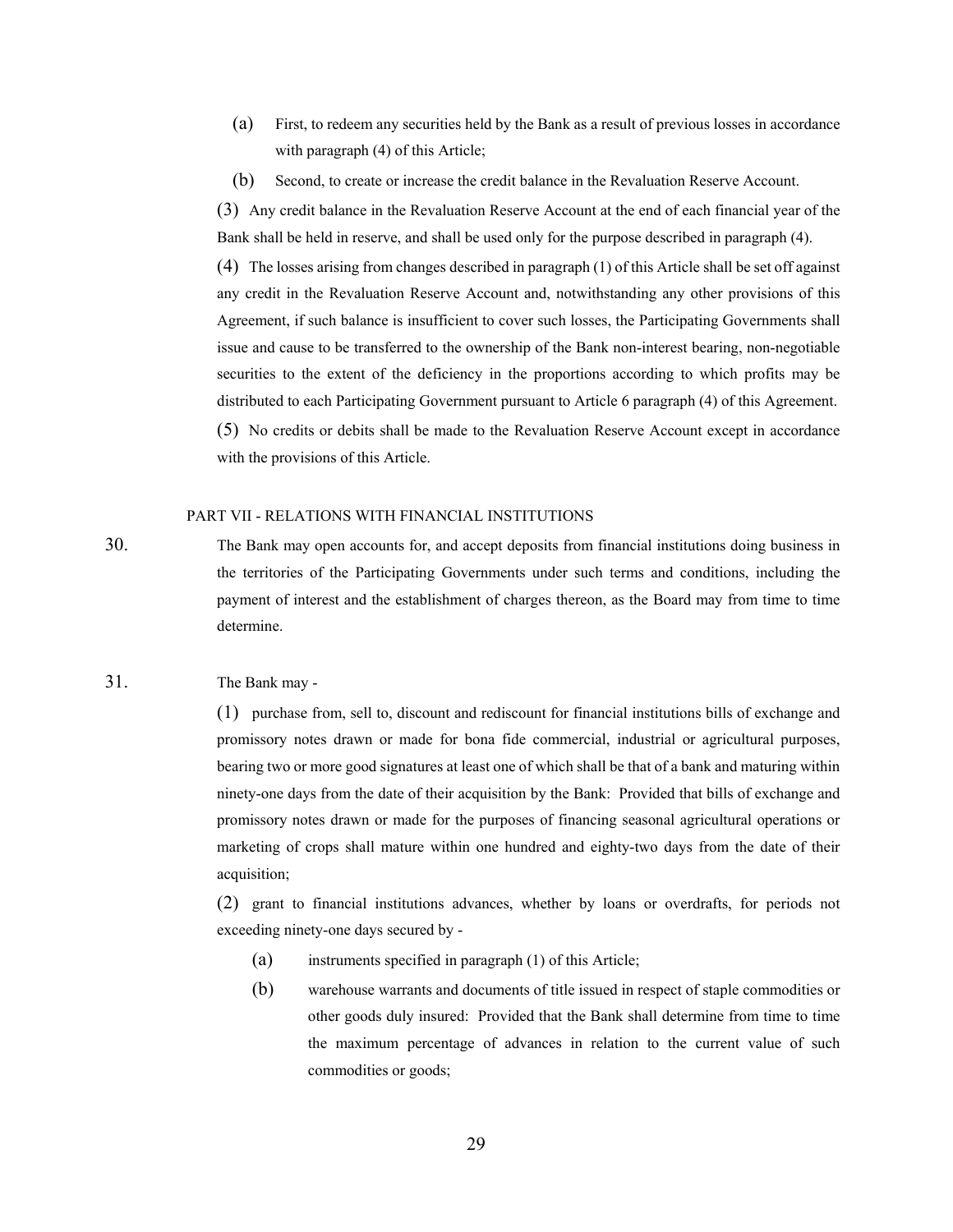- (c) holding of any such assets that the Bank is permitted to buy, sell or deal in under paragraph (a) and (b) of Article 26 of this Agreement;
- (d) treasury bills and securities issued or guaranteed by any of the Participating Governments or its agencies, subject as provided in Article 40 of this Agreement:

(Ad '91) Provided that in the case of advances granted under paragraph (2) for the specific purposes of promotion of those sectors which are deemed by the Bank to be priority sectors in the economies of the territories of the Participating Governments, the Board may authorise the extension of such advances to a period up to 12 months.

- 32. The Bank shall fix from time to time its rates for discounts and rediscounts. It may establish differential rates and ceilings for various classes of transactions or maturities.
- 
- 33. (1) With the approval of the Council the Bank may, from time to time, prescribe either
	- (a) by written notice to the main office of each financial institution in the territories of the Participating Governments; or
	- (b) by publishing in newspapers of general circulation in the territories of the Participating Governments or in the Official Gazette of each territory.

the maintenance of required reserves, including marginal required reserves, against deposits and other similar liabilities specified for this purpose. Such reserves shall be maintained either by way of cash holdings with each financial institution or by way of deposits with the Bank.

(2) With the approval of the Council the Bank may require financial institutions of a given class or classes to hold such securities (including securities that may be issued by a Participating Government as provided in Article 40, paragraph (2) sub-paragraph (b) of this Agreement in substitution for its liabilities to financial institutions in respect of special deposits), issued or guaranteed by one or more of the Participating Governments, as the Board may designate for purposes of this Article in amounts not to exceed ten per cent of such institutions' deposits and similar liabilities.

(3) The Bank may prescribe different reserve ratios for different classes of deposit and other similar liabilities and may prescribe the method of their computation: Provided that -

- (i) the total amount of reserves that the financial institutions are required to hold shall be such percentage of the total deposit and other similar liabilities to which reserves ratios have been made applicable, as the Council may determine from time to time;
- (ii) the reserve ratios shall be uniform for all banks and for all credit institutions although the ratios may differ between the two classes: Provided that in the case of banks or credit institutions incorporated in any of the countries of the Participating Governments, and in respect of which at least seventy-five per cent of the shares are locally owned, the Bank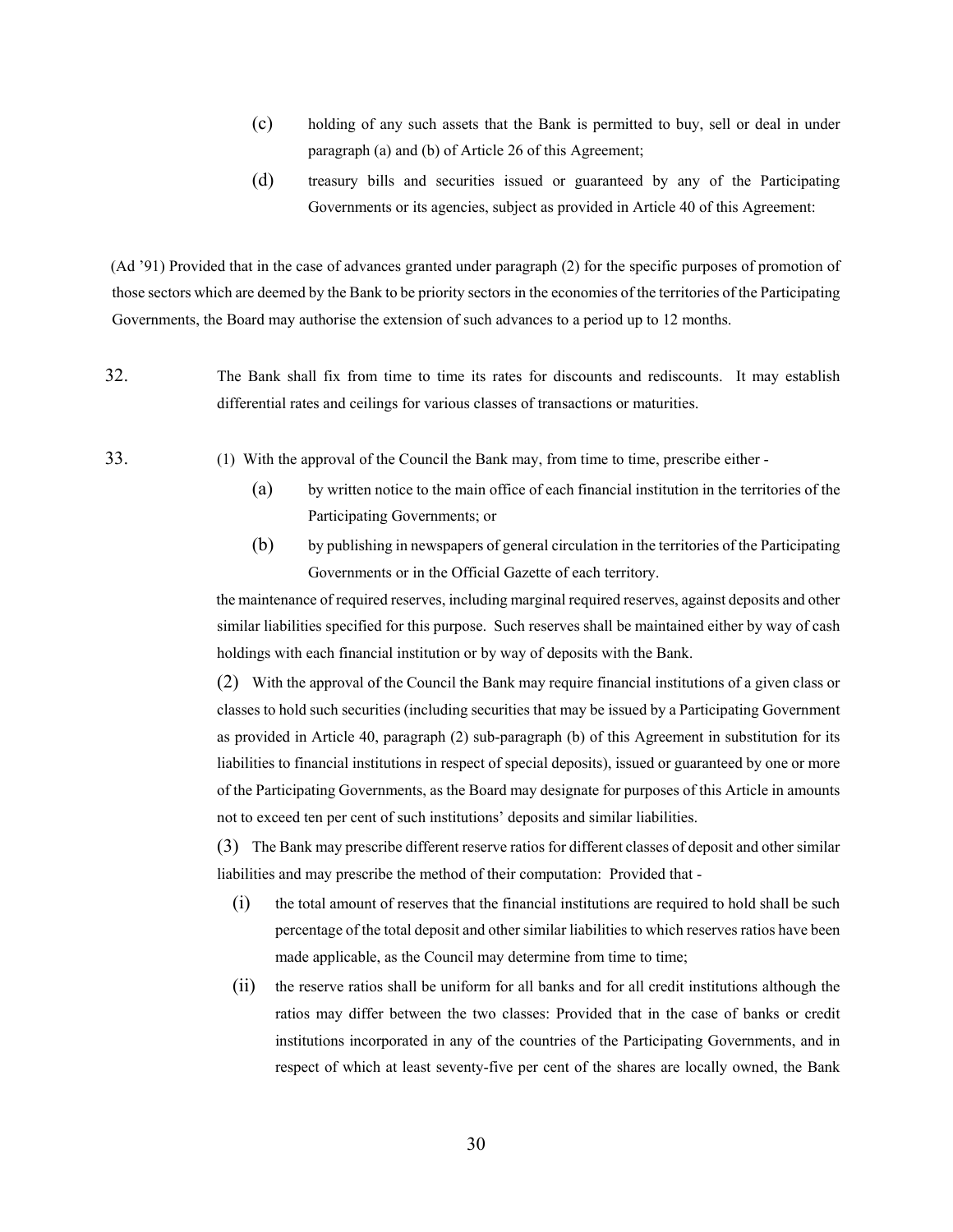may allow such banks or institutions a period not exceeding three years to attain the Bank's reserve requirements;

- (iii) any such prescriptions of, or increases in, the required reserve ratios shall be effective only after at least 15 days notice thereof has been communicated to the financial institutions;
- (iv) reserves held as demand deposits with the Bank, may under such regulations and subject to such charges as may be prescribed by the Bank, be withdrawn temporarily by the financial institutions for the purposes of meeting their existing liabilities and may further serve as a basis for the clearance of cheques and the settlement of balances among financial institutions.

(Am 2015) (4) The Bank may impose on any financial institution that fails to maintain required reserves in accordance with paragraphs (2) and (3) of this Article a charge at a rate of eleven point five percent on the amount of the deficiency for so long as the deficiency continues. Such charge shall be payable to the Bank on such date as may be prescribed by the Bank and may be recovered by deduction from any balance of the financial institution held by the Bank.

- 34. (1) The Bank may, from time to time prescribe either
	- (a) by written notice to the main office of each financial institution in the territories of the Participating Governments; or
	- (b) by publication in newspapers of general circulation in the territories of the Participating Governments or in the Official Gazette of each territory -
		- (i) the method of computation and minimum and maximum rates of interest payable in respect of deposit and other similar liabilities;
		- (ii) the permissible purposes, aggregate ceilings, maximum amounts beyond which the Bank's approval is necessary, maximum maturities and maximum interest chargeable, and minimum cash, margin or security required, in respect of -
			- (a) the making of advances whether by loans or overdrafts and investments;
			- (b) the discounting of bills and notes;
			- (c) the issuing of letters of credit;
			- (d) the granting of acceptances and other credit; and
		- (iii) the manner of the disclosure to the public and to -
			- (a) each depositor in a financial institution the effective annual interest rates payable in respect of deposits made therewith;
			- (b) each person to whom credit is extended the effective annual interest rate payable in respect thereof;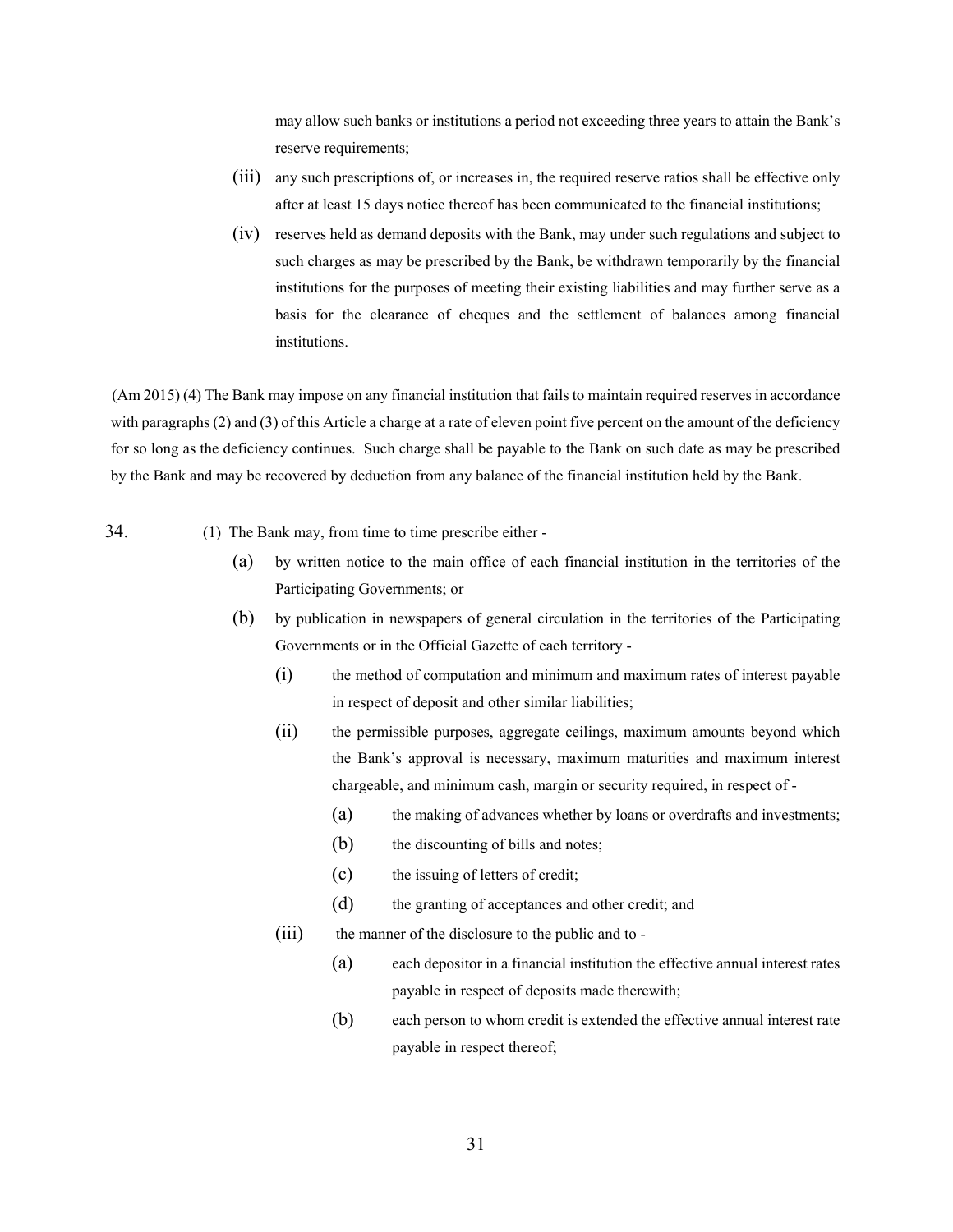Provided that prescription under clauses (i) and (ii) shall require a decision of the Board, adopted by twothirds of all the appointed Directors who, in taking that decision, shall take cognisance of such general guidelines as the Council may indicate.

(2) In any prescription by the Bank under this Article the Bank may, for purposes of

determination of the maximum interest chargeable under (b) (ii) or in order to arrive at the effective annual interest rate payable by any person under (iii) (B), require that the method of computation should include any service or other charges payable in respect of the credit extended by the financial institution.

(3) On the recommendation of the Board, adopted by two-thirds of all of the appointed members, and the approval of Council adopted by two-thirds of all its members, the provision of paragraph (1) of this Article may be applicable in the manner therein indicated to every person, having as a principal object the extension of credit to the public generally or to particular members thereof, who in the ordinary course of business, during any calendar year extends as a minimum such amount of credit as is specified in the decision. The Bank may examine the accounts, books and papers of any person that it has reason to suspect is extending or has extended credit in violation of this paragraph and the refusal to submit such accounts, books and papers shall be prima facie evidence of such violation.

(4) Notices issued under this Article shall come into effect on such date specified not

earlier than thirty days after the issue date. The Bank in its notices may differentiate, according to the nature of their business, between banks and other financial institutions as well as other creditors or classes thereof in respect of items set out in paragraph (1) of this Article.

(5) The Council may authorise or require the Bank to apply different prescription under clauses (i) and (ii) of paragraph (1) (b) of this Article in respect of the territories of the Participating Governments according to their different economic circumstances: Provided that any prescriptions purporting to relate to the different economic circumstances of the territory of any Participating Government should have the support of the Participating Government concerned.

35. (Am 2015) (1) Every financial institution shall furnish to the Bank at such time and in such manner as the Bank may prescribe, such information and data as the Bank may require for the proper discharge of its functions and responsibilities and in order to verify compliance with directions issued under Articles (sic) 33 and 34 of this Agreement the Bank may require any person who is or has been made subject thereto to open his books for inspection.

> (2) Without limiting the generality of paragraph (1) of this Article every financial institution shall, at the request of the Bank, in relation to that financial institution's operations in the territory of a Participating Government, submit to the Bank in such form as the Bank may from time to time approve -

(a) not later than fourteen days after the last day of the month to which it relates, a monthly statement of assets and liabilities at the end of each month;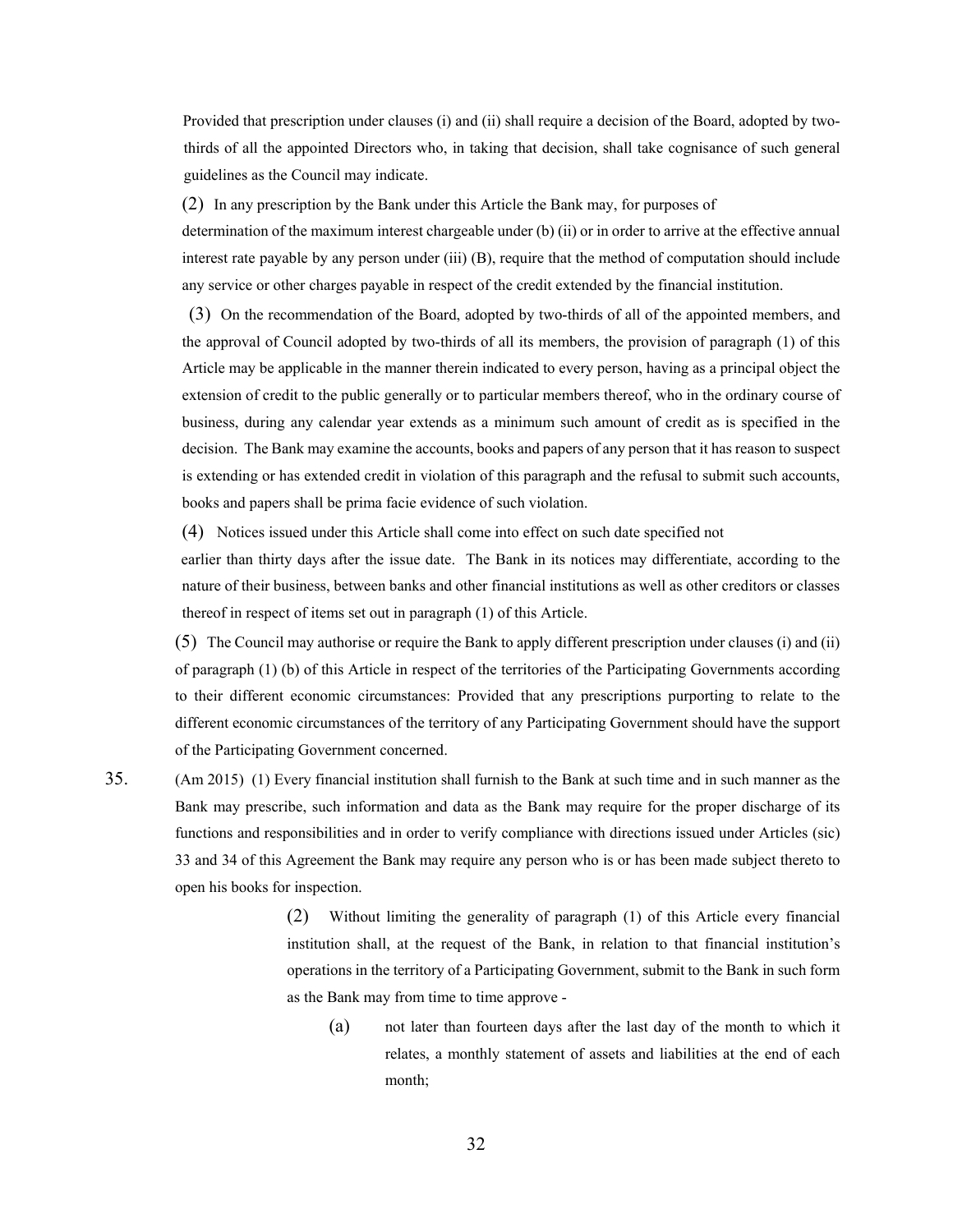- (b) not later than fourteen days after the end of the quarter to which it relates, a quarterly return providing an analysis of customers' liabilities to the financial institution in respect of loans, advances and other assets of the financial institution at the end of each quarter;
- (c) within such period as the Bank may determine such other returns as the Bank may require:

Provided that the Bank may in writing extend the period for the furnishing of such statements and returns.

(3) The Bank may require a financial institution to submit such further information and data relating to the statements and returns described in paragraph (2) of this Article and such further information and data shall be submitted within such period and in such manner as the Bank may require.

(4) All statements and returns submitted by a financial institution under sub-paragraph (b) or (c) of paragraph (2) hereof and any data or information submitted by a financial institution under those provisions or under paragraph (1), shall be regarded by the Bank as secret provided that –

(a) the Bank may  $-$ 

- (i) provide international financial institutions, foreign banking supervisors and any other local or foreign authorities responsible for the supervision or regulation of a licensed financial institution, or for maintaining the integrity of the financial system with such statements, returns, data and information; and
- (ii) provide access, to any officer of a foreign authority responsible for the supervision or regulation of licensed financial institutions in order to assess the safety and soundness of a foreign financial institution; on a reciprocal basis and subject to an agreement for confidentiality and a Memorandum of Understanding;
- (b) the Bank may publish statements on the assets and liabilities of each financial institution furnished under sub- paragraph (a) of paragraph (2) but no information in respect of the affairs of a particular customer of a financial institution shall be so published.

(5) At the request of a Participating Government, the Bank shall arrange for that Government to be supplied with a copy of any statement or return furnished by a financial institution under paragraph (2) in relation to its operation in the territory of that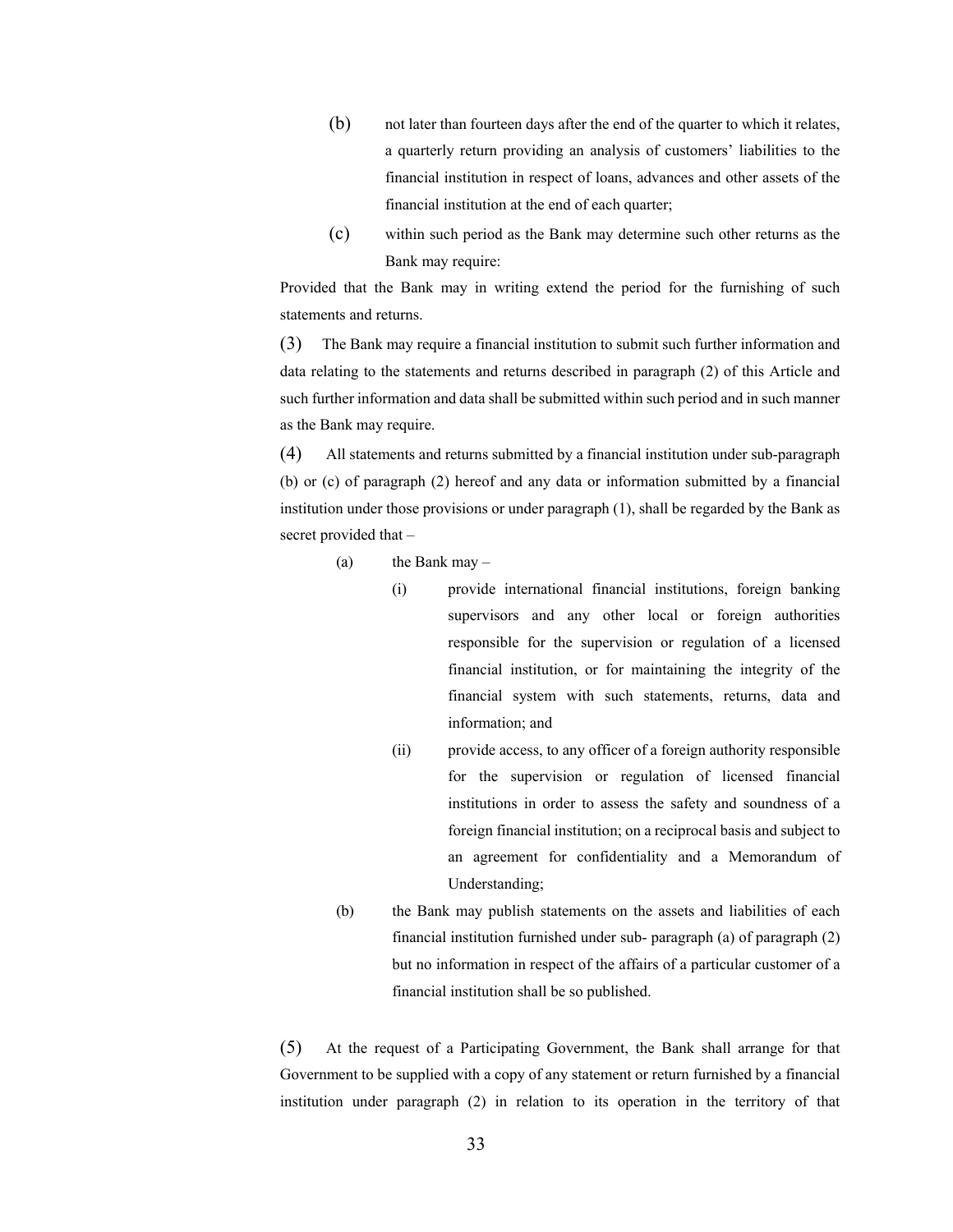Government and all statements and returns so supplied shall be regarded by the Government as secret.

36. The Bank may at a suitable time in conjunction with other banks organise clearing houses in such places as may be desirable.

#### PART IX - RELATIONS WITH THE PARTICIPATING GOVERNMENTS

- 37. (1) The Bank shall be the banker, fiscal agent of, and adviser to, the Participating Governments on monetary and financial matters and shall be the depository of funds of those Governments: Provided that in such cases, for such periods of time, and on such other terms and conditions as may be agreed between each Participating Government and the Bank -
	- (a) the Bank may act in such capacities to government boards and agencies, social security funds and other statutory bodies and local government bodies; and
	- (b) the Participating Government may maintain working balances with and generally use the services of other financial institutions.

(2) The Council, as well as any Participating Government may request the Bank to render advice and to furnish reports on matters relating to the purposes of the Bank as set forth in Article 4 of this Agreement.

(3) It shall be the duty of the Bank to inform and advise the Council and any Participating Government concerning any matter that in the opinion of the Bank is likely to affect the achievement of the Bank's purposes.

(4) The Bank may represent any Participating Government at any international conference at which its attendance is requested by such Participating Government.

- 38. The Bank shall, upon designation by any Participating Government, serve as the depository and fiscal agency of, and the institution through which dealings by the Participating Government shall be conducted with, international financial institutions of which that Participating Government is a member, and other agencies and countries.
- 39. Except in accordance with Article 31 paragraph (2) sub-paragraph (d) and Article 40, the Bank shall not, directly or indirectly -

(1) make advances to any Participating Government, its boards and agencies, social security funds and other statutory bodies and local government bodies; or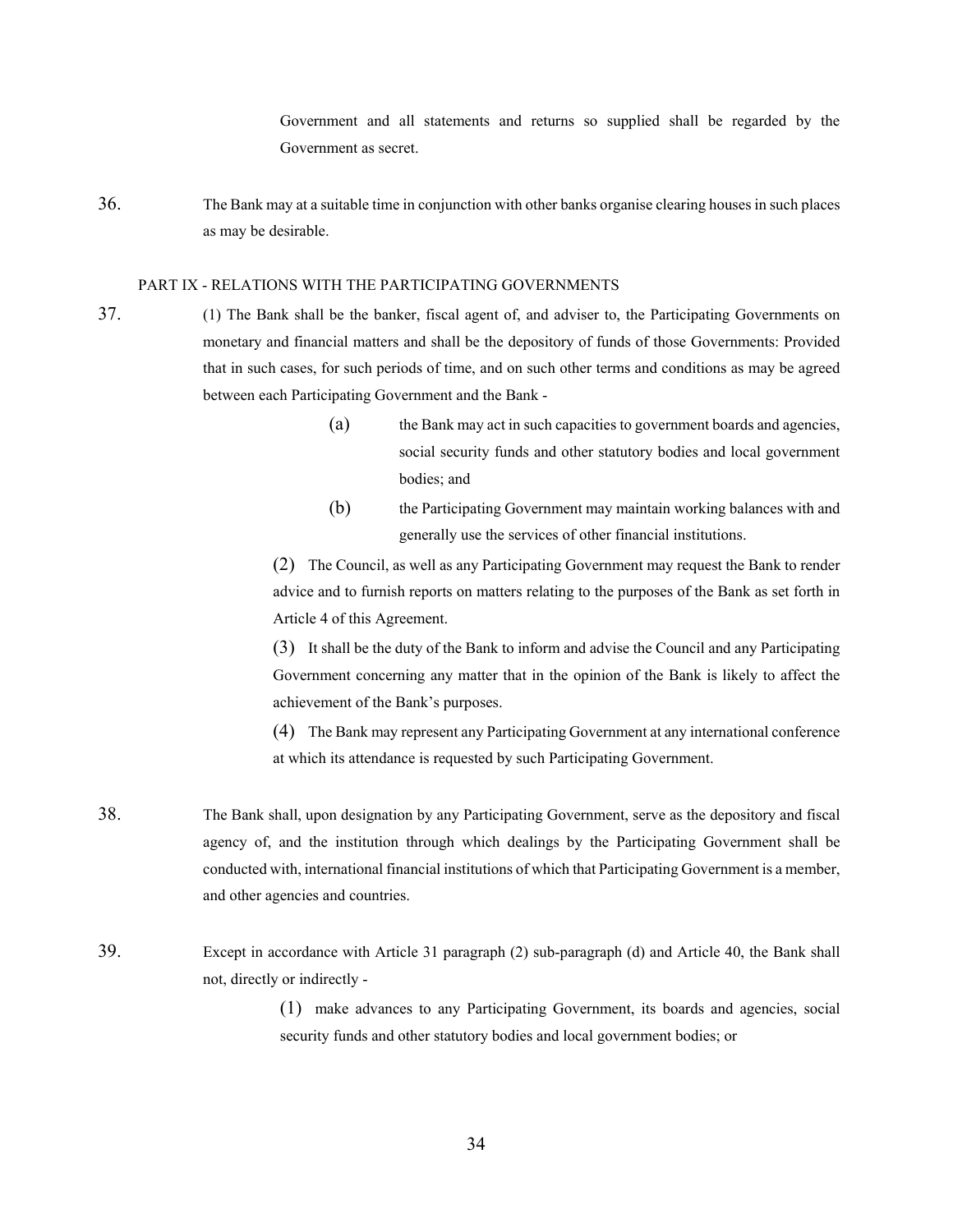(2) acquire the notes, bills, securities or other evidence of debt of any participating Government, its boards and agencies, social security funds and other statutory bodies and local government bodies; or

(3) acquire the notes, bills securities or other evidences of debt guaranteed by any Participating Government, its boards and agencies, social security funds and other statutory bodies and local government bodies.

Provided that this Article shall not operate to prevent the acquisition by the Bank of securities transferred to it by a Participating Government to evidence a liability in accordance with Article 24 paragraph (5) or Article 29 paragraph (4).

40. (Am 2015) (1) The Bank may, subject to such terms and conditions as the Board may prescribe

(a) make temporary advances to each Participating Government to meet its seasonal needs in an amount not to exceed during a given financial year of that Participating Government five per cent of its average annual recurrent revenue of that Government as determined by the Bank, over the three preceding financial years;

(b) purchase, sell, discount and rediscount treasury bills, issued by any of the Participating Governments, payable in Eastern Caribbean Dollars, forming part of a public issue, and maturing within ninety-one days of the date of their acquisition by the Bank; but the holding of treasury bills of any one Government at any one time, shall not exceed ten percent of the average actual recurrent revenue of that Government as determined by the Bank over the three preceding financial years;

(c) purchase and sell publicly issued securities (other than treasury bills) of or guaranteed by any of the Participating Governments payable in Eastern Caribbean Dollars and maturing in not more than fifteen years from the date of their acquisition by the Bank, but the holding of such securities at any one time other than securities held under sub-paragraphs (sic) (d) and (e), shall not exceed fifteen per cent of currency issued or deemed by the Bank to have been issued by it and in circulation and other demand liabilities:

Provided that the percentages mentioned in sub-paragraphs (a), (b) and (c) shall be reviewed by the Council annually and approved or varied either generally or specifically in respect of any Participating Government -

(a) invest in securities of the Participating Governments to any amount and to mature at any time on behalf of staff and superannuation funds and other similar funds of the Bank;

-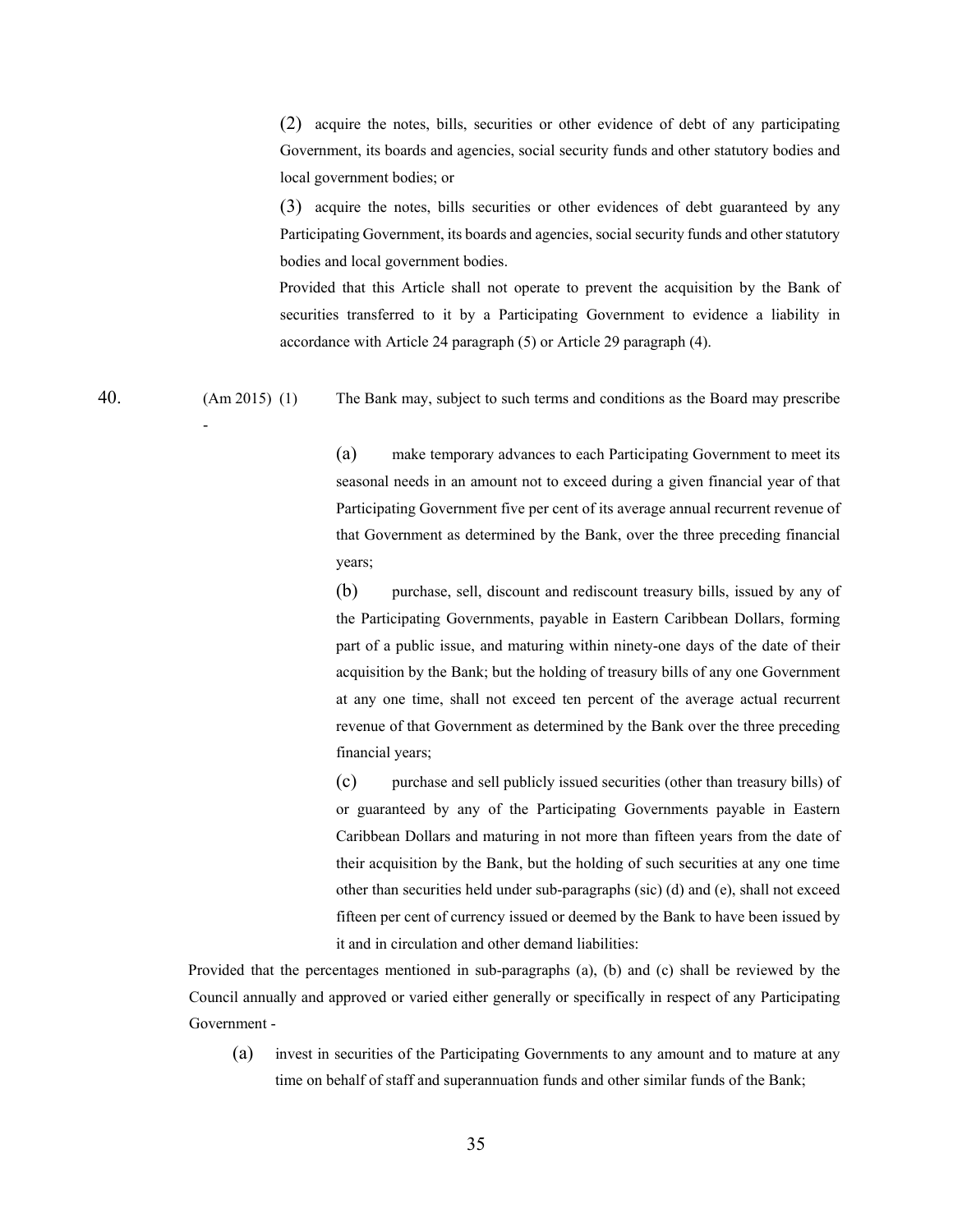- (b) purchase and sell bonds of any Corporation established under the authority of any Participating Government or Governments for the express purpose of financing development within the territory or territories thereof: Provided that -
	- (i) the bonds by their terms shall mature in not more than ten years from the date of their acquisition by the Bank;
	- (ii) repayment of their interest and principal shall be guaranteed by the Participating Government or Governments under whose authority the Corporation is established;
	- (iii) the Bank may, upon default of the issuer, whether in whole or in part, invoke the guaranty under (ii) solely by notification to the guarantor or guarantors, and satisfy itself to the full extent of the obligation outstanding, the amount thereof being deemed to have been accelerated for the purpose of the guarantee, by charging the profits of the Bank distributable to the guarantor or the guarantors pursuant to Article 6 paragraph (4) during the year of default and succeeding financial years of the Bank;
	- (iv) the amount of bonds held in respect of any territory by the Bank under Article 40 paragraph (1) sub-paragraph (e) of this Agreement shall not at any time exceed two and one half percent of the average annual recurrent revenue of that Government, as determined by the Bank, over the prior three financial years.

 (2) Without limiting the generality of the provisions of paragraph (1) the Bank is expressly authorised to -

- (a) make advances to any Participating Government on such terms and conditions as may be agreed, in respect of subscriptions and other payments resulting from or incident to, membership in any international financial institution established under governmental auspices, its participation in any account thereof and any transactions and operations undertaken in connection therewith; and
- (b) assume pursuant to agreement with each Participating Government, it liabilities due and outstanding to financial institution in respect of special deposits required of them as of the date on which the Bank shall be deemed to have been established in accordance with Article 54 paragraph (2) of this Agreement: Provided that each such agreement shall specify the terms and conditions of repayment to the Bank by the Participating Government of the liabilities thus assumed, and that Participating Government shall obligate itself not to require further special deposits of any financial institutions operating within its territory.
- 41. (1) The Bank shall act as agent for the Participating Governments in the administration of any law or regulation relating to exchange control; and in accordance with such instructions as the Council may, from time to time, issue in the licensing of any offshore banking or offshore trust operation.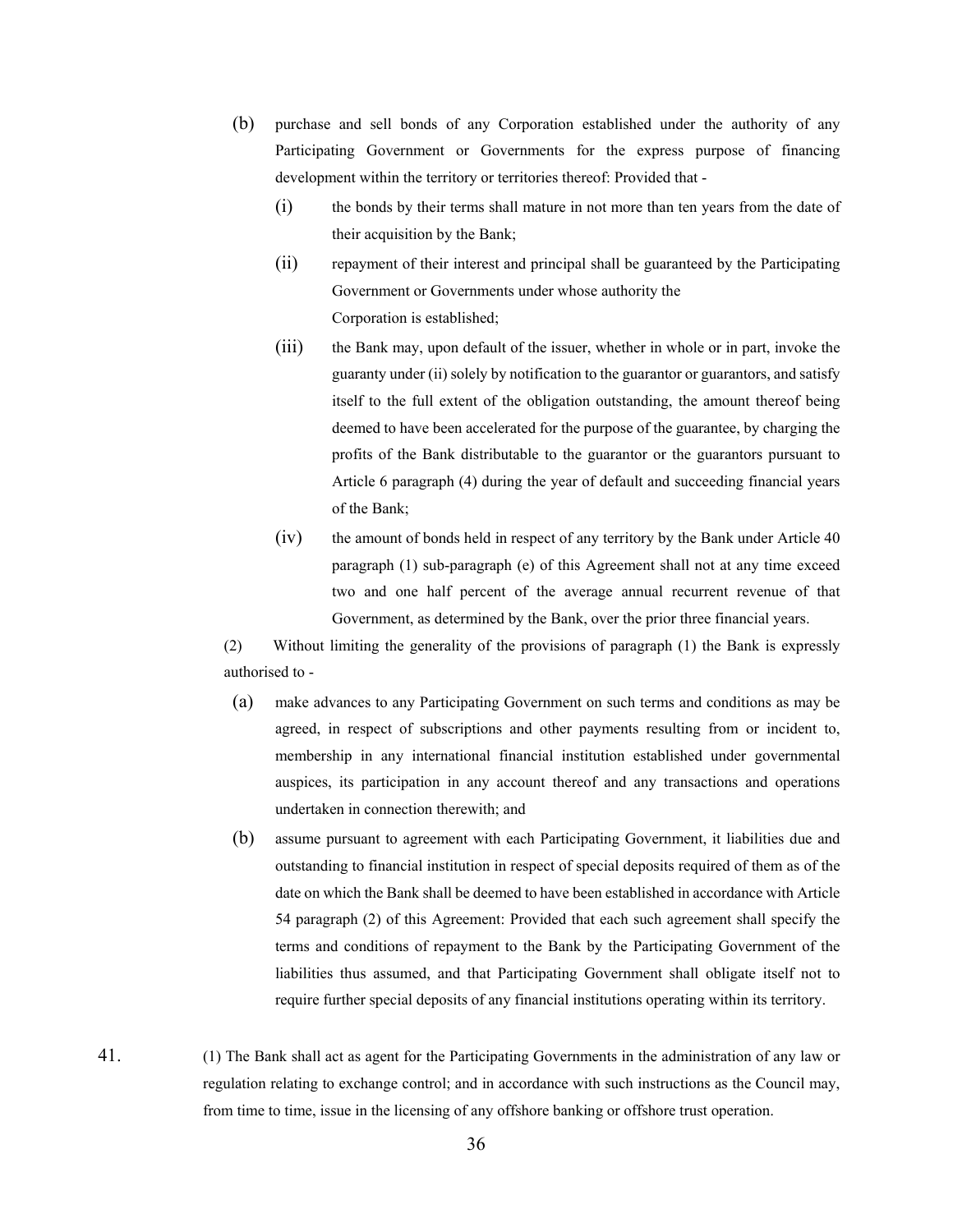(2) The Bank shall monitor the operations of offshore financial institutions in accordance with the laws or regulations under which such financial institutions have been licensed to operate and shall take account of such guidelines as the Council may, from time to time, issue for this purpose.

(3) Returns, statements, accounts or information required to be submitted to the Participating Governments under the provision of any such law or regulation shall be simultaneously submitted to the Bank.

#### PART X - MISCELLANEOUS

42. (Am '93) (1) The Bank may, with the approval of the Council, administer or participate in corporation or schemes established for the purpose of -

- (a) insuring bank deposits;
- (b) providing export credit insurance and guarantee;
- (c) providing guarantees for credit extended by financial institutions;
- (d) promoting the development of money, capital or securities market in the territories of Participating Governments;
- (e) financing economic development of the territories of Participating Governments; or
- (f) exercising its emergency powers under this Agreement.

(2) Subject to paragraph (3), the Bank may, with the approval of the Council, subscribe to, hold and sell shares of a corporation organised with the approval or under the authority of the Participating Government for any of the purposes specified in paragraph (1).

(3) The total value of the Bank's shareholding in corporations to which paragraph (2) refers shall not exceed 50 per cent of the General Reserve of the Bank.

(Am '93) (4) Subject to paragraph (5) the Bank may, with the approval of the Council, establish special funds in order to facilitate the administration of the schemes or corporations specified in paragraph (1) and may make annual contributions thereto out of its profits.

> (4) The Bank may, with the approval of the Council advance to any such special funds such sums as may be required during a financial year: Provided that such advances do not exceed its annual contribution to the fund for that year.

(Am '93) (6) If the Bank ceases to administer any of the schemes or corporations specified in subparagraph (2) (sic), the special fund relating to the particular scheme or corporations which the Bank has ceased to administer, may be liquidated in such manner as the Bank, with the approval of the Council, determines.

43. The Bank shall not -

37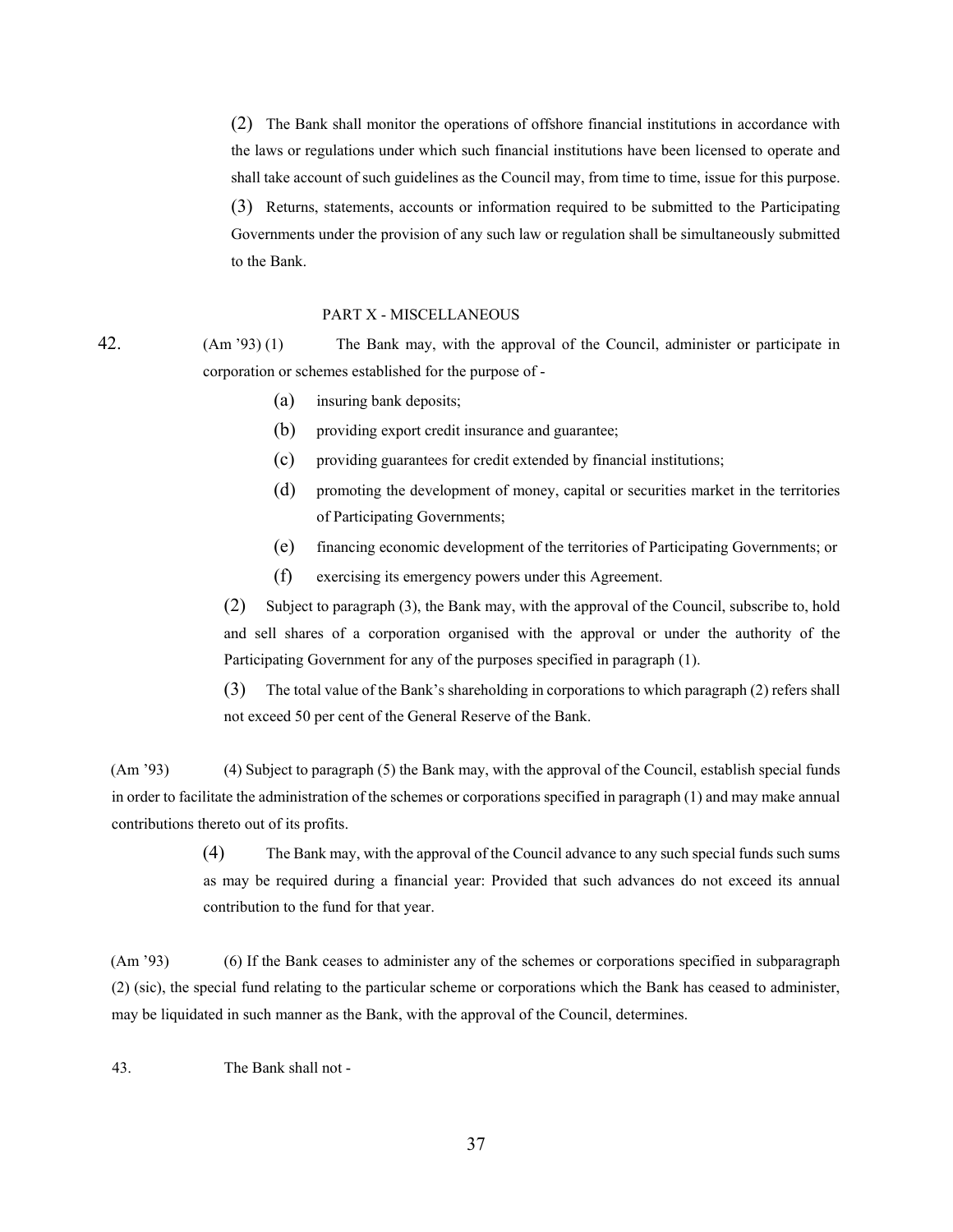(1) engage in trade or participate directly or indirectly in the ownership of any financial, agricultural, commercial, industrial or other enterprises, except to the extent provided in Article 42 paragraph (2) and paragraph (4) subparagraph (a) hereof;

(2) purchase or retain ownership of real estate except insofar as is necessary for the conduct of its business and for the housing of its officers and employees;

(3) make unsecured advances, whether by loans or overdrafts,, except as provided in Article 39;

(4) make advances, whether by loans or overdrafts, secured otherwise than as laid down in this Agreement: Provided that -

- (a) should any debts due to the Bank be in jeopardy, the Bank may secure such debts on real or other property, and, if the security is enforced, acquire and hold such property but with a view to the sale thereof as soon as is practicable;
- (b) subject to terms and conditions to be prescribed by the Board, the Bank may grant advances to any of its officers or employees:
	- $(i)$  for the purchase, construction or repair of one residential house for his personal use against the security of the said house, and
	- (ii) for other purposes in an amount not to exceed during the time that they are outstanding the annual renumeration received by the borrower from the Bank;

(5) accept shares as collateral security, except as provided in paragraph (4) sub-paragraph (a) hereof.

- 44. (1) In carrying out its functions the Bank shall be guided solely by technical criteria and considerations and shall not discriminate in any aspect of its operations on political or other noneconomic grounds.
- 45. (1) The Bank may make such regulations as may be required from time to time for giving effect to the provisions of this Agreement.

(2) Regulations made by the Bank shall have full force and effect when all steps have been taken as are necessary to give legal effect to them in each of the territories. All regulations made by the Bank shall promptly be published in the Official Gazette of each of the Participating Governments and notified to the public in such other manner as the Bank shall decide.

(3) In the event that any one of the Participating Governments shall, within 21 days of the date that a regulation becomes effective, lodge with the Council a request for review, the Council shall promptly review the regulation in consultation with the Bank and render its decision.

#### PART XI - ACCOUNTS AND STATEMENTS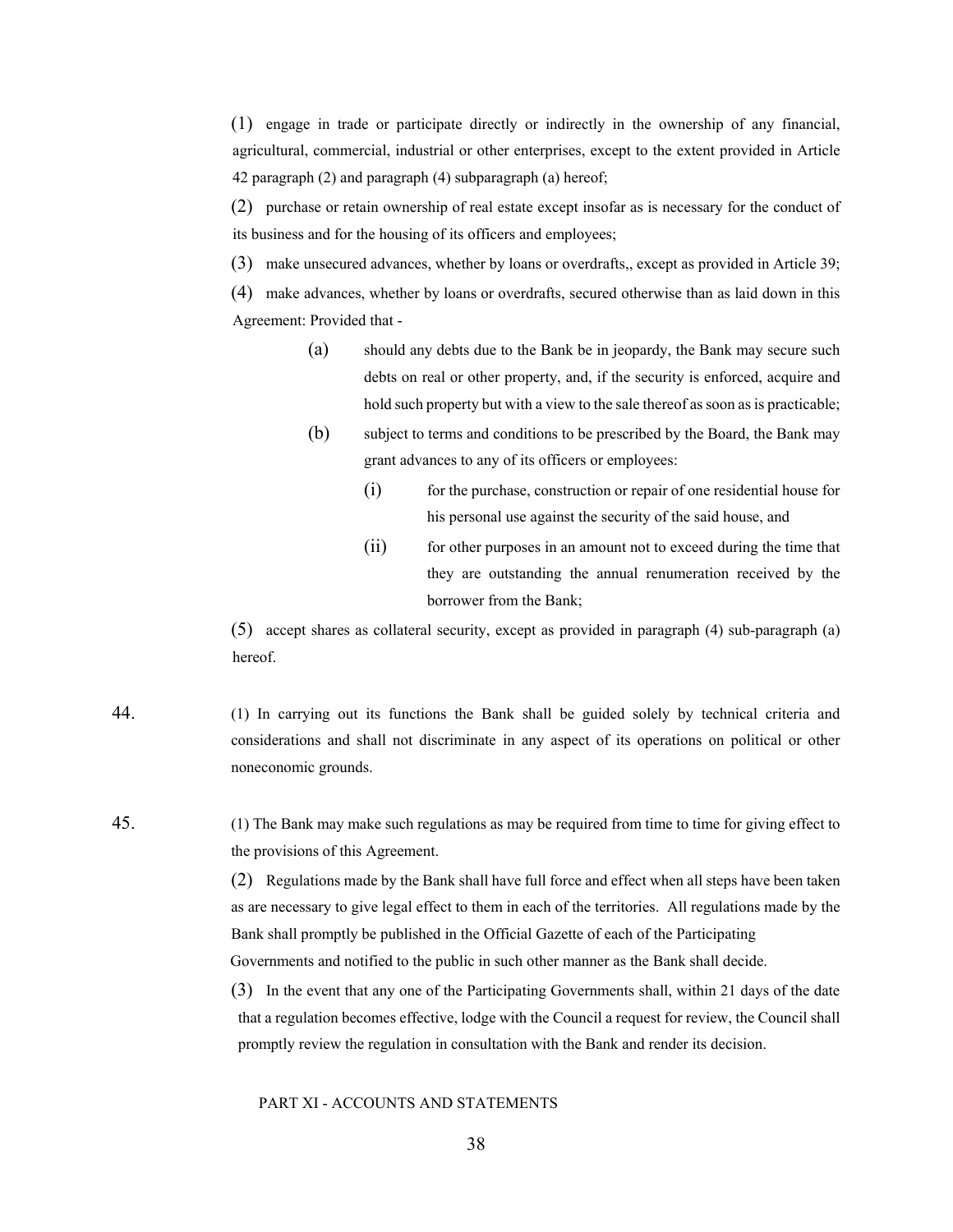- 46. The financial year of the Bank shall begin on the first day of April and end on the thirtyfirst day of March: Provided that the first financial year of the Bank may begin on a day after the first day of April and end on the thirty-first day of March next following.
- 47. The accounts of all transactions of the Bank shall be audited by an auditor appointed by the Bank from a list approved by the Council.
- 48. (1) Within three months of the close of each financial year the Bank shall
	- (a) transmit to each of the Participating Governments a copy of its annual accounts certified by the auditor and such annual accounts shall be published as soon as may be;
	- (b) transmit to each of the Participating Governments and publish a report on its operations during the year.

Provided that the annual accounts and the report may be published within four months of the close of the first financial year of the Bank.

- (2) The Bank shall, as soon as may be, make up and publish a return of its assets and liabilities as at the close of business on the last business day of each month and shall transmit a copy to each of the Participating Governments.
- (3) The Bank shall include in the monthly return the proportion which the value of the reserve of external assets bears to its notes and coins in circulation and other demand liabilities.
- 49. The Council may at any time require an auditor or board of auditors (sic) to examine and report on the accounts of the Bank, as a whole, or any aspect of the Bank's operations and the Bank shall provide the auditor or board of auditors (sic) with all necessary and proper facilities for such an examination.

#### PART XII - IMMUNITIES, PRIVILEGES AND ARBITRATION OF DISPUTES

50. (1) To enable the Bank to fulfil the functions with which it is entrusted, the status, immunities and privileges set forth in this Article shall be accorded to the Bank in the territory of each Participating Government.

> (2) The Bank, its property and its assets, wherever located and by whomsoever held, shall enjoy immunity from every form of judicial process except to the extent that it expressly waives its immunity for the purpose of any proceedings or by the terms of any contract.

> (3) Property and assets of the Bank shall be immune from search, requisition, confiscation, expropriation or any other form of seizure.

(4) The archives of the Bank shall be inviolable.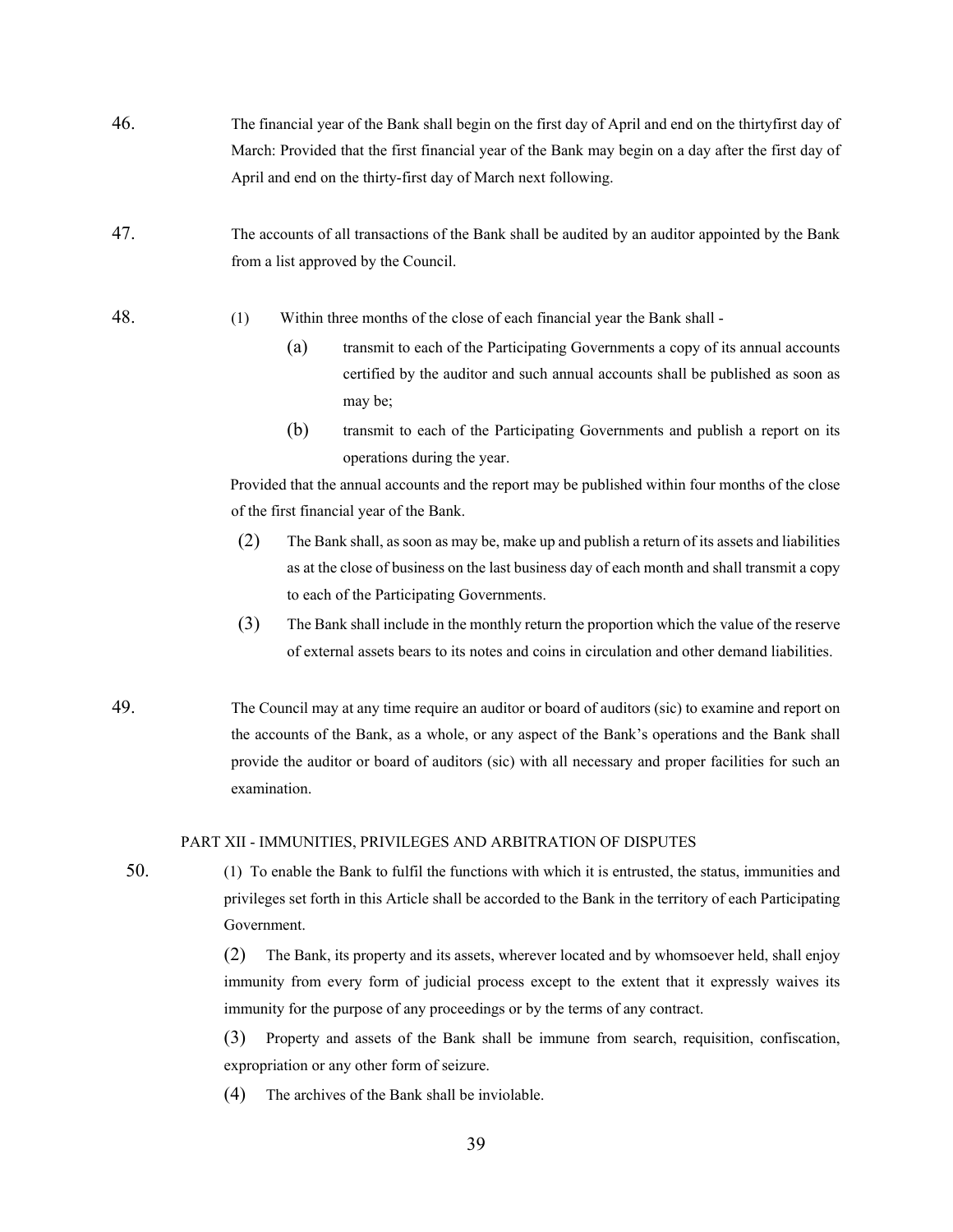(5) To the extent necessary to carry out the provisions of this Agreement, all property and assets of the Bank shall be free from restrictions, regulations, controls and moratoria of any nature.

(6) The official communication of the Bank shall be accorded by Participating Governments the same treatment as the official communications of other Participating Governments.

(7) The Governor, the Deputy Governor, the appointed Directors, officers and employees of the Bank -

- (i) shall be immune from legal process with respect to acts performed by them in their official capacity except when the Bank waives this immunity;
- (ii) not being local nationals, shall be granted the same immunities from immigration restrictions, alien registration requirements and national service obligations and the same facilities as regards exchange restrictions as are accorded by Participating Governments to the representatives, officials and employees of comparable rank of other Participating Governments;
- (iii) shall be granted the same treatment in respect of travelling facilities as is accorded by Participating Governments to representatives, officials and employees of comparable rank of other Participating Governments.

(8) (a) The Bank, its assets, property, income and its business, shall be immune from all taxation and from all customs duties in respect of goods acquired by, or services rendered to it for its own use. The Bank shall also be immune from liability for the collection or payment of any tax or (sic) duty in respect thereof except when it resells a good acquired by it to a member of the public.

- (b) No tax shall be levied on or in respect of salaries and emoluments, including pensions and gratuities, paid by the Bank to the Governor, the Deputy Governor and the appointed Directors, officers and employees of the Bank.
- (c) No taxation of any kind shall be levied on any obligation or security issued by the Bank, including any dividend or interest thereon, by whomsoever held -
	- (i) which discriminates against such obligations or security solely because of its origin; or
	- (ii) if the sole jurisdictional basis for such taxation is the place in which it is issued, made payable or paid, or the location of any office or place of business maintained by the Bank.

(Am 2015) (9) The Bank shall indemnify and keep indemnified the Governor, the Deputy Governor, the appointed Directors, officers and employees of the Bank from and against any and all loss, damage or liability (whether criminal or civil) suffered including any legal fees and costs incurred, arising in connection with the performance of their duties or the exercise of their functions.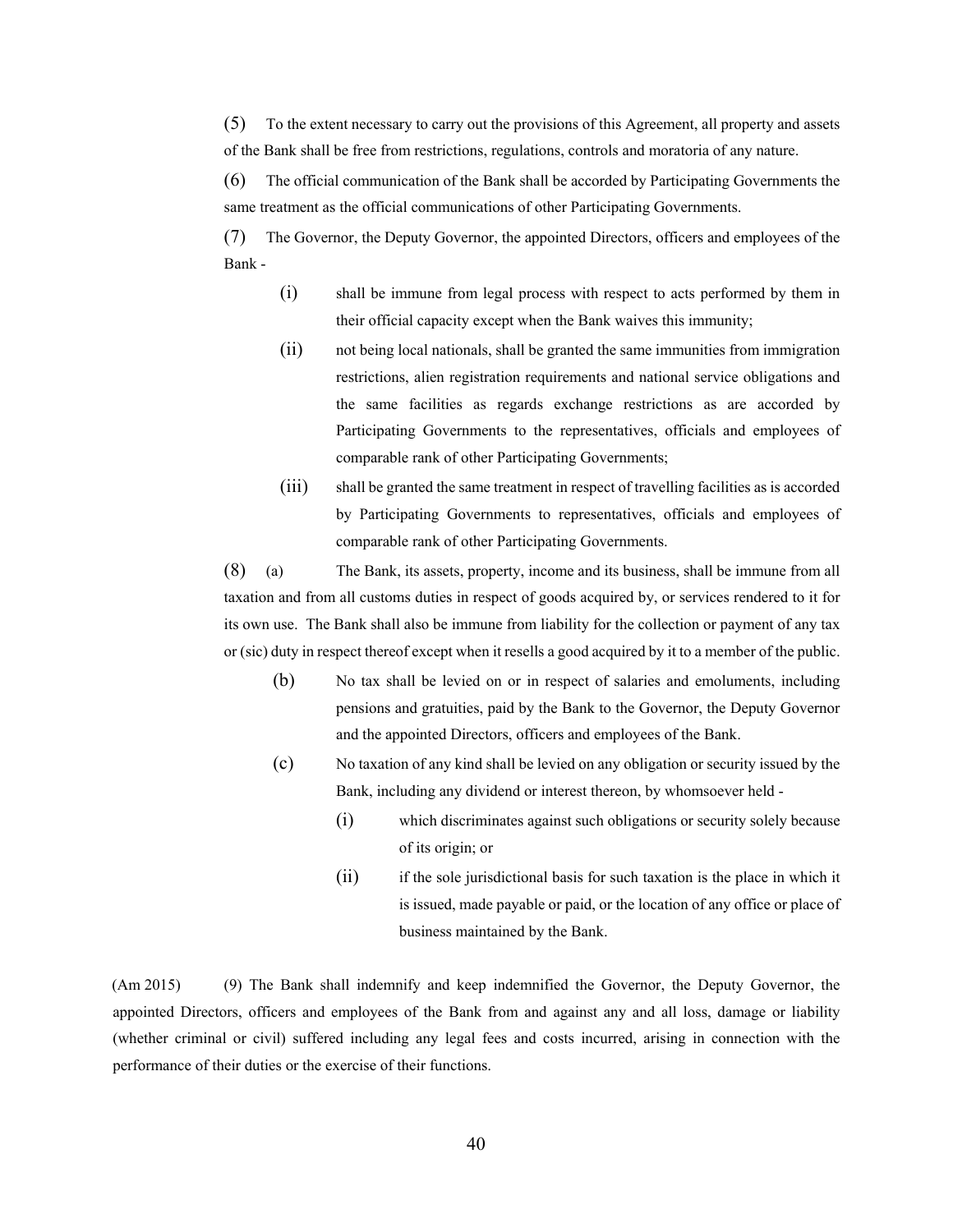- 51. (1) Any dispute between the Participating Governments concerning this Agreement or between the Bank and a Participating Government, shall be submitted to arbitration by a tribunal of arbitrators appointed pursuant to paragraph (2) of this Article.
	- (2) (a) If the dispute is between only two parties, each party shall be entitled to appoint one arbitrator, and the two parties shall together appoint a third arbitrator, who shall be the Chairman of the tribunal.
		- (b) If the dispute is between three or more parties, each party shall be entitled to appoint one arbitrator and all the parties shall together appoint an additional arbitrator, who shall be the Chairman of the tribunal.

(3) If, within thirty days of receipt of the request for arbitration, any party has not appointed an arbitrator or if within thirty days of the appointment of the arbitrators the parties have not appointed the third arbitrator or, as the case may be, the additional arbitrator, any party to the dispute may request the Chief Justice of the East Caribbean States Supreme Court, or in the event of his non-acceptance for any reason, such other judicial authority as may be prescribed by the Council, to make the required appointment.

(4) The procedure of the tribunal shall be fixed by the arbitrators, but the Chairman of the tribunal shall have full power to settle all questions of procedure in any case of disagreement with respect thereto. A majority vote of the arbitrators shall be sufficient to reach a decision which shall be final and binding upon the parties. The Chairman of the tribunal shall be entitled to vote, and in the event of a tie, shall have a casting vote.

#### PART XIII - WITHDRAWAL AND TERMINATION

52. (1) A Participating Government may withdraw from the Bank by giving written notice of its intention to do so simultaneously to the Chairman of the Council and to the Bank. The Chairman shall promptly notify the other Participating Governments. The withdrawal shall take effect twelve months after the notice is received by the Bank: Provided that at any time before the withdrawal becomes finally effective, the Participating Government may notify the Bank in writing of the cancellation of its notice of intention to withdraw.

> (2) After withdrawal, a Participating Government shall remain liable for all direct and contingent obligations to the Bank which it had incurred or to which it was subject up to the date of withdrawal from the Bank but shall nor incur any liability for obligations resulting from operations of the Bank effected after that date and shall cease to participate in the profits or losses of the Bank thereafter.

> (3) Within three months from the date of receipt by the Chairman of the Council of the notice of withdrawal, the Council shall determine the settlement of accounts between the Bank and the withdrawing Government. Such settlement shall take account of -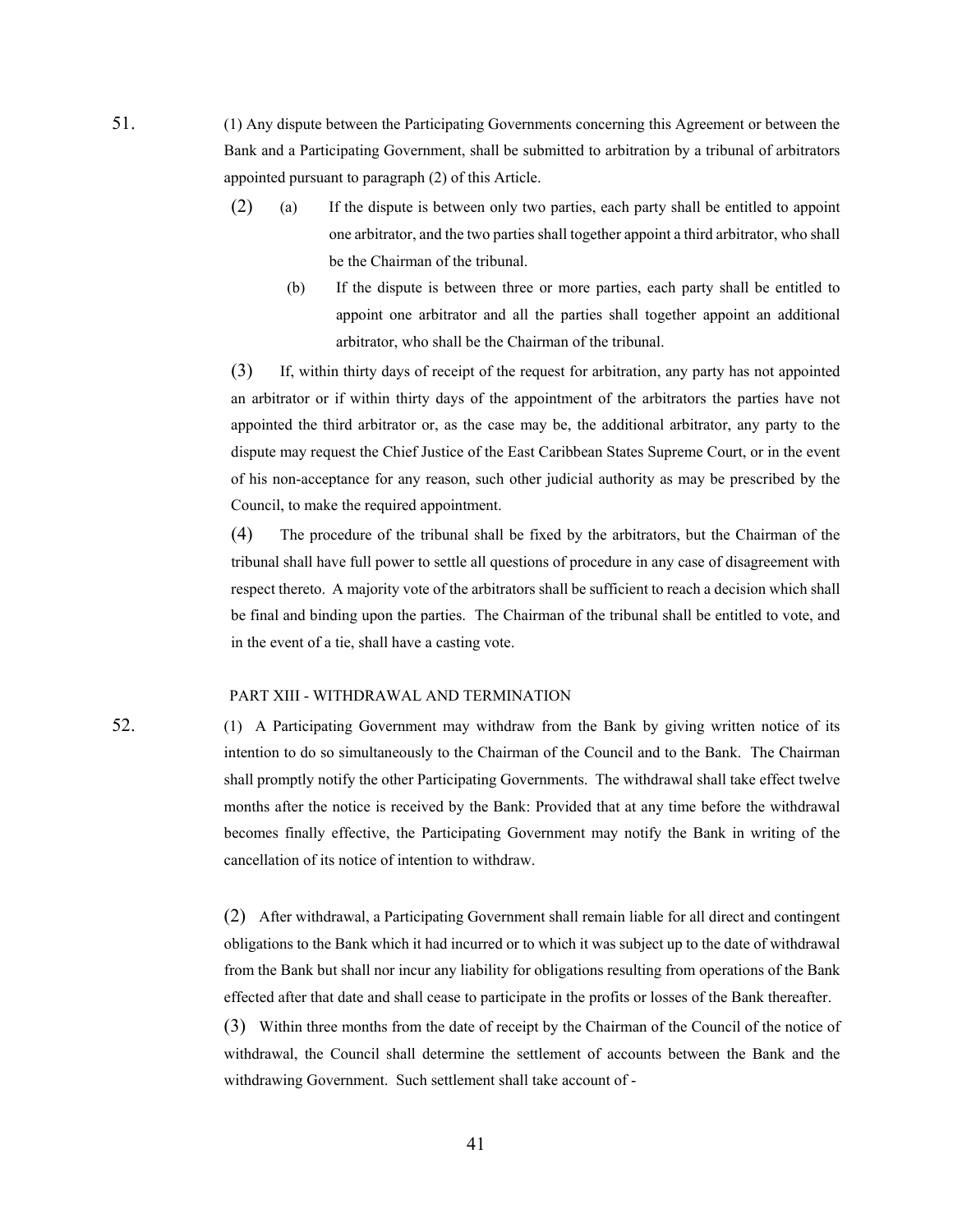- (a) notes and coins in circulation in the territory of the withdrawing Government and any amount owing by the said Government to the Bank;
- (b) the withdrawing Government's share in the General Reserve of the Bank in accordance with the imputed equity interest formula contained in paragraph (4) of Annex I to this Agreement;
- (c) such other considerations as the Council may consider.

53. (1) The Council may by resolution adopted by a two-thirds majority of all of its members terminate the operations of the Bank. After such termination, the Bank shall forthwith cease all activities, except those incident to the orderly realization, conservation and preservation of its assets and settlement of its obligations.

> (2) No distribution of the assets of the Bank shall be made to Participating Governments until all liabilities to creditors, including currency in circulation net of Government debt, have been discharged or provided for and until the Council by resolution adopted by a two-thirds majority of its members, shall have decided to make such a distribution.

> (3) The net assets of the Bank remaining, after the settlement under paragraph (2) above, shall be distributed to Participating Governments in accordance with the imputed equity interest formula contained in paragraph (4) of Annex I to this Agreement.

#### PART XIV - FINAL PROVISIONS

54. (1) This Agreement shall enter into effect:

- (a) when it has been signed on behalf of all the Participating Governments; and
- (b) when each Participating Government deposits with the Authority an instrument of acceptance stating -
	- (i) that it has accepted this Agreement in accordance with its laws and has taken all steps necessary to enable the Bank to operate, in accordance with this Agreement, within its territory including the enactment of such laws as may be necessary to satisfy the provisions of this Agreement;
	- (ii) that the Participating Government agrees that, in respect of its territory, the Bank shall exercise exclusive powers in respect of those matters enumerated in Articles 18 paragraph (1), 19 paragraph (1), 20, 21, 33, and 34 of this Agreement.

(2) The Bank shall be deemed to have been established immediately upon the performance of the provisions of paragraph (1) hereof by all the Participating Governments.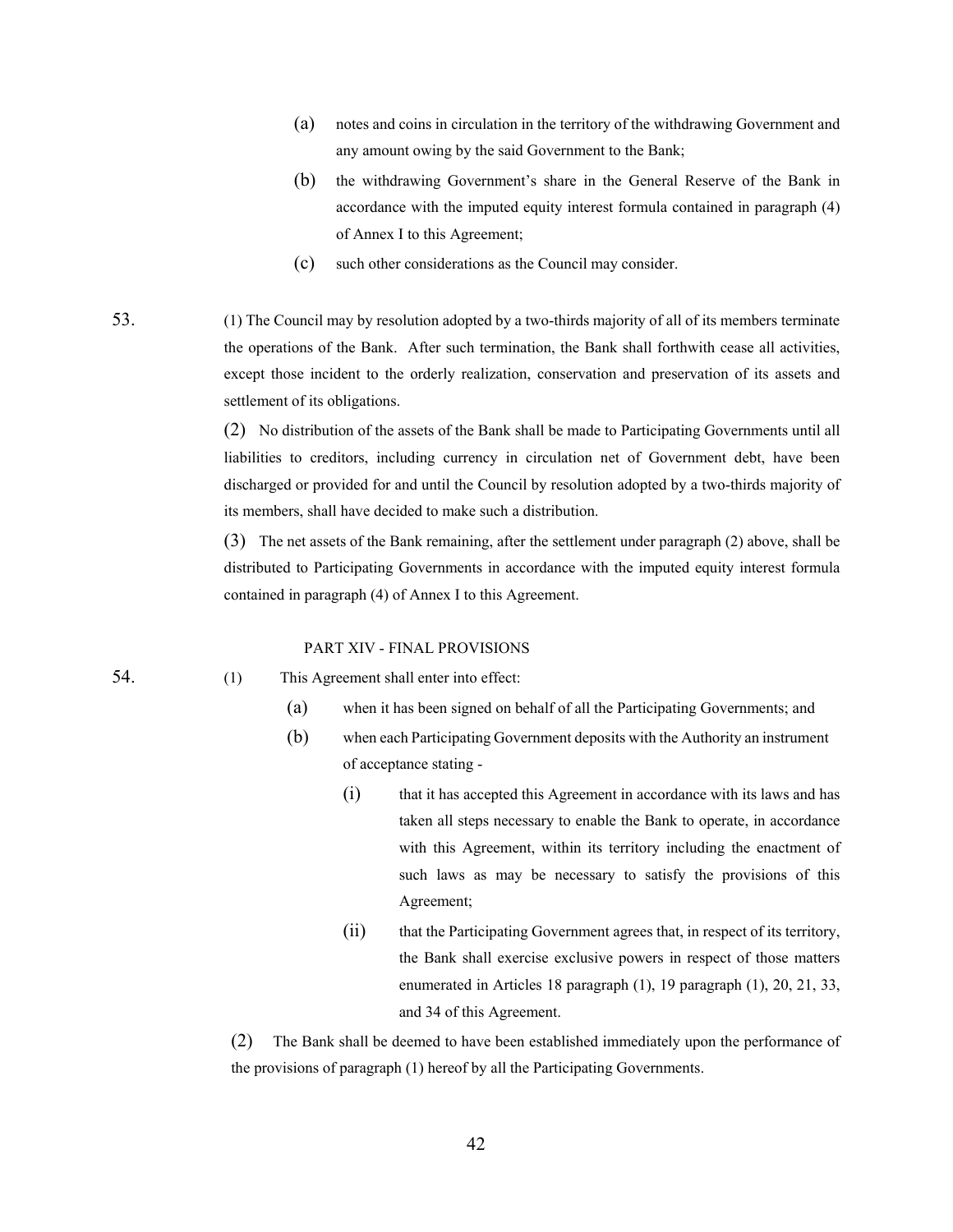(3) The Authority shall be deemed to cease to exist immediately upon the establishment of the Bank.

(4) The East Caribbean Currency Agreement 1965 and all amendments thereto shall cease and terminate on the establishment of the Bank.

(5) Each Participating Government shall take the necessary action to make effective the provisions of this Agreement and enact such legislation as may be necessary to give effect to the Agreement.

- 55. An amendment to this Agreement may be proposed to the Council by the Bank or by any Participating Government and shall be effective when it is agreed to by the Participating Governments and each Participating Government deposits with the Bank an instrument stating that it has accepted the amendment in accordance with its law and has taken all steps necessary to make it effective in its territory.
- 56. After the entry into force of this Agreement, a territory other than one listed in the Preamble may in the discretion of the Council be permitted to become a member of the Bank by accession to this Agreement on such terms as the Council shall determine by a two-thirds majority vote of the total number of its members. Any such territory shall deposit, on or before a date appointed by the Council an instrument of Accession with the Bank which shall notify such deposit and the date thereof to the parties of this Agreement.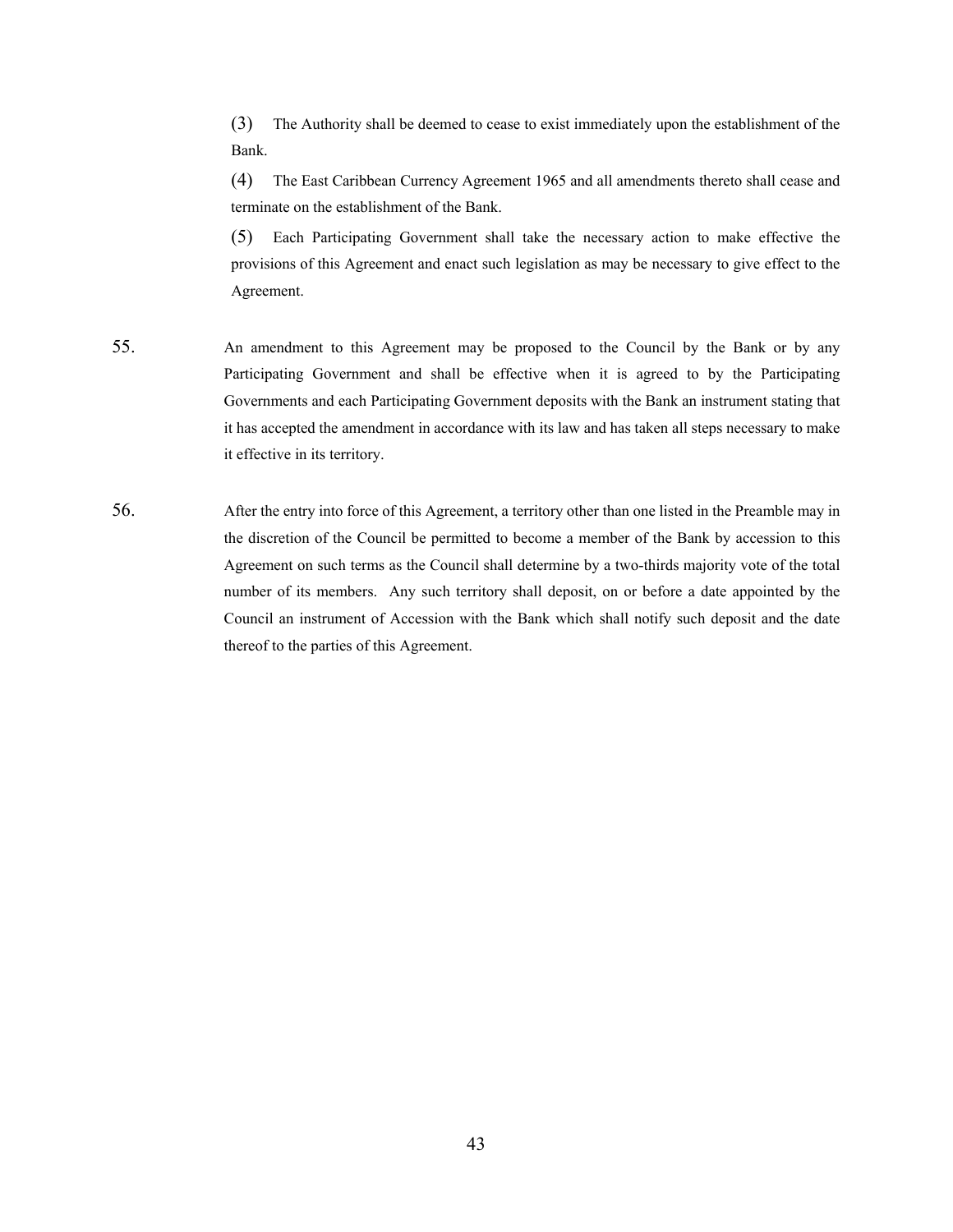IN WITNESS WHEREOF the representatives of the Participating Governments being duly authorised in their behalf, have signed this Agreement.

DONE AT Port of Spain this 5th day of July 1983.

| Signed by | Lester B Bird                                       |
|-----------|-----------------------------------------------------|
|           | For the Government of Antigua and Barbuda           |
| Signed by | M Eugenia Charles                                   |
|           | For the Government of The Commonwealth of Dominica  |
| Signed by | Maurice Bishop                                      |
|           | For the Government of Grenada                       |
| Signed by | John A Osborne                                      |
|           | For the Government of Montserrat                    |
| Signed by | Kennedy A Simmonds                                  |
|           | For the Government of St Christopher and Nevis      |
| Signed by | John M. Compton                                     |
|           | For the Government of St Lucia                      |
| Signed by | R Milton Cato                                       |
|           | For the Government of St Vincent and the Grenadines |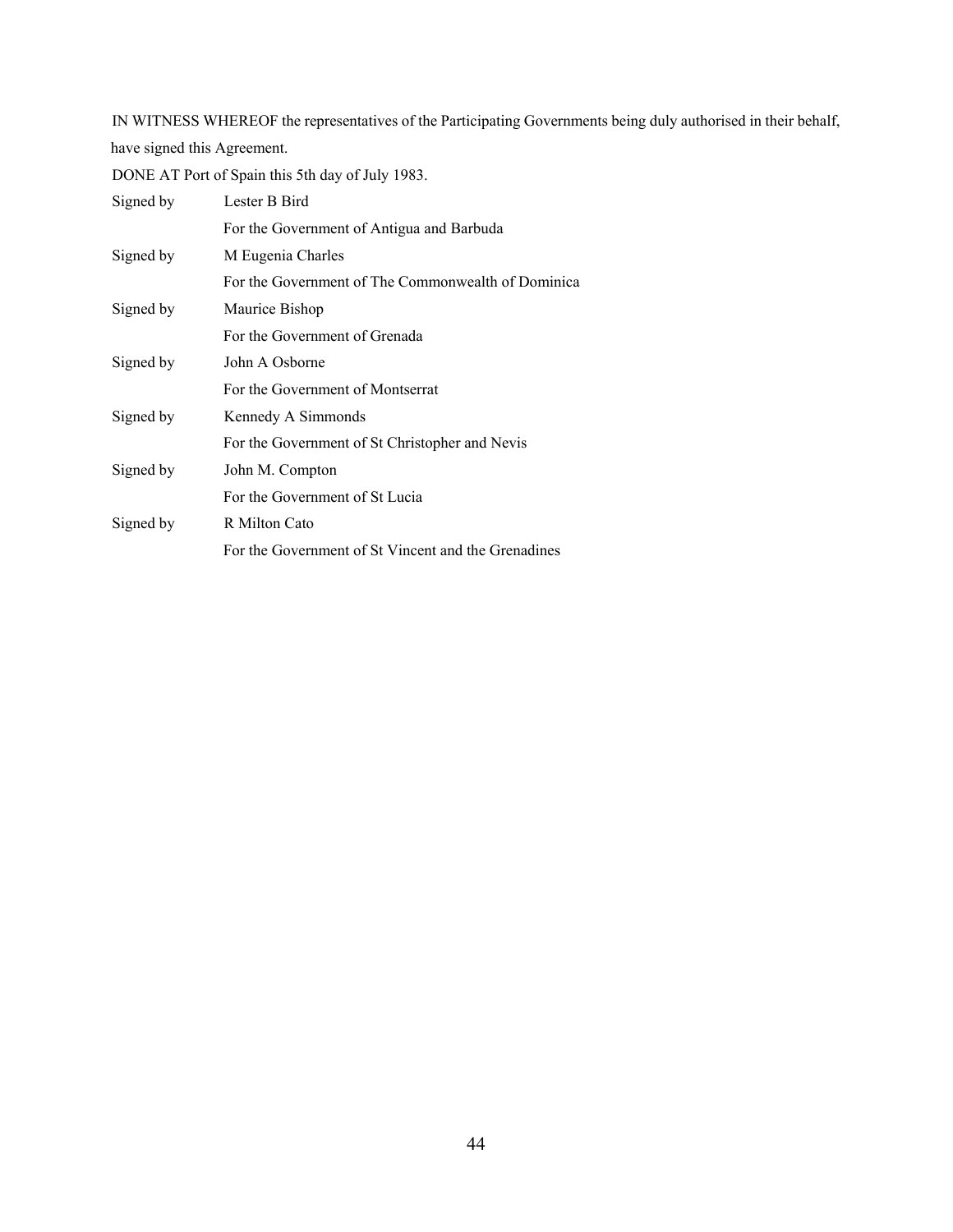#### ANNEX I to the Agreement

Establishing the Eastern Caribbean Central Bank

#### (Am 2015) FORMULA FOR SHARING OF THE PROFITS OR LOSSES OF THE BANK

(1) The distributable profits or losses of the Bank shall be distributed among the Participating Governments according to the formula set forth below.

(2) The Bank in respect of each financial year shall determine the share of its distributable profits or losses attributable to returns or losses on investments of its external reserves used as backing for the currency as well as the distributable profits or losses attributable to revenue or loss on other earning activities of the Bank.

(3) The share of distributable profits or losses attributable to returns or losses on investment of its external assets shall be distributed between the Member States in proportion to the respective amount of currency in circulation in each Member State. In order to facilitate the determination from time to time of the currency in circulation in all Member States, the Bank in its preparation of any new issue of currency notes to be put into circulation at the date of commencement of this Agreement, shall order that such notes be coded in such a manner as to permit the issue of notes only of a particular code to a Member State, and any subsequent determination of the currency in circulation in that State shall take account of redemptions of notes of the particular code issued to a Member State, notwithstanding that such notes may have been redeemed from elsewhere.

(4) The share of distributable profits or losses attributable to revenue or loss on other earning activities of the Bank shall be distributable on the basis of the imputed equity interest of each Member State, which shall be the proportion of profits or losses provided for under the formula in operation in 1969 adjusted to take account of the ratios determined under paragraph (3) of this Annex, but so as to ensure that the aggregate of all proportions is one.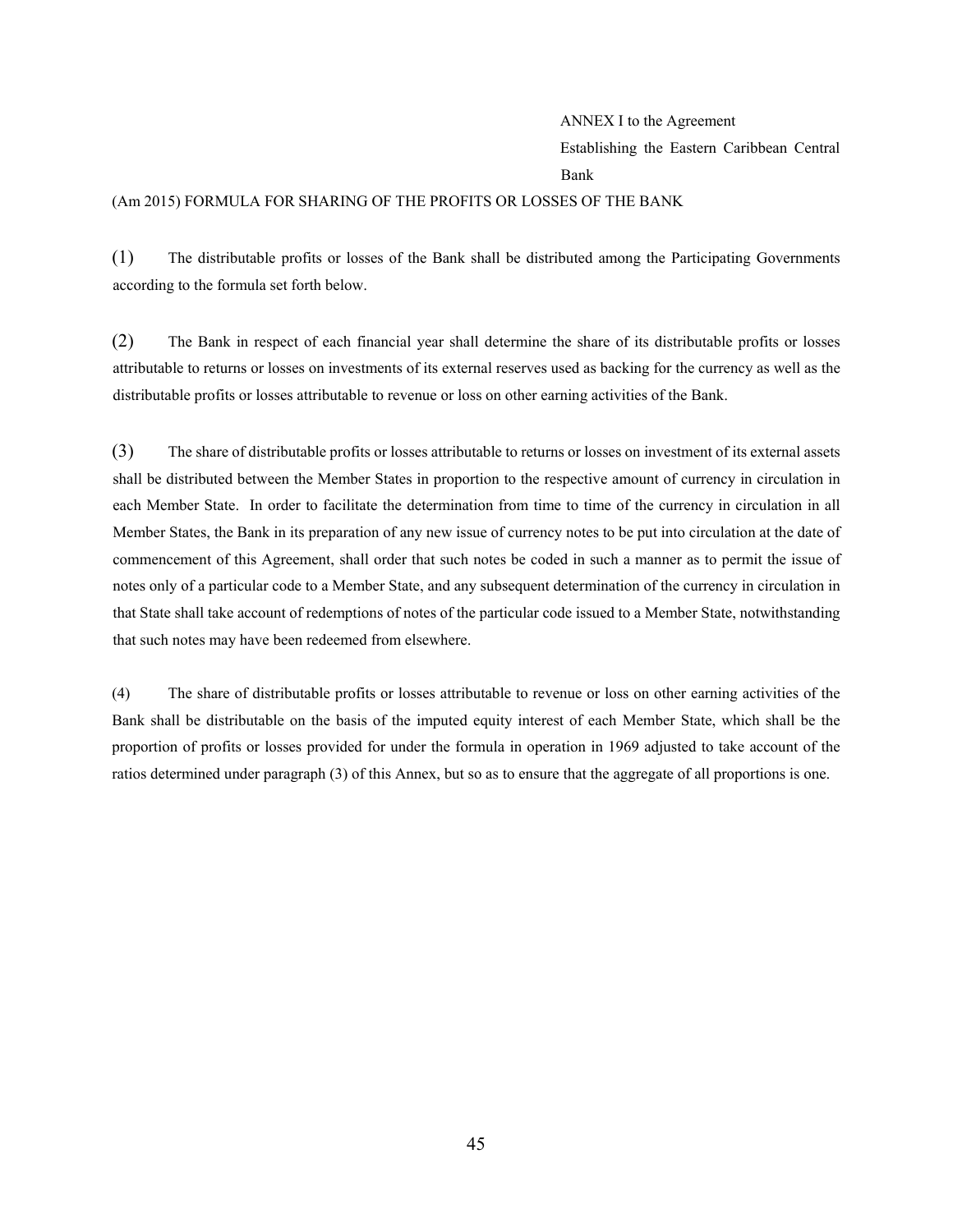Annex II to the Agreement Establishing the Eastern Caribbean Central Bank

#### COMPENSATION ARRANGEMENT TO COVER LOSSES DUE TO CHANGES IN EXTERNAL

## VALUE OF THE EC DOLLAR

(1) In the first instance, compensation would be considered in respect of net losses in the capital value of assets. On this basis, the following would apply:

- (a) Compensation would be considered in the first instance to cover overall net losses incapital value of assets only where these are being managed by the Bank as fiscal agent and depository of Participating Governments;
- (b) Where net adverse movements in current payment commitments occur, the increment inthese can be met by the Bank, in whole or in part and for limited time period, both the proportion and time period to be subject to the decision of Council on the recommendation of the Bank after detailed objective study;
- (c) Where the net losses of capital value have occurred as a result of a decision by the Councilto vary the parity, as far as possible the objective of the compensation should be to maintain the capital value of assets of those few states which have sustained net losses;
- (d) Where an involuntary devaluation has occurred, that is where either the reserve currencyhas been altered in parity, or where the par value of some other major currency has been altered, every effort should be made to assist in maintaining the net capital value of the asset portfolio of each Participating Government;
- (e) Prior to any action towards compensation in any of the situations enumerated above, theBank is required to make a full and careful determination of all gains and losses both in respect of its own portfolio and in respect of the portfolios of Participating Governments, and to present this determination to the Monetary Council with a recommendation from the Board with respect to any compensation to be considered;
- (f) The provisions of Article (29) of the Agreement should be extended to provide for assistance by the Bank in maintaining the capital value of the external asset portfolios of Participating Governments as well as that of the Bank itself, and this could be facilitated by an allocation by Council from the annual profits of the Bank to the "Revaluation Reserve Account".

(2) Additionally, compensation would be considered as compensatory financing for payments deficits attributable to a change in the exchange value of the EC dollar. In this case the following would apply:

- (a) As in the case of the compensation for capital value losses, the basis for compensatory financing could be a detailed study by ECCB, in collaboration with the Participating Governments, of the impact of the change in parity on the economy as a whole. The methodology of such a study would be informed by appropriate internationally accepted guidelines for quantifying the impact of changes in parity value of the currency.
- (b) Power should be granted to the Central Bank to establish special funds for various purposes, and specifically to establish a special fund for compensatory financing of the sort contemplated here in cases